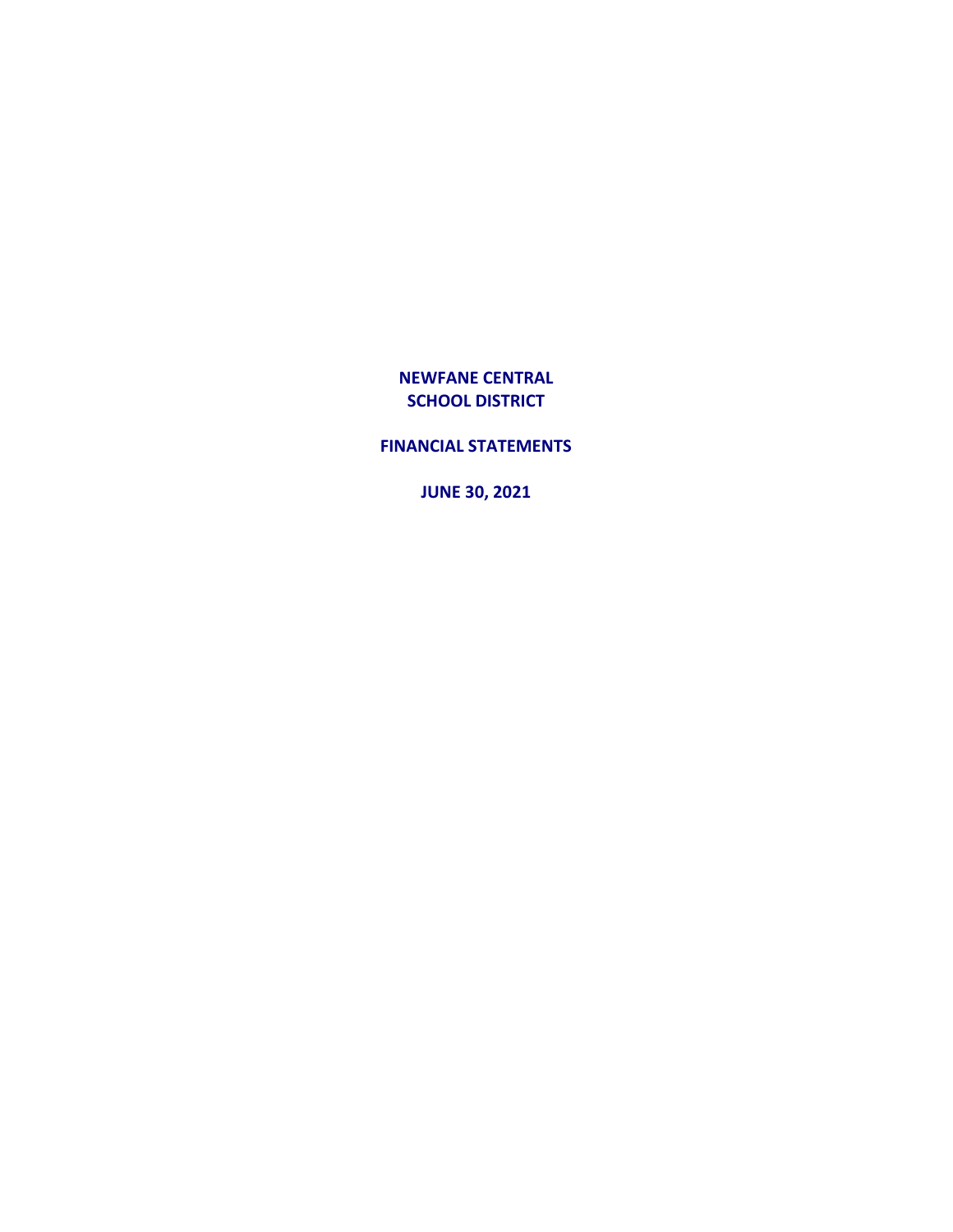#### **Table of Contents**

#### June 30, 2021

Independent Auditors' Report

Management's Discussion and Analysis

#### Financial Statements

Statement of Net Position

Statement of Activities

Balance Sheet – Governmental Funds

Reconciliation of the Governmental Funds Balance Sheet to the Statement of Net Position

Statement of Revenues, Expenditures, and Changes in Fund Balances – Governmental Funds

Reconciliation of the Governmental Funds Statement of Revenues, Expenditures, and Changes in Fund Balances to the Statement of Activities

Statement of Revenues, Expenditures, and Changes in Fund Balance Budget (Non-GAAP) and Actual – General Fund Statements of Fiduciary Net Position and Changes in Fiduciary Net Position – Custodial Fund Notes to Financial Statements

#### Required Supplementary Information (Unaudited)

Schedule of the District's Proportionate Share of the Net Pension Position – New York State Teachers' Retirement System

Schedule of District Contributions – New York State Teachers' Retirement System

Schedule of the District's Proportionate Share of the Net Pension Position – New York State and Local Employees' Retirement System

Schedule of District Contributions – New York State and Local Employees' Retirement System

Schedule of Changes in the District's Total Other Postemployment Benefits (OPEB) Liability and Related Ratios

#### Supplementary Information

Schedule of Change from Original to Final Budget and Calculation of Unrestricted Fund Balance Limit – General Fund Schedule of Capital Project Expenditures

Schedule of Expenditures of Federal Awards and related notes

#### Reports on Federal Award Programs

Independent Auditors' Report on Internal Control over Financial Reporting and on Compliance and Other Matters Based on an Audit of Financial Statements Performed in Accordance with *Government Auditing Standards*

Independent Auditors' Report on Compliance for Each Major Federal Program and on Internal Control over Compliance Required by the Uniform Guidance

Schedule of Findings and Questioned Costs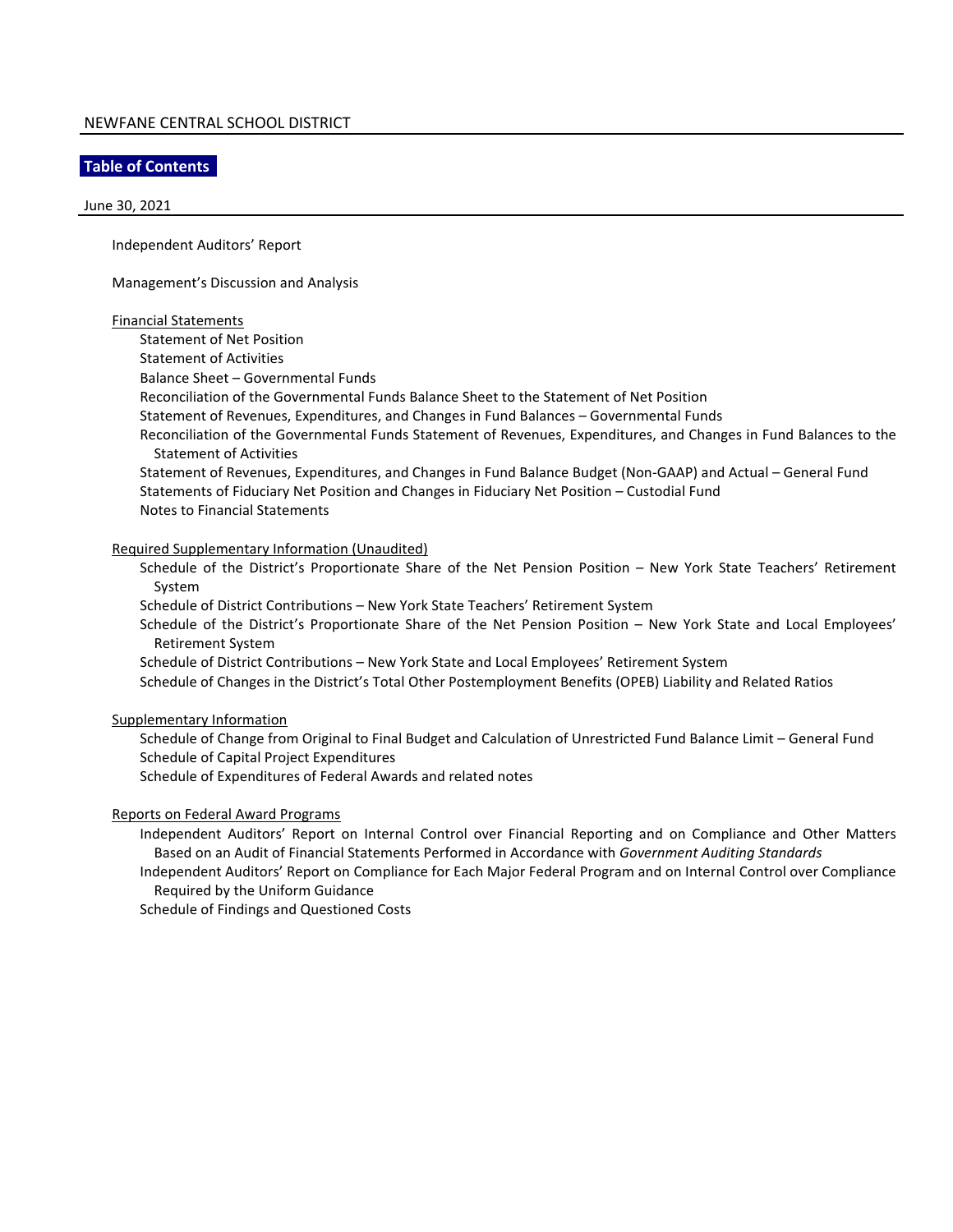

CERTIFIED PUBLIC ACCOUNTANTS

Cyclorama Building | 369 Franklin Street | Buffalo, NY 14202

p:716.856.3300 | f:716.856.2524 | www.LumsdenCPA.com

#### **INDEPENDENT AUDITORS' REPORT**

The Board of Education Newfane Central School District

We have audited the accompanying financial statements of the governmental activities, each major fund, and the remaining fund information of Newfane Central School District (the District) as of and for the year ended June 30, 2021, and the related notes to the financial statements, which collectively comprise the District's basic financial statements as listed in the table of contents.

#### **Management's Responsibility for the Financial Statements**

Management is responsible for the preparation and fair presentation of these financial statements in accordance with accounting principles generally accepted in the United States of America; this includes the design, implementation, and maintenance of internal control relevant to the preparation and fair presentation of financial statements that are free from material misstatement, whether due to fraud or error.

#### **Auditors' Responsibility**

Our responsibility is to express opinions on these financial statements based on our audit. We conducted our audit in accordance with auditing standards generally accepted in the United States of America and the standards applicable to financial audits contained in *Government Auditing Standards,* issued by the Comptroller General of the United States. Those standards require that we plan and perform the audit to obtain reasonable assurance about whether the financial statements are free from material misstatement.

An audit involves performing procedures to obtain audit evidence about the amounts and disclosures in the financial statements. The procedures selected depend on the auditors' judgment, including the assessment of the risks of material misstatement of the financial statements, whether due to fraud or error. In making those risk assessments, the auditor considers internal control relevant to the entity's preparation and fair presentation of the financial statements in order to design audit procedures that are appropriate in the circumstances, but not for the purpose of expressing an opinion on the effectiveness of the entity's internal control. Accordingly, we express no such opinion. An audit also includes evaluating the appropriateness of accounting policies used and the reasonableness of significant accounting estimates made by management, as well as evaluating the overall presentation of the financial statements.

We believe that the audit evidence we have obtained is sufficient and appropriate to provide a basis for our audit opinions.

#### **Opinions**

In our opinion, the financial statements referred to above present fairly, in all material respects, the respective financial position of the governmental activities, each major fund, and the remaining fund information of the District as of June 30, 2021, and the respective changes in financial position and budgetary comparison for the general fund for the year then ended in accordance with accounting principles generally accepted in the United States of America.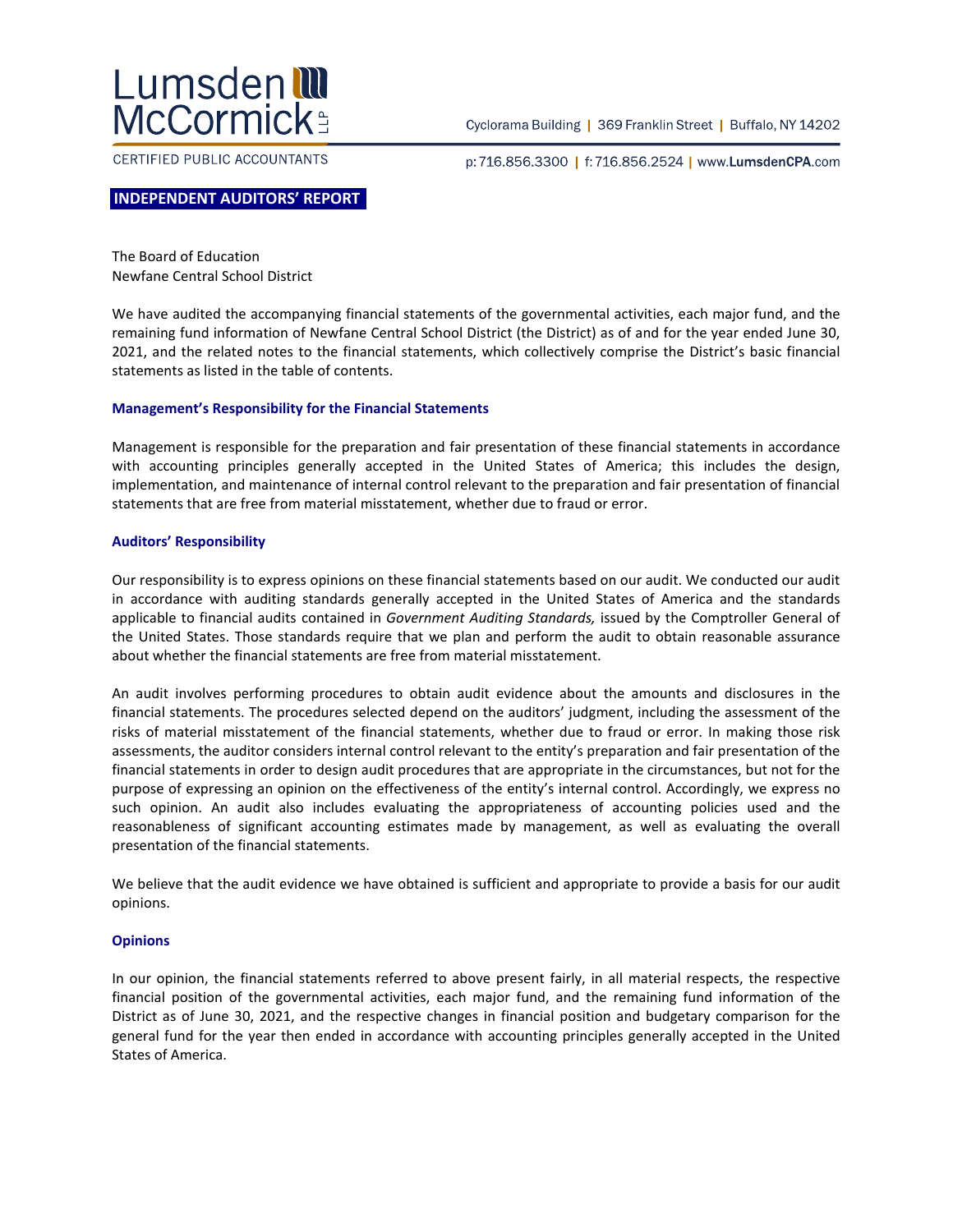#### **Other Matters**

#### *Change in Accounting Principle*

As described in Note 2 to the financial statements, the District adopted GASB Statement No. 84, *Fiduciary Activities*, in 2021. Our opinion is not modified with respect to this matter.

#### *Required Supplementary Information*

Accounting principles generally accepted in the United States of America require that management's discussion and analysis and other required supplementary information, as listed in the table of contents, be presented to supplement the financial statements. Such information, although not a part of the basic financial statements, is required by the Governmental Accounting Standards Board, who considers it to be an essential part of financial reporting for placing the financial statements in an appropriate operational, economic, or historical context. We have applied certain limited procedures to the required supplementary information in accordance with auditing standards generally accepted in the United States of America, which consisted of inquiries of management about the methods of preparing the information and comparing the information for consistency with management's responses to our inquiries, the financial statements, and other knowledge we obtained during our audit of the financial statements. We do not express an opinion or provide any assurance on the information because the limited procedures do not provide us with sufficient evidence to express an opinion or provide any assurance.

#### *Supplementary Information*

Our audit was conducted for the purpose of forming opinions on the financial statements that collectively comprise the District's basic financial statements. The accompanying supplementary information as listed in the table of contents, including the schedule of expenditures of federal awards required by Title 2 U.S. *Code of Federal Regulations* Part 200, *Uniform Administrative Requirements, Cost Principles, and Audit Requirements for Federal Awards*, is presented for purposes of additional analysis and is not a required part of the financial statements.

The accompanying supplementary information including the schedule of expenditures of federal awards is the responsibility of management and is derived from and relates directly to the underlying accounting and other records used to prepare the financial statements. Such information has been subjected to the auditing procedures applied in the audit of the financial statements and certain additional procedures, including comparing and reconciling such information directly to the underlying accounting and other records used to prepare the financial statements or to the financial statements themselves, and other additional procedures in accordance with auditing standards generally accepted in the United States of America. In our opinion, the accompanying supplementary information including the schedule of expenditures of federal awards is fairly stated in all material respects in relation to the financial statements as a whole.

#### **Other Reporting Required by** *Government Auditing Standards*

In accordance with *Government Auditing Standards*, we have also issued our report dated September 21, 2021 on our consideration of the District's internal control over financial reporting and on our tests of its compliance with certain provisions of laws, regulations, contracts, grant agreements, and other matters. The purpose of that report is to describe the scope of our testing of internal control over financial reporting and compliance and the results of that testing, and not to provide an opinion on the effectiveness of the District's internal control over financial reporting or on compliance. That report is an integral part of an audit performed in accordance with *Government Auditing Standards* in considering the District's internal control over financial reporting and compliance.

Clornick, LLP

September 21, 2021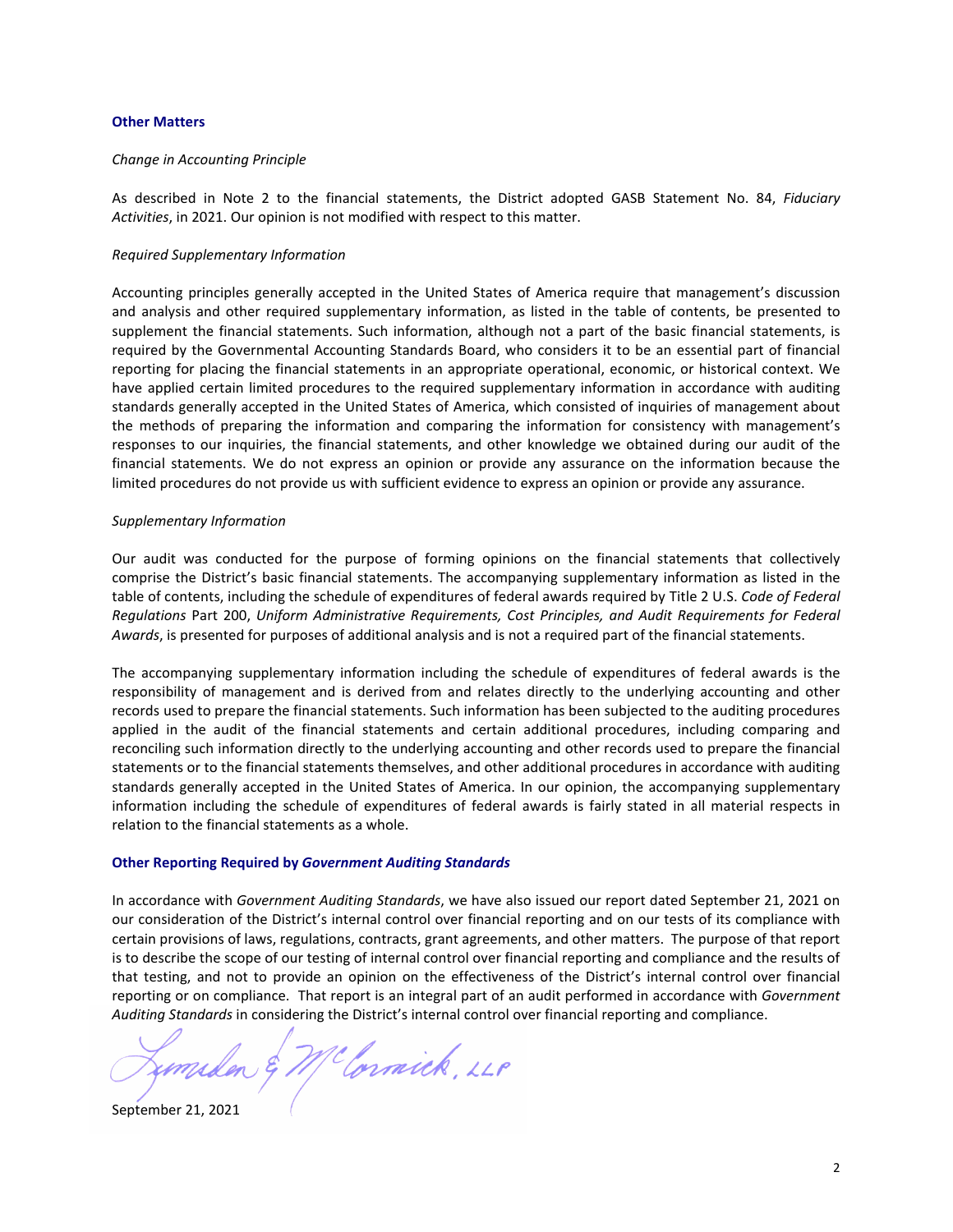#### **Management's Discussion and Analysis (unaudited)**

#### June 30, 2021

#### **Introduction**

Management's Discussion and Analysis (MD&A) of Newfane Central School District (the District) provides an overview of the District's financial performance and activities for the year ended June 30, 2021. The information contained in the MD&A should be considered in conjunction with the information presented in the District's financial statements that follow. This MD&A, the financial statements, and notes thereto are essential to obtaining a full understanding of the District's financial position and results of operations. The District's financial statements have the following components: (1) government-wide financial statements, (2) governmental fund financial statements, (3) reconciliations between the government-wide and governmental fund financial statements, (4) fiduciary fund statements, (5) notes to the financial statements, and (6) supplementary information.

In 2021, the District adopted GASB Statement No. 84, *Fiduciary Activities*. This statement redefines activities considered to be fiduciary, and as a result, payroll and employee third party withholdings are now recorded in the general fund and scholarship activity is reflected in a miscellaneous special revenue fund. In addition, fiduciary liabilities are only recognized when an event has occurred that compels the District to disburse fiduciary resources.

The government-wide financial statements are designed to provide readers with a broad overview of the District's finances in a manner similar to a private-sector business. The statement of net position presents information on all of the District's assets, deferred outflows of resources, liabilities, and deferred inflows of resources. The difference between them is reported as net position*.* The statement of activities presents information showing how the District's net position changed during each year. All changes in net position are reported as soon as the underlying event giving rise to the change occurs, regardless of the timing of the related cash flows; thus, revenues and expenses are reported in the statement for some items that will result in cash flows in future periods. The government-wide financial statements present information about the District as a whole. All of the activities of the District are considered to be governmental activities.

Governmental fund financial statements focus on near-term inflows and outflows of resources, as well as on balances of resources available at the end of the year. Such information may be useful in evaluating the District's near-term financing requirements. Because the focus of governmental funds is narrower than that of the government-wide statements, it is useful to compare the information presented for governmental activities in the government-wide financial statements. By doing so, the reader may better understand the long-term impact of the District's near-term financing decisions. The reconciliation portion of the financial statements facilitates the comparison between governmental funds and governmental activities.

Fiduciary funds are used to report fiduciary activities, which may include pension and other postemployment benefit trust funds, investment trust funds, private-purpose trust funds, and custodial funds. The District maintains a custodial fund for student activity accounts and property taxes levied for other entities which are collected and subsequently paid by the District. Fiduciary funds are not reflected in the government-wide financial statements because the resources of those funds are not available to support the District's programs. The notes to the financial statements provide additional information that is essential for a full understanding of the government-wide, governmental fund, and fiduciary fund financial statements.

Supplementary information further explains and supports the financial statements and includes information required by generally accepted accounting principles and the New York State Education Department.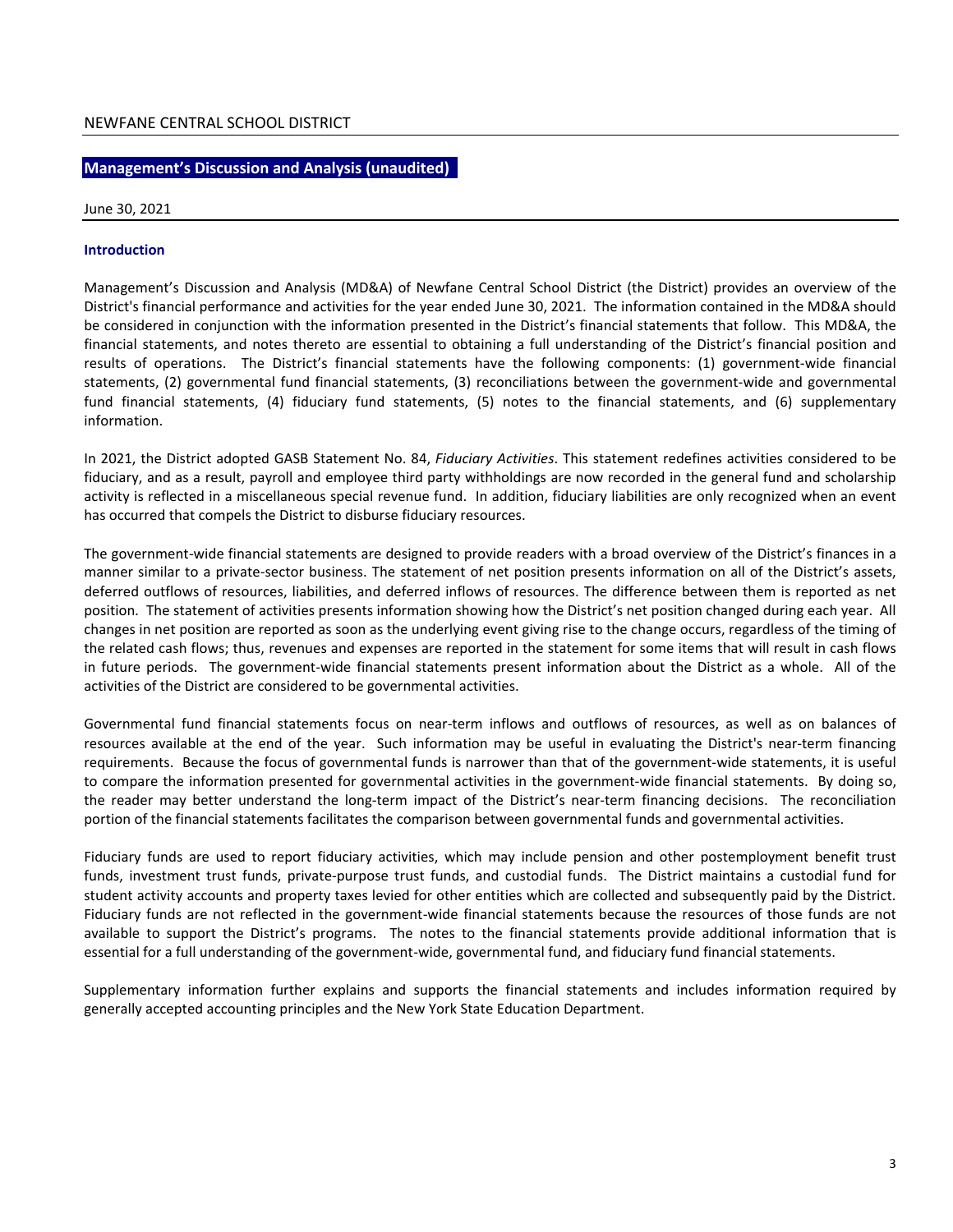|                                            |                        |                 | Change      |           |
|--------------------------------------------|------------------------|-----------------|-------------|-----------|
| <b>Condensed Statement of Net Position</b> | 2021                   | 2020            | \$          | %         |
| Current and other assets                   | \$<br>Ŝ.<br>27,908,000 | 30,520,000 \$   | (2,612,000) | $(8.6\%)$ |
| Capital assets                             | 31,396,000             | 30,738,000      | 658,000     | 2.1%      |
| <b>Total assets</b>                        | 59,304,000             | 61,258,000      | (1,954,000) | $(3.2\%)$ |
| Deferred outflows of resources             | 19,885,000             | 16,515,000      | 3,370,000   | 20.4%     |
| Long-term liabilities                      | 63,238,000             | 61,624,000      | 1,614,000   | 2.6%      |
| Other liabilities                          | 2,439,000              | 1,654,000       | 785,000     | 47.5%     |
| <b>Total liabilities</b>                   | 65,677,000             | 63,278,000      | 2,399,000   | 3.8%      |
| Deferred inflows of resources              | 12,592,000             | 11,847,000      | 745,000     | 6.3%      |
| <b>Net position</b>                        |                        |                 |             |           |
| Net investment in capital assets           | 26,834,000             | 24,366,000      | 2,468,000   | 10.1%     |
| Restricted                                 | 19,212,000             | 21,811,000      | (2,599,000) | (11.9%)   |
| Unrestricted                               | (45, 126, 000)         | (43,529,000)    | (1,597,000) | 3.7%      |
| <b>Total net position</b>                  | 920,000<br>Ś           | 2,648,000<br>S. | (1,728,000) | (65.3%)   |

The District's net position at June 30, 2021 and 2020 was \$920,000 and \$2,648,000, respectively. A significant portion of the District's net position reflects its investment in capital assets consisting of land, buildings and improvements, and furniture and equipment, less outstanding debt used to acquire those assets. The District uses capital assets to provide services to students; consequently, these assets are not available for future spending. This balance is offset by the District's deficit unrestricted net position. This deficit is a result of the recognition of other postemployment benefits (OPEB) offered by the District to employees upon retirement.

The District's net position also includes resources that are subject to external restrictions on how they may be used, which includes scholarships held for the benefit of students and reserves set aside for specific purposes governed by statutory law and regulations. Such reserves include the capital reserve, which is used for the acquisition or construction of capital facilities; the debt service reserve, which is used for the repayment of bonds issued to finance capital projects; the employee benefit accrued liability reserve, which is restricted to pay for accumulated sick and vacation time; the retirement contribution reserve, used to fund required District contributions to the New York State Teachers' Retirement System (TRS) and New York State and Local Employees' Retirement System (ERS); and a reserve for unemployment insurance, which is restricted for unemployment claims.

Total assets decreased by \$1,954,000 (\$696,000 or 1.1% increase in 2020). Current and other assets decreased \$2,612,000 (\$1,296,000 or 4.4% increase in 2020) due to current year capital spending and the conversion of the District's share of the TRS net pension position from an asset of \$1,852,000 to a net pension liability of \$1,869,000. Capital assets increased \$658,000 (\$600,000 or 1.9% decrease in 2020) due to current year additions in excess of depreciation.

Many of the District's employees participate in TRS and ERS. Amounts reported as net pension asset, net pension liability, and deferred outflows and deferred inflows of resources related to pensions relate to these two retirement plans. Changes in these balances, along with changes in the total OPEB liability and deferred outflows and deferred inflows related to OPEB, are heavily influenced by actuarial assumptions. See the footnotes to the financial statements for further details. Long-term liabilities increased \$1,614,000 (increase of \$3,647,000 or 6.3% in 2020) primarily from increases in the District's total OPEB liability, offset by required debt payments.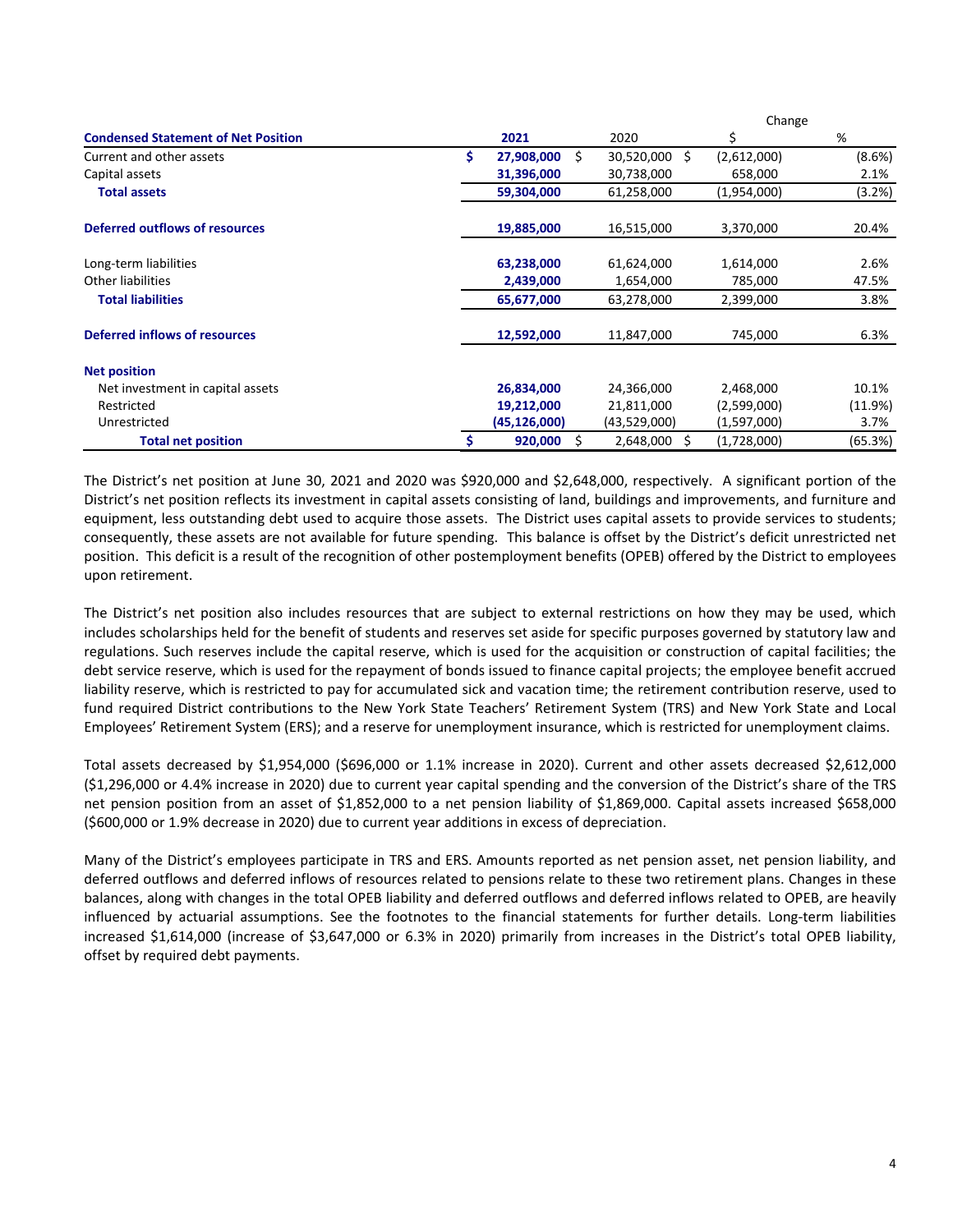|                                          |               |    |            | Change            |         |
|------------------------------------------|---------------|----|------------|-------------------|---------|
| <b>Condensed Statement of Activities</b> | 2021          |    | 2020       | \$                | %       |
| <b>Revenues</b>                          |               |    |            |                   |         |
| Program revenues                         |               |    |            |                   |         |
| Charges for services                     | \$<br>518,000 | Ŝ. | 661,000 \$ | (143,000)         | (21.6%) |
| Operating grants and contributions       | 1,829,000     |    | 1,811,000  | 18,000            | 1.0%    |
| General revenues                         |               |    |            |                   |         |
| Property taxes                           | 13,746,000    |    | 13,620,000 | 126,000           | 0.9%    |
| State aid                                | 17,523,000    |    | 17,821,000 | (298,000)         | (1.7%)  |
| Other                                    | 499,000       |    | 614,000    | (115,000)         | (18.7%) |
| <b>Total revenues</b>                    | 34,115,000    |    | 34,527,000 | (412,000)         | (1.2%)  |
| <b>Expenses</b>                          |               |    |            |                   |         |
| Instruction                              | 27,699,000    |    | 27,514,000 | 185,000           | 0.7%    |
| Support services                         |               |    |            |                   |         |
| General support                          | 4,922,000     |    | 4,860,000  | 62,000            | 1.3%    |
| Pupil transportation                     | 2,577,000     |    | 1,752,000  | 825,000           | 47.1%   |
| Food service                             | 598,000       |    | 635,000    | (37,000)          | (5.8%)  |
| Interest                                 | 84,000        |    | 177,000    | (93,000)          | (52.5%) |
| <b>Total expenses</b>                    | 35,880,000    |    | 34,938,000 | 942,000           | 2.7%    |
| Change in net position                   | (1,765,000)   |    | (411,000)  | (1,354,000)       | 329.4%  |
| Net position - beginning                 | 2,648,000     |    | 3,059,000  | (411,000)         | (13.4%) |
| Cumulative effect of GASB 84             | 37,000        |    |            | 37,000            |         |
| Net position $-$ ending                  | \$<br>920,000 | Ś  | 2,648,000  | \$<br>(1,728,000) | (65.3%) |

District revenues decreased \$412,000 (decrease of \$97,000 or 0.3% in 2020). State aid decreased \$298,000 (increase of \$463,000 or 2.7% in 2020) as a result of less transportation aid received during the year.

Total expenses increased \$942,000 (\$143,000 or 0.4% increase in 2020). Pupil transportation increased \$825,000 primarily due to the return of in-person instruction in the current year. BOCES services increased \$414,000 (decrease of \$37,000 or 1.0% in 2020) due to the need for additional services for students with special needs and computer-assisted instruction.

#### **Financial Analysis of the District's Funds**

Total fund balances for the governmental funds decreased from \$27,024,000 to \$25,477,000 as described below:

- Total fund revenue decreased \$707,000 or 2.0% (increase of \$443,000 or 1.3% in 2020) mainly due to a decrease in State aid, as noted previously.
- Total fund expenditures increased \$2,833,000 or 8.6% (decrease of \$3,029,000 or 8.4% in 2020) due to increases in transportation costs, as previously mentioned, and an increase in capital outlay expenditures as a new capital project is underway.
- The general fund experienced a decrease in fund balance of \$6,689,000 during 2020 compared to an increase of \$1,897,000 during 2020. This decrease was primarily the result of a \$7,109,000 transfer to the capital projects fund for project costs.

#### **General Fund Budgetary Highlights**

Total revenue of \$32,359,000 was less than budgeted revenue by \$338,000 due to less State aid than expected.

Actual expenditures and carryover encumbrances were less than the final amended budget by \$3,806,000. The difference is attributable to many factors and unknown items when the budget was prepared, as well as the impact of COVID-19 on current year programs and services. The District was able to generate savings in employee benefits and instruction.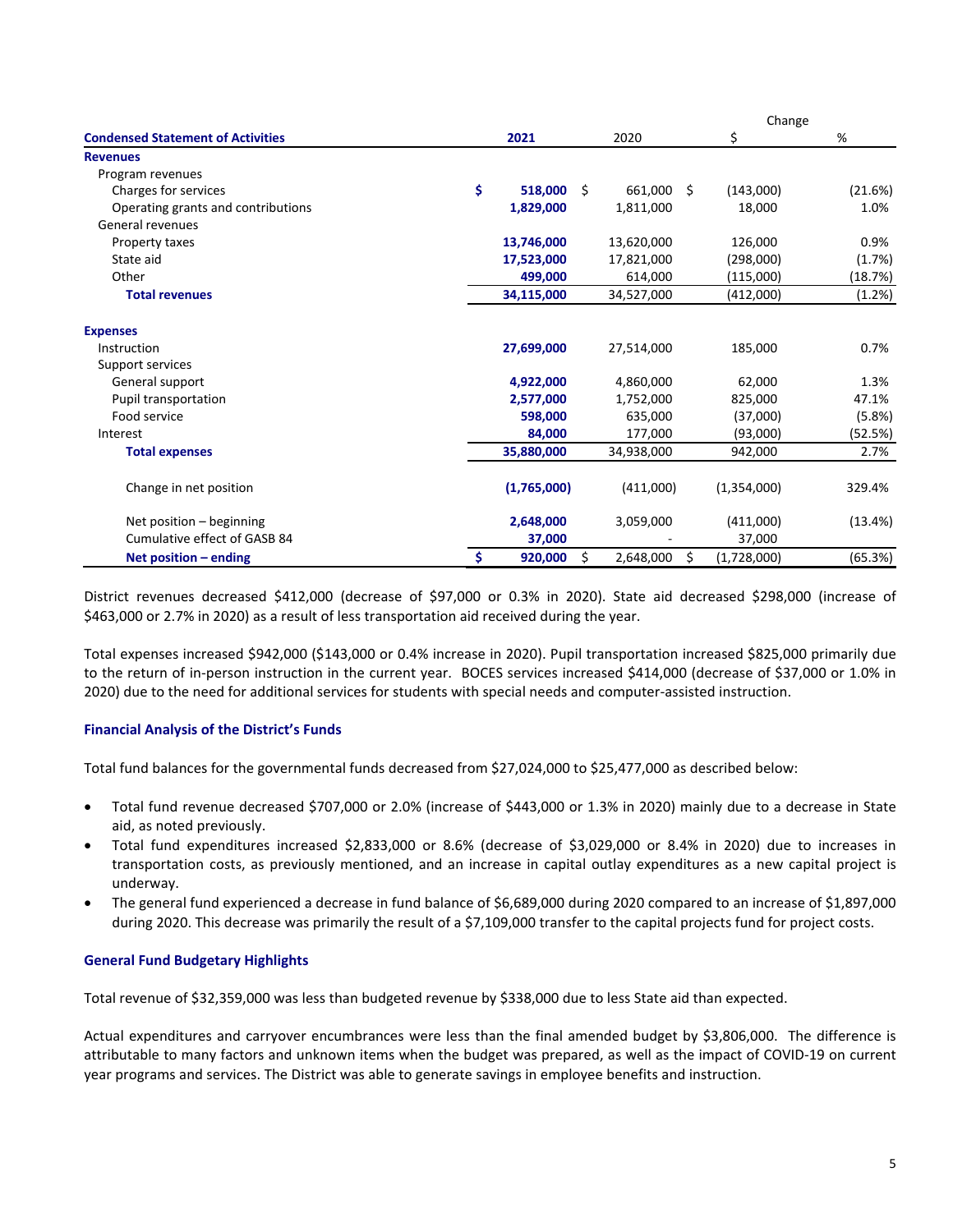#### **Capital Assets**

|                                   |   | 2021         | 2020             |
|-----------------------------------|---|--------------|------------------|
| Land                              | Ş | 453,000      | \$<br>453,000    |
| Construction in progress          |   | 1,523,000    |                  |
| Land improvements                 |   | 1,015,000    | 1,015,000        |
| <b>Buildings and improvements</b> |   | 52,163,000   | 52,063,000       |
| Furniture and equipment           |   | 7,797,000    | 7,683,000        |
| <b>Vehicles</b>                   |   | 372,000      | 347,000          |
|                                   |   | 63,323,000   | 61,561,000       |
| Accumulated depreciation          |   | (31,927,000) | (30,823,000)     |
|                                   |   | 31,396,000   | \$<br>30.738.000 |

Current year additions of \$1,762,000 were offset by depreciation expense of \$1,104,000.

#### **Debt**

At June 30, 2021, the District had \$4,110,000 in bonds outstanding, with \$1,750,000 due within one year (\$5,800,000 outstanding at June 30, 2020).

Additional information on the District's long-term liabilities can be found in the notes to the financial statements.

#### **Current Financial Issues and Concerns**

The extent of the impact of COVID-19 on the District's operational and financial performance will depend on further developments, including the duration and spread of the outbreak and its impact on school districts, including its residents, employees, and vendors, none of which can be predicted. Federal revenue sources are expected to increase due to additional pandemic-related funding, but the full extent of Federal assistance is not yet known.

School districts in New York State are also impacted by the political pressures imposed on elected officials in funding of education. Year to year changes in funding levels and State aid formulas complicate this planning process.

#### **Contacting the District's Financial Management**

This financial report is designed to provide our citizens, taxpayers, investors, and creditors with a general overview of the District's finances and to demonstrate the District's accountability for the funds it receives. If you have questions about this report or need additional financial information, contact Kevin Klumpp, Treasurer, Newfane Central School District, 6273 Charlotteville Road, Newfane, New York 14108.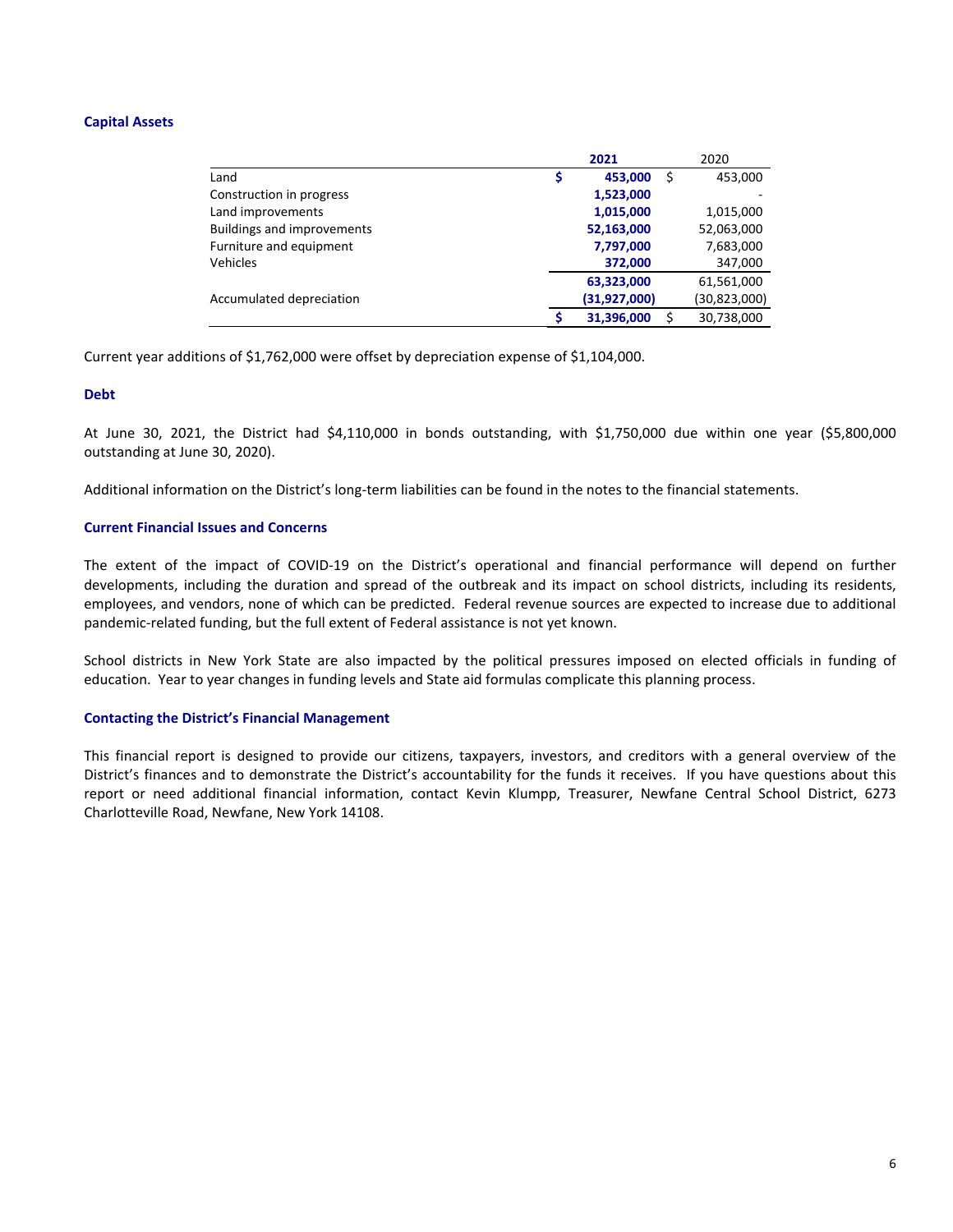## **Statement of Net Position**

June 30, 2021

| (With comparative totals as of June 30, 2020)      | 2021                                | 2020           |
|----------------------------------------------------|-------------------------------------|----------------|
|                                                    |                                     |                |
| <b>Assets</b>                                      |                                     |                |
| Cash                                               | \$<br>$21,270,256$ \$               | 22,399,960     |
| Due from other governments, net                    | 927,425                             | 570,479        |
| State and federal aid receivable, net              | 681,154                             | 1,459,086      |
| Due from fiduciary funds                           |                                     | 219,328        |
| Inventory                                          | 29,344                              | 33,680         |
| Investments                                        | 4,999,785                           | 3,985,728      |
| Net pension asset                                  |                                     | 1,851,514      |
| Capital assets (Note 6)                            | 63,322,619                          | 61,561,128     |
| Accumulated depreciation                           | (31, 927, 104)                      | (30, 823, 223) |
| <b>Total assets</b>                                | 59,303,479                          | 61,257,680     |
| <b>Deferred Outflows of Resources</b>              |                                     |                |
| Deferred outflows of resources related to pensions | 8,606,741                           | 7,614,818      |
| Deferred outflows of resources related to OPEB     | 11,278,155                          | 8,899,888      |
| <b>Total deferred outflows of resources</b>        | 19,884,896                          | 16,514,706     |
|                                                    |                                     |                |
| <b>Liabilities</b>                                 |                                     |                |
| Accounts payable                                   | 863,936                             | 191,280        |
| <b>Accrued liabilities</b>                         | 332,964                             | 271,886        |
| Due to retirement systems                          | 1,230,383                           | 1,177,398      |
| Due to other governments                           | 2,865                               | 5,101          |
| Unearned revenue                                   | 8,139                               | 7,873          |
| Long-term liabilities                              |                                     |                |
| Bonds due within one year                          | 1,750,000                           | 1,690,000      |
| Due beyond one year:                               |                                     |                |
| Bonds and related premiums                         | 2,812,080                           | 4,681,933      |
| Net pension liability                              | 1,877,843                           | 2,296,225      |
| <b>Total OPEB liability</b>                        | 56,798,536                          | 52,955,998     |
| <b>Total liabilities</b>                           | 65,676,746                          | 63,277,694     |
| <b>Deferred Inflows of Resources</b>               |                                     |                |
| Deferred inflows of resources related to pensions  | 3,657,296                           | 2,842,204      |
| Deferred inflows of resources related to OPEB      | 8,934,220                           | 9,004,839      |
| <b>Total deferred inflows of resources</b>         | 12,591,516                          | 11,847,043     |
|                                                    |                                     |                |
| <b>Net Position</b>                                |                                     |                |
| Net investment in capital assets                   | 26,833,435                          | 24,365,972     |
| Restricted                                         | 19,212,288                          | 21,810,847     |
| Unrestricted deficit                               | (45, 125, 610)                      | (43,529,170)   |
| <b>Total net position</b>                          | $\ddot{\bm{\zeta}}$<br>$920,113$ \$ | 2,647,649      |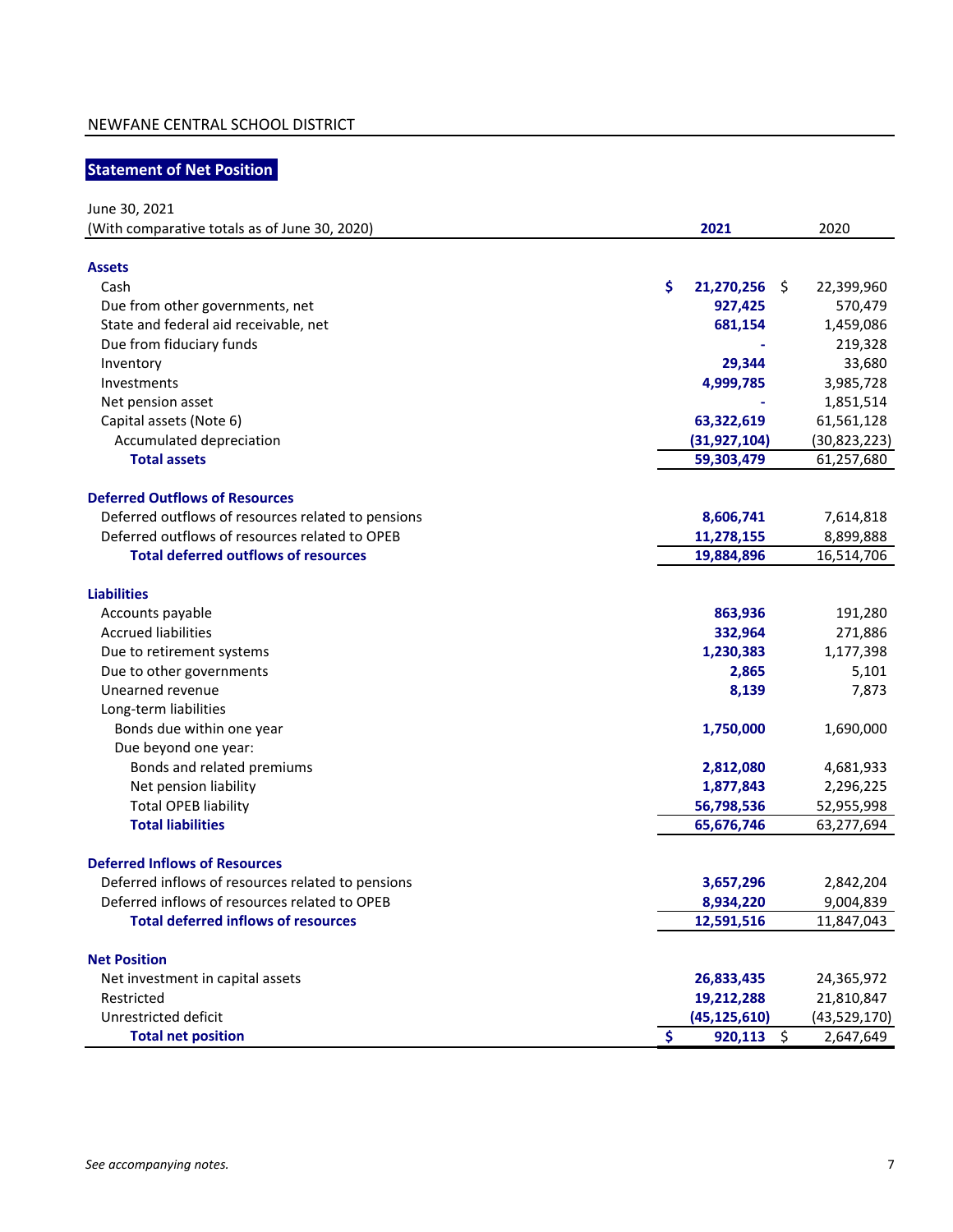## **Statement of Activities**

## For the year ended June 30, 2021

(With summarized comparative totals for June 30, 2020)

|                                |                                      | Program Revenues |                                |    | Net (Expense) Revenue                                          |     |                  |  |                |
|--------------------------------|--------------------------------------|------------------|--------------------------------|----|----------------------------------------------------------------|-----|------------------|--|----------------|
| Functions/Programs             | Expenses                             |                  | Charges for<br><b>Services</b> |    | Operating<br>Grants and<br>Contributions                       |     | 2021             |  | 2020           |
|                                |                                      |                  |                                |    |                                                                |     |                  |  |                |
| <b>Governmental activities</b> |                                      |                  |                                |    |                                                                |     |                  |  |                |
| General support                | \$<br>4,921,708                      | \$               | 211,750 \$                     |    |                                                                |     | $(4,709,958)$ \$ |  | (4,526,544)    |
| Instruction                    | 27,699,167                           |                  | 288,380                        |    | 1,257,781                                                      |     | (26, 153, 006)   |  | (25, 942, 973) |
| Pupil transportation           | 2,577,240                            |                  |                                |    |                                                                |     | (2,577,240)      |  | (1,752,401)    |
| Interest expense               | 84,122                               |                  |                                |    |                                                                |     | (84, 122)        |  | (177, 428)     |
| School food service            | 597,546                              |                  | 17,591                         |    | 571,596                                                        |     | (8, 359)         |  | (67, 476)      |
|                                | \$<br>35,879,783                     | \$               | 517,721                        | \$ | 1,829,377                                                      |     | (33,532,685)     |  | (32, 466, 822) |
|                                | <b>General revenues</b>              |                  |                                |    |                                                                |     |                  |  |                |
|                                | Real property taxes                  |                  |                                |    |                                                                |     | 13,745,588       |  | 13,620,114     |
|                                | Miscellaneous                        |                  |                                |    |                                                                |     | 499,163          |  | 613,989        |
|                                | State aid                            |                  |                                |    |                                                                |     | 17,522,946       |  | 17,820,896     |
|                                | <b>Total general revenues</b>        |                  |                                |    |                                                                |     | 31,767,697       |  | 32,054,999     |
|                                | Change in net position               |                  |                                |    |                                                                |     | (1,764,988)      |  | (411, 823)     |
|                                | Net position - beginning             |                  |                                |    |                                                                |     | 2,647,649        |  | 3,059,472      |
|                                |                                      |                  |                                |    | Cumulative effect of a change in accounting principle (Note 2) |     | 37,452           |  |                |
|                                | Net position - beginning as restated |                  |                                |    |                                                                |     | 2,685,101        |  | 3,059,472      |
|                                | <b>Net position - ending</b>         |                  |                                |    |                                                                | \$. | $920,113$ \$     |  | 2,647,649      |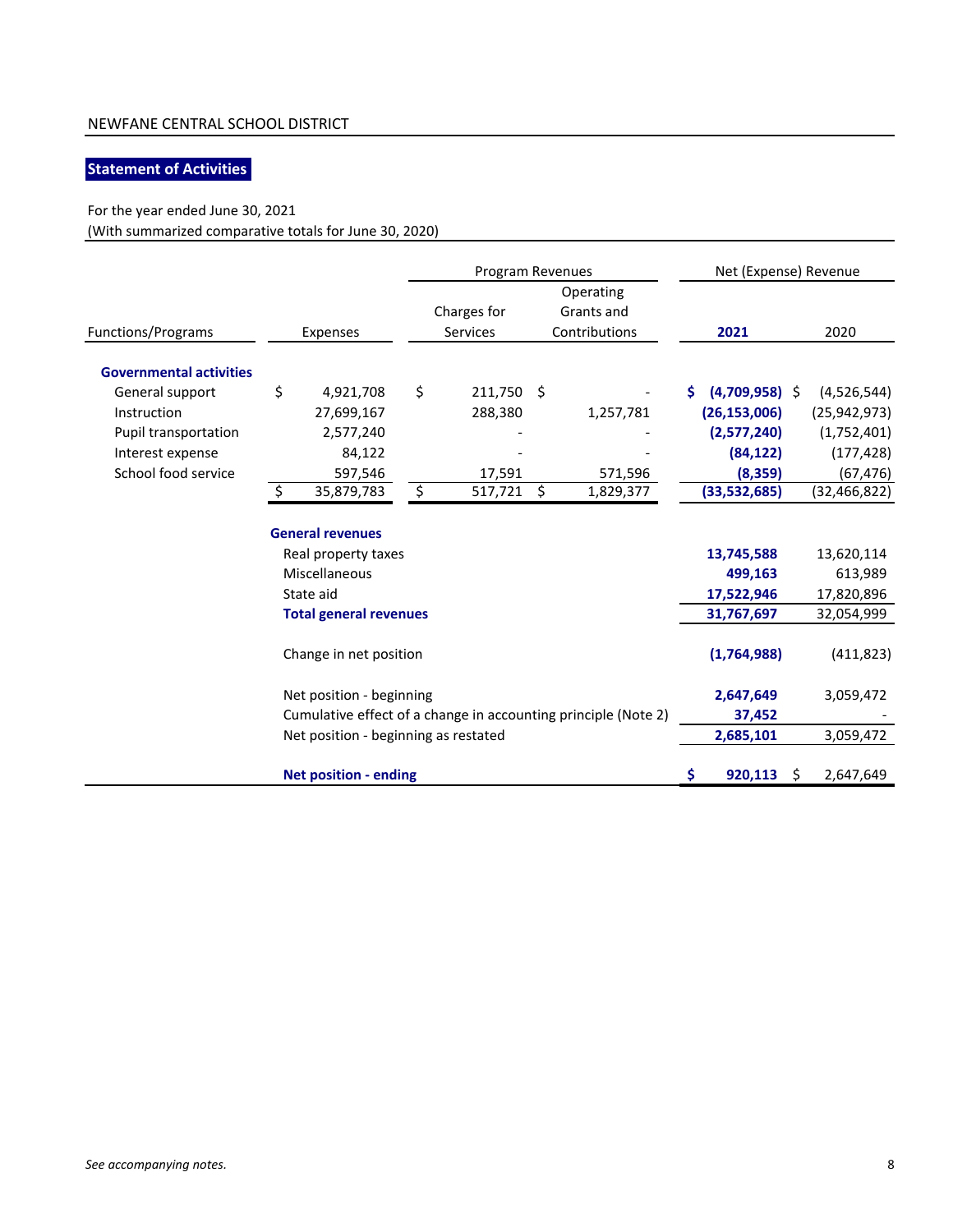## **Balance Sheet - Governmental Funds**

#### June 30, 2021

(With summarized comparative totals as of June 30, 2020)

|                                            |    |               |      | Capital        | Special    |    | School     |      | Debt         |      | Miscellaneous   |    | <b>Total Governmental Funds</b> |    |            |
|--------------------------------------------|----|---------------|------|----------------|------------|----|------------|------|--------------|------|-----------------|----|---------------------------------|----|------------|
|                                            |    | General       |      | Projects       | Aid        |    | Lunch      |      | Service      |      | Special Revenue |    | 2021                            |    | 2020       |
| <b>Assets</b>                              |    |               |      |                |            |    |            |      |              |      |                 |    |                                 |    |            |
| Cash                                       | Ś  | 20,079,904 \$ |      | 208,499 \$     | 214,503 \$ |    | 93,011 \$  |      | 547,732 \$   |      | 126,607         | Ŝ. | 21,270,256                      | -Ś | 22,399,960 |
| Due from other governments, net            |    | 588,689       |      |                | 338,481    |    | 255        |      |              |      |                 |    | 927,425                         |    | 570,479    |
| State and federal aid receivable, net      |    | 569,367       |      |                |            |    | 111,787    |      |              |      |                 |    | 681,154                         |    | 1,459,086  |
| Due from other funds, net                  |    |               |      | 5,719,438      |            |    |            |      |              |      | 1,161           |    | 5,720,599                       |    | 943,371    |
| Inventory                                  |    |               |      |                |            |    | 29,344     |      |              |      |                 |    | 29,344                          |    | 33,680     |
| Investments                                |    | 4,999,785     |      |                |            |    |            |      |              |      |                 |    | 4,999,785                       |    | 3,985,728  |
| <b>Total assets</b>                        |    | 26,237,745    | - \$ | $5,927,937$ \$ | 552,984    | -Ŝ | 234,397    | - \$ | 547,732 \$   |      | 127,768         | -Ś | 33,628,563                      | -S | 29,392,304 |
| <b>Liabilities and Fund Balances</b>       |    |               |      |                |            |    |            |      |              |      |                 |    |                                 |    |            |
| Accounts payable                           | \$ | 333,091 \$    |      | 527,055 \$     | 514        | Ŝ. | $3,276$ \$ |      |              | - \$ | $\sim$          | -Ś | 863,936 \$                      |    | 191,280    |
| <b>Accrued liabilities</b>                 |    | 313,406       |      |                |            |    | 11,633     |      |              |      | 925             |    | 325,964                         |    | 262,886    |
| Due to retirement systems                  |    | 1,230,383     |      |                |            |    |            |      |              |      |                 |    | 1,230,383                       |    | 1,177,398  |
| Due to other funds, net                    |    | 5,066,641     |      |                | 549,940    |    | 104,018    |      |              |      |                 |    | 5,720,599                       |    | 724,043    |
| Due to other governments                   |    |               |      |                | 2,530      |    | 335        |      |              |      |                 |    | 2,865                           |    | 5,101      |
| Unearned revenue                           |    |               |      |                |            |    | 8,139      |      |              |      |                 |    | 8,139                           |    | 7,873      |
| <b>Total liabilities</b>                   |    | 6,943,521     |      | 527,055        | 552,984    |    | 127,401    |      | $\sim$       |      | 925             |    | 8,151,886                       | -Ś | 2,368,581  |
| <b>Fund Balances</b>                       |    |               |      |                |            |    |            |      |              |      |                 |    |                                 |    |            |
| Nonspendable:                              |    |               |      |                |            |    |            |      |              |      |                 |    |                                 |    |            |
| Inventory                                  |    |               |      |                |            |    | 29,344     |      |              |      |                 |    | 29,344                          |    | 33,680     |
| Restricted:                                |    |               |      |                |            |    |            |      |              |      |                 |    |                                 |    |            |
| Debt service                               |    |               |      |                |            |    |            |      | 547,732      |      |                 |    | 547,732                         |    | 990,868    |
| Employee benefit accrued liability         |    | 12,116,777    |      |                |            |    |            |      |              |      |                 |    | 12,116,777                      |    | 12,801,054 |
| Unemployment insurance                     |    | 151,889       |      |                |            |    |            |      |              |      |                 |    | 151,889                         |    | 351,580    |
| Retirement contribution                    |    | 668,165       |      |                |            |    |            |      |              |      |                 |    | 668,165                         |    | 667,345    |
| Workers' compensation                      |    | 200,000       |      |                |            |    |            |      |              |      |                 |    | 200,000                         |    |            |
| Capital                                    |    |               |      | 5,400,882      |            |    |            |      |              |      |                 |    | 5,400,882                       |    | 7,000,000  |
| Scholarships                               |    |               |      |                |            |    |            |      |              |      | 126,843         |    | 126,843                         |    |            |
| Assigned:                                  |    |               |      |                |            |    |            |      |              |      |                 |    |                                 |    |            |
| Designated for subsequent                  |    |               |      |                |            |    |            |      |              |      |                 |    |                                 |    |            |
| year's expenditures                        |    | 990,991       |      |                |            |    |            |      |              |      |                 |    | 990,991                         |    | 3,310,961  |
| Other purposes                             |    | 451,631       |      |                |            |    | 77,652     |      |              |      |                 |    | 529,283                         |    | 894,429    |
| Unassigned                                 |    | 4,714,771     |      |                |            |    |            |      |              |      |                 |    | 4,714,771                       |    | 973,806    |
| <b>Total fund balances (deficit)</b>       |    | 19,294,224    |      | 5,400,882      |            |    | 106,996    |      | 547,732      |      | 126,843         |    | 25,476,677                      |    | 27,023,723 |
| <b>Total liabilities and fund balances</b> | Ŝ. | 26,237,745    | - \$ | 5,927,937 \$   | 552,984    | Ŝ. | 234,397    | -Ś   | $547,732$ \$ |      | 127,768         | -S | 33,628,563                      | S. | 29,392,304 |
| See accompanying notes.                    |    |               |      |                |            |    |            |      |              |      |                 |    |                                 |    | 9          |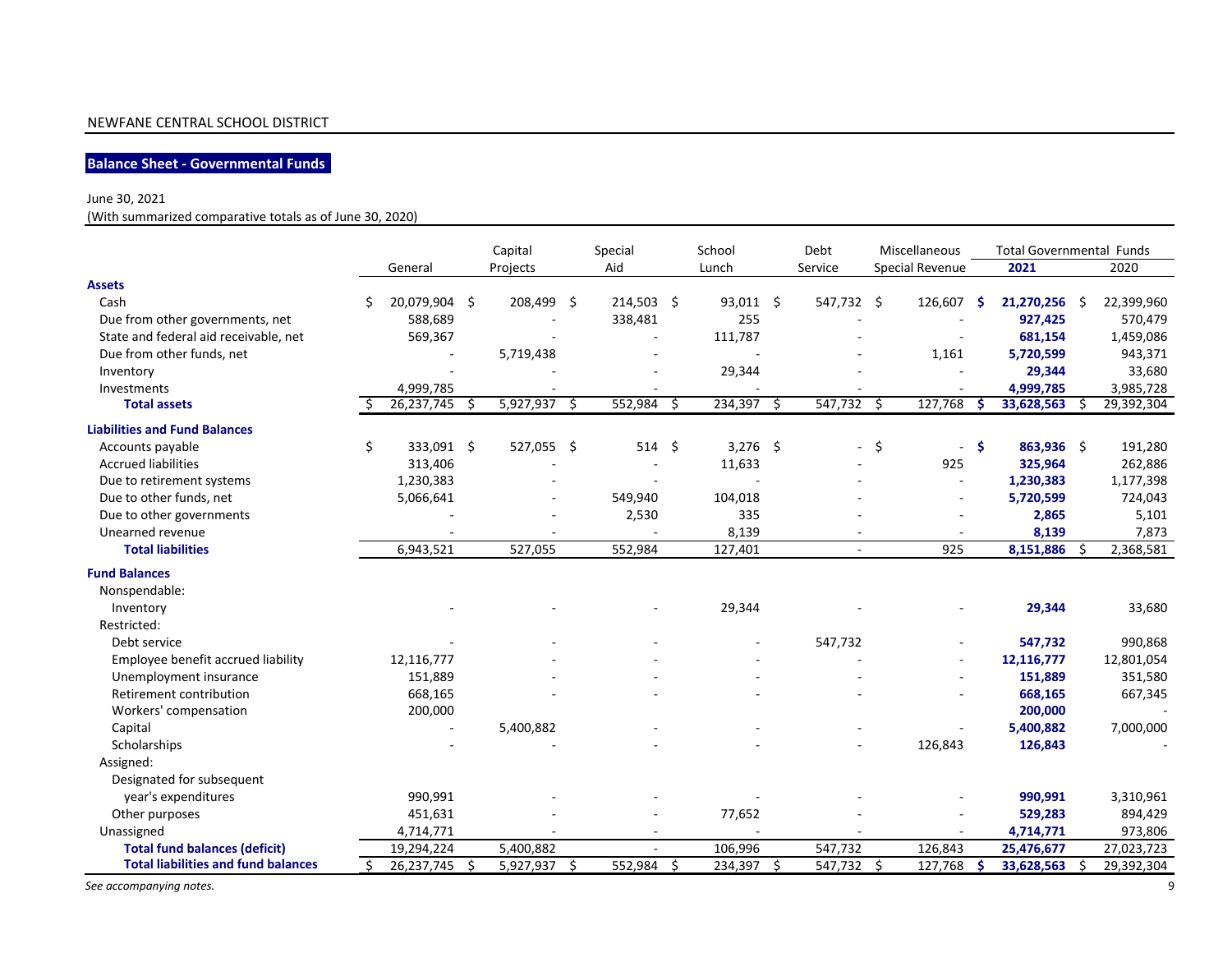| <b>Reconciliation of the Governmental Funds</b>                                                                                                                                                                                                                                                                    |                                             |                |
|--------------------------------------------------------------------------------------------------------------------------------------------------------------------------------------------------------------------------------------------------------------------------------------------------------------------|---------------------------------------------|----------------|
| <b>Balance Sheet to the Statement of Net Position</b>                                                                                                                                                                                                                                                              |                                             |                |
| June 30, 2021                                                                                                                                                                                                                                                                                                      |                                             |                |
| <b>Total fund balances - governmental funds</b>                                                                                                                                                                                                                                                                    |                                             | \$25,476,677   |
| Amounts reported for governmental activities in the statement of net position are different because:                                                                                                                                                                                                               |                                             |                |
| Capital assets used in governmental activities are not financial resources and therefore are<br>not reported as assets in the governmental funds.                                                                                                                                                                  |                                             | 31,395,515     |
| The District's proportionate share of the net pension position as well as pension-related deferred<br>outflows and deferred inflows of resources are recognized in the government-wide<br>statements and include:                                                                                                  |                                             |                |
| Deferred outflows of resources related to pensions<br>Net pension liability<br>Deferred inflows of resources related to pensions                                                                                                                                                                                   | 8,606,741<br>(1,877,843)<br>(3,657,296)     | 3,071,602      |
| The District's total OPEB liability as well as OPEB-related deferred outflows and deferred<br>inflows of resources are recognized in the government-wide statements and include:<br>Deferred outflows of resources related to OPEB<br><b>Total OPEB liability</b><br>Deferred inflows of resources related to OPEB | 11,278,155<br>(56, 798, 536)<br>(8,934,220) | (54, 454, 601) |
| Certain liabilities are not due and payable currently and therefore are not reported as<br>liabilities in the governmental funds. These liabilities are:<br>Bonds and related premiums<br><b>Accrued interest</b>                                                                                                  | (4,562,080)<br>(7,000)                      | (4,569,080)    |
| Net position - governmental activities                                                                                                                                                                                                                                                                             |                                             | \$<br>920,113  |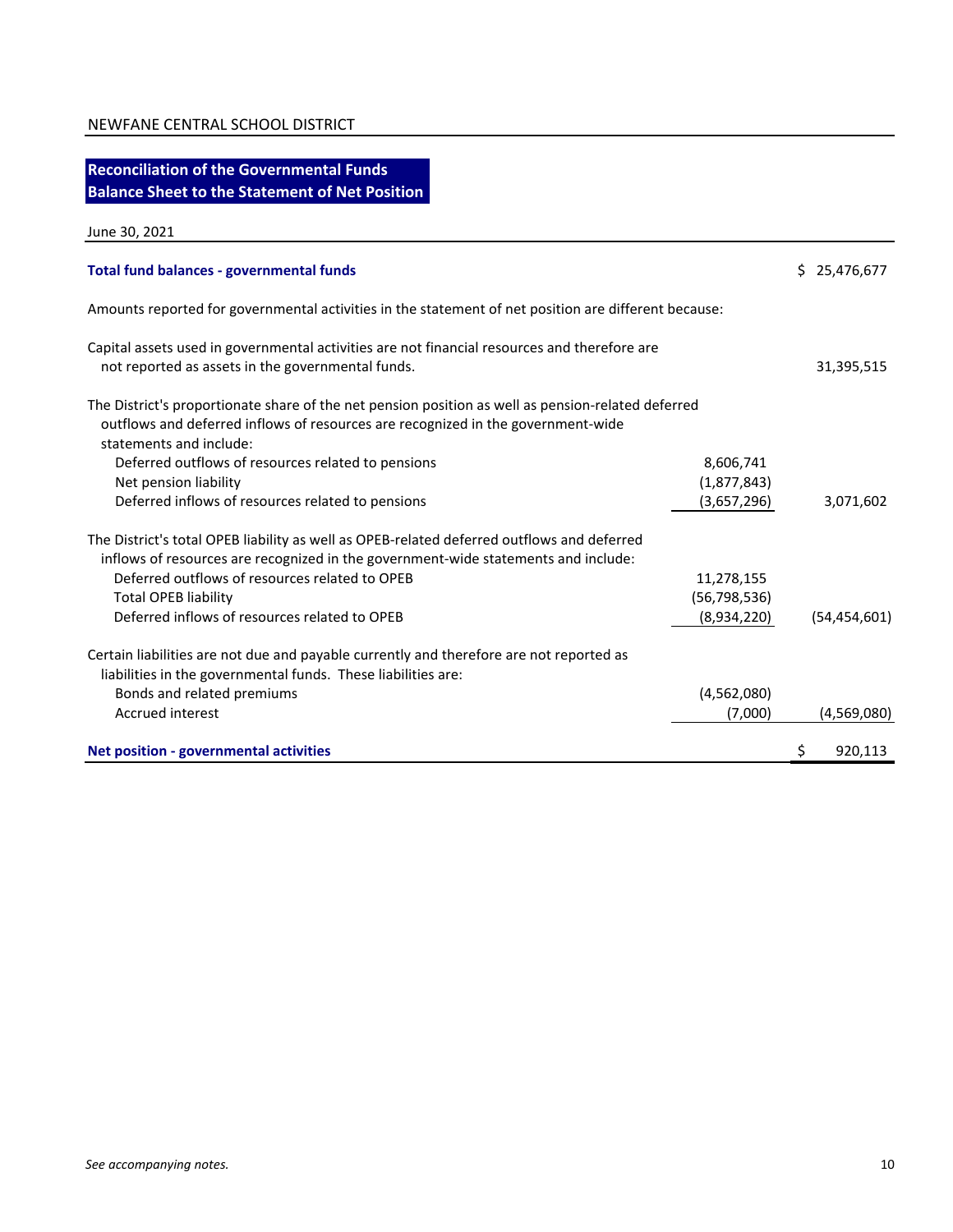**Statement of Revenues, Expenditures, and Changes in Fund Balances - Governmental Funds**

#### For the year ended June 30, 2021

(With summarized comparative totals for June 30, 2020)

|                                                                |    |               |                          |                          |                      |                          |                          | Total              |            |
|----------------------------------------------------------------|----|---------------|--------------------------|--------------------------|----------------------|--------------------------|--------------------------|--------------------|------------|
|                                                                |    |               | Capital                  | Special                  | School               | Debt                     | Miscellaneous            | Governmental Funds |            |
|                                                                |    | General       | Projects                 | Aid                      | Lunch                | Service                  | Special Revenue          | 2021               | 2020       |
| <b>Revenues</b>                                                |    |               |                          |                          |                      |                          |                          |                    |            |
| Real property taxes                                            | Ś  | 11,252,884 \$ | \$<br>$\sim$             | \$<br>$\sim$             | \$<br>$\overline{a}$ | $\overline{\phantom{a}}$ | Ś.<br>÷.                 | 11,252,884 \$      | 10,968,327 |
| Real property tax items                                        |    | 2,492,704     |                          |                          |                      |                          |                          | 2,492,704          | 2,651,787  |
| Charges for services                                           |    | 288,380       |                          |                          |                      |                          |                          | 288,380            | 298,748    |
| Use of money and property                                      |    | 243,427       |                          |                          | 4                    | 6,864                    |                          | 250,295            | 375,977    |
| Sale of property and compensation for loss                     |    | 1,642         |                          |                          |                      |                          |                          | 1,642              | 468        |
| Miscellaneous                                                  |    | 355,206       |                          |                          | 2,529                | ٠                        | 101,241                  | 458,976            | 453,068    |
| Interfund revenue                                              |    |               |                          |                          |                      |                          | ٠                        |                    | 24,000     |
| State sources                                                  |    | 17,522,946    |                          | 297,619                  | 18,253               |                          | $\overline{\phantom{a}}$ | 17,838,818         | 18,542,153 |
| Federal sources                                                |    | 201,873       | $\overline{\phantom{a}}$ | 758,289                  | 553,343              |                          | $\overline{\phantom{a}}$ | 1,513,505          | 1,360,478  |
| Sales                                                          |    |               | $\overline{\phantom{a}}$ |                          | 17,591               |                          | ٠                        | 17,591             | 146,283    |
| <b>Total revenues</b>                                          |    | 32,359,062    | $\overline{\phantom{a}}$ | 1,055,908                | 591,720              | 6,864                    | 101,241                  | 34,114,795         | 34,821,289 |
| <b>Expenditures</b>                                            |    |               |                          |                          |                      |                          |                          |                    |            |
| General support                                                |    | 3,596,723     |                          |                          | 325,219              |                          | 11,850                   | 3,933,792          | 3,838,423  |
| Instruction                                                    |    | 16,838,674    |                          | 1,073,535                |                      |                          | $\sim$                   | 17,912,209         | 17,416,510 |
| Pupil transportation                                           |    | 2,540,049     |                          |                          |                      |                          |                          | 2,540,049          | 1,670,776  |
| <b>Employee benefits</b>                                       |    | 7,526,016     |                          |                          | 99,104               |                          | ٠                        | 7,625,120          | 7,492,121  |
| Debt service                                                   |    |               |                          |                          |                      |                          |                          |                    |            |
| Principal                                                      |    | 1,690,000     |                          |                          |                      |                          | ٠                        | 1,690,000          | 1,590,000  |
| Interest                                                       |    | 205,975       |                          |                          |                      |                          | ٠                        | 205,975            | 302,281    |
| Cost of sales                                                  |    |               |                          |                          | 167,362              |                          | $\overline{\phantom{m}}$ | 167,362            | 192,574    |
| Capital outlay                                                 |    |               | 1,622,781                |                          | 2,005                |                          |                          | 1,624,786          | 363,366    |
| <b>Total expenditures</b>                                      |    | 32,397,437    | 1,622,781                | 1,073,535                | 593,690              | $\sim$                   | 11,850                   | 35,699,293         | 32,866,051 |
| Excess revenues (expenditures)                                 |    | (38, 375)     | (1,622,781)              | (17, 627)                | (1,970)              | 6,864                    | 89,391                   | (1,584,498)        | 1,955,238  |
| <b>Other financing sources (uses)</b>                          |    |               |                          |                          |                      |                          |                          |                    |            |
| Operating transfers, net                                       |    | (6,650,826)   | 7,107,199                | 17,627                   | (24,000)             | (450,000)                |                          |                    |            |
| Net change in fund balances                                    |    | (6,689,201)   | 5,484,418                | $\overline{\phantom{a}}$ | (25, 970)            | (443, 136)               | 89,391                   | (1,584,498)        | 1,955,238  |
| Fund balances (deficit) - beginning                            |    | 25,983,425    | (83, 536)                |                          | 132,966              | 990,868                  | $\sim$                   | 27,023,723         | 25,068,485 |
| Cumulative effect of a change in accounting principle (Note 2) |    |               |                          |                          |                      |                          | 37,452                   | 37,452             |            |
| Fund balances (deficit) - beginning as restated                |    | 25,983,425    | (83, 536)                | $\sim$                   | 132,966              | 990,868                  | 37,452                   | 27,061,175         | 25,068,485 |
| <b>Fund balances - ending</b>                                  | Ŝ. | 19,294,224 \$ | 5,400,882 \$             | \$<br>$\sim$             | 106,996 \$           | 547,732 \$               | $126,843$ \$             | 25,476,677 \$      | 27,023,723 |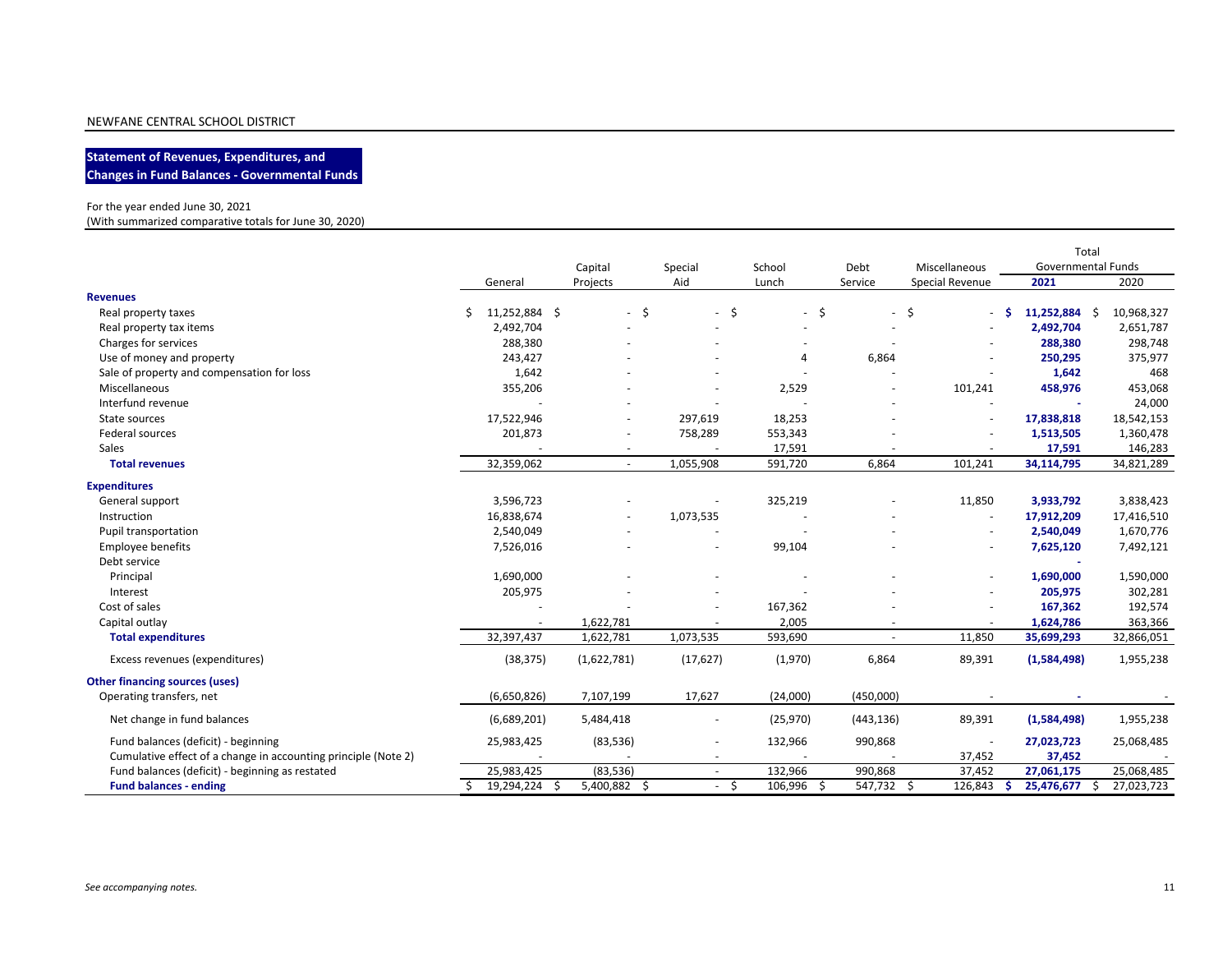## **Reconciliation of the Governmental Funds Statement of Revenues, Expenditures, and Changes in Fund Balances to the Statement of Activities**

## For the year ended June 30, 2021

| Total net change in fund balances - governmental funds                                                                                                                                                                                                                            |             | \$ | (1,584,498)   |
|-----------------------------------------------------------------------------------------------------------------------------------------------------------------------------------------------------------------------------------------------------------------------------------|-------------|----|---------------|
| Amounts reported for governmental activities in the statement of activities are different because:                                                                                                                                                                                |             |    |               |
| Capital outlays are reported in governmental funds as expenditures. In the statement of activities,<br>the cost of the assets is allocated over their estimated useful lives as depreciation expense. This is<br>the amount by which capital outlays exceed depreciation expense. |             |    | 657,610       |
| Pension expense is recognized when paid on the fund statement of revenues, expenditures, and<br>changes in fund balances and actuarially determined on the statement of activities. These<br>differences are:                                                                     |             |    |               |
| 2021 TRS and ERS contributions                                                                                                                                                                                                                                                    | 1,525,228   |    |               |
| 2021 ERS accrued contribution                                                                                                                                                                                                                                                     | 127,461     |    |               |
| 2020 ERS accrued contribution                                                                                                                                                                                                                                                     | (128, 460)  |    |               |
| 2021 TRS net pension expense                                                                                                                                                                                                                                                      | (2,523,008) |    |               |
| 2021 ERS net pension expense                                                                                                                                                                                                                                                      | (257, 522)  |    | (1, 256, 301) |
| OPEB expense is recognized when paid on the fund statement of revenues, expenditures, and changes                                                                                                                                                                                 |             |    |               |
| in fund balances and actuarially determined on the statement of activities.                                                                                                                                                                                                       |             |    | (1, 393, 652) |
| Payments of long-term liabilities are reported as expenditures in the governmental funds and as                                                                                                                                                                                   |             |    |               |
| a reduction of debt in the statement of net position.                                                                                                                                                                                                                             |             |    | 1,690,000     |
| In the statement of activities, certain expenses are measured by the amounts earned during the year.<br>In the governmental funds these expenditures are reported when paid. These differences are:                                                                               |             |    |               |
| Amortization of bond premiums                                                                                                                                                                                                                                                     | 119,853     |    |               |
| Interest                                                                                                                                                                                                                                                                          | 2,000       |    | 121,853       |
|                                                                                                                                                                                                                                                                                   |             |    |               |
| Change in net position - governmental activities                                                                                                                                                                                                                                  |             | S  | (1,764,988)   |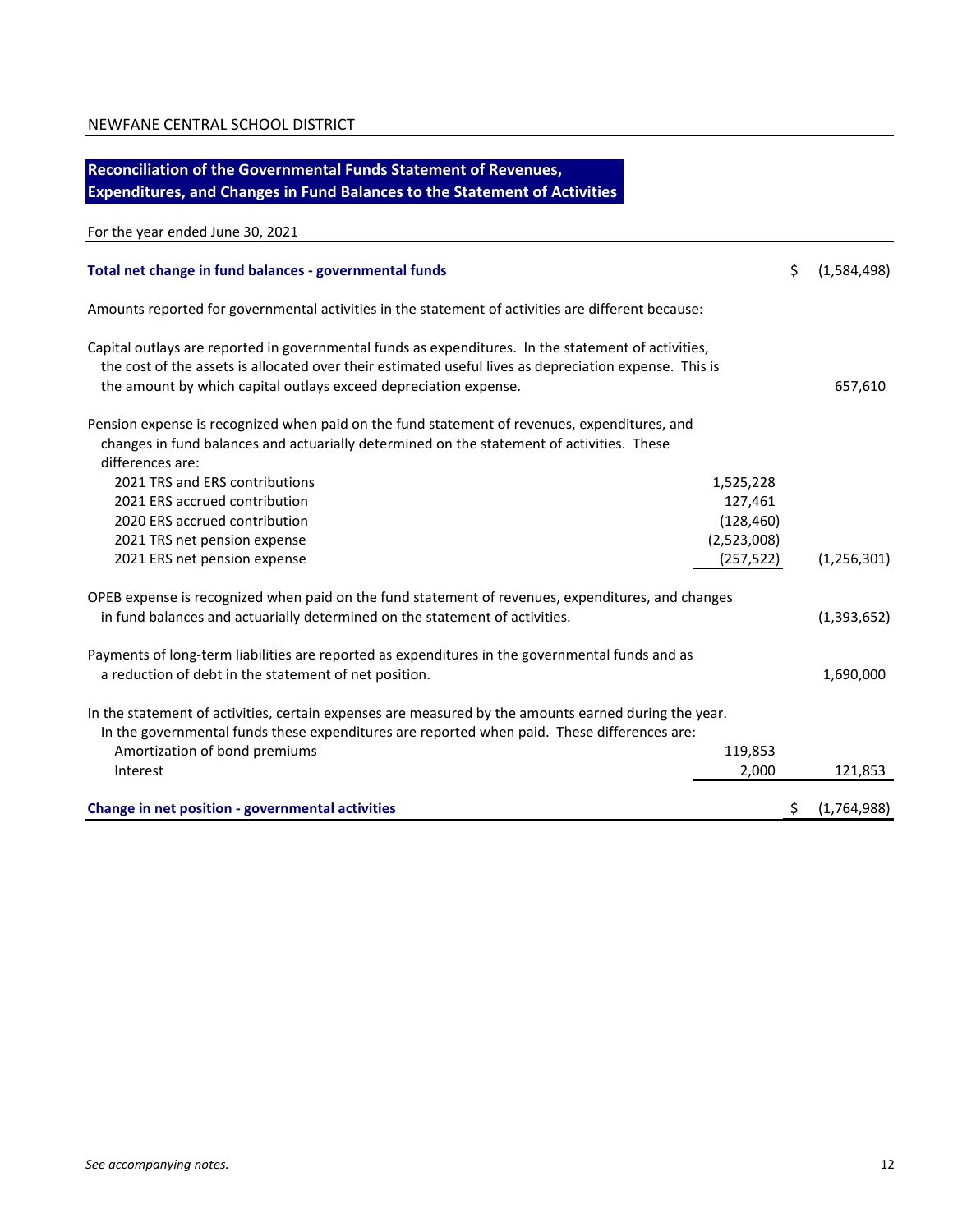#### **Statement of Revenues, Expenditures, and Changes in Fund Balance Budget (Non-GAAP) and Actual - General Fund**

#### For the year ended June 30, 2021

|                                                      | <b>Budgeted Amounts</b> |               | <b>Actual</b><br>(Budgetary | Variance with<br><b>Final Budget</b> |                                                |  |
|------------------------------------------------------|-------------------------|---------------|-----------------------------|--------------------------------------|------------------------------------------------|--|
|                                                      | Original                | Final         | <b>Basis</b> )              | Encumbrances                         | Over/(Under)                                   |  |
| <b>Revenues</b>                                      |                         |               |                             |                                      |                                                |  |
| Local sources                                        |                         |               |                             |                                      |                                                |  |
| Real property taxes                                  | \$<br>13,685,014        | \$11,252,884  | \$11,252,884                |                                      | \$                                             |  |
| Real property tax items                              | 67,966                  | 2,500,096     | 2,492,704                   |                                      | (7, 392)                                       |  |
| Charges for services                                 | 20,000                  | 20,000        | 288,380                     |                                      | 268,380                                        |  |
| Use of money and property                            | 417,500                 | 417,500       | 243,427                     |                                      | (174, 073)                                     |  |
| Sale of property and compensation for loss           | 1,000                   | 1,000         | 1,642                       |                                      | 642                                            |  |
| Miscellaneous                                        | 148,000                 | 148,000       | 355,206                     |                                      | 207,206                                        |  |
| Interfund revenue                                    | 24,000                  | 24,000        |                             |                                      | (24,000)                                       |  |
| State sources                                        | 18,313,548              | 18,313,548    | 17,522,946                  |                                      | (790, 602)                                     |  |
| Federal sources                                      | 20,000                  | 20,000        | 201,873                     |                                      | 181,873                                        |  |
| <b>Total revenues</b>                                | 32,697,028              | 32,697,028    | 32,359,062                  |                                      | (337, 966)                                     |  |
| <b>Expenditures</b>                                  |                         |               |                             |                                      |                                                |  |
| General support                                      |                         |               |                             |                                      |                                                |  |
| Board of education                                   | 77,317                  | 141,781       | 127,441                     |                                      | (14, 340)                                      |  |
| Central administration                               | 248,827                 | 233,827       | 226,027                     | 800                                  | (7,000)                                        |  |
| Finance                                              | 346,969                 | 396,709       | 359,264                     | $\overline{\phantom{a}}$             | (37, 445)                                      |  |
| Staff                                                | 164,302                 | 164,802       | 92,558                      | $\overline{\phantom{a}}$             | (72, 244)                                      |  |
| Central services                                     | 3,082,057               | 3,074,109     | 2,424,049                   | 325,320                              | (324, 740)                                     |  |
| Special items                                        | 400,566                 | 411,395       | 367,384                     | 19,530                               | (24, 481)                                      |  |
| Instruction                                          |                         |               |                             |                                      |                                                |  |
| Instruction, administration, and improvement         | 1,093,352               | 1,118,939     | 1,045,916                   | 25,515                               | (47,508)                                       |  |
| Teaching - regular school                            | 9,347,028               | 9,126,016     | 8,071,952                   | 31,896                               | (1,022,168)                                    |  |
| Programs for children with handicapping conditions   | 4,782,285               | 4,911,215     | 4,626,602                   | $\overline{\phantom{a}}$             | (284, 613)                                     |  |
| Occupational education                               | 1,004,910               | 1,014,910     | 1,013,463                   | $\overline{\phantom{a}}$             | (1, 447)                                       |  |
| Teaching - special schools                           | 65,165                  | 53,870        | 3,399                       |                                      | (50, 471)                                      |  |
| Instructional media                                  | 565,509                 | 705,296       | 682,250                     | 4,160                                | (18, 886)                                      |  |
| Pupil services                                       | 1,678,884               | 1,711,025     | 1,395,092                   | 33,598                               | (282, 335)                                     |  |
| Pupil transportation                                 | 2,913,963               | 2,823,128     | 2,540,049                   | 10,812                               | (272, 267)                                     |  |
| Employee benefits                                    | 8,988,023               | 8,872,135     | 7,526,016                   |                                      | (1,346,119)                                    |  |
| Debt service                                         |                         |               |                             |                                      |                                                |  |
| Principal                                            | 1,690,000               | 1,690,000     | 1,690,000                   |                                      |                                                |  |
| Interest                                             | 205,975                 | 205,975       | 205,975                     |                                      |                                                |  |
| <b>Total expenditures</b>                            | 36,655,132              | 36,655,132    | 32,397,437                  | 451,631                              | (3,806,064)                                    |  |
| Excess revenues (expenditures)                       | (3,958,104)             | (3,958,104)   | (38, 375)                   | (451, 631)                           | 3,468,098                                      |  |
| <b>Other financing sources (uses)</b>                |                         |               |                             |                                      |                                                |  |
| Operating transfers in                               |                         |               | 475,399                     |                                      | 475,399                                        |  |
| Operating transfers out                              | (148,000)               | (7, 148, 000) | (7, 126, 225)               |                                      | (21, 775)                                      |  |
| Appropriated fund balance and carryover encumbrances | 4,106,104               | 11,106,104    |                             |                                      | (11, 106, 104)                                 |  |
| Total other financing sources (uses)                 | 3,958,104               | 3,958,104     | (6,650,826)                 |                                      | (10,608,930)                                   |  |
| <b>Excess revenues (expenditures)</b>                |                         |               |                             |                                      |                                                |  |
| and other financing sources (uses)                   | \$                      | - \$          |                             |                                      | $-$ \$ (6,689,201) \$ (451,631) \$ (7,140,832) |  |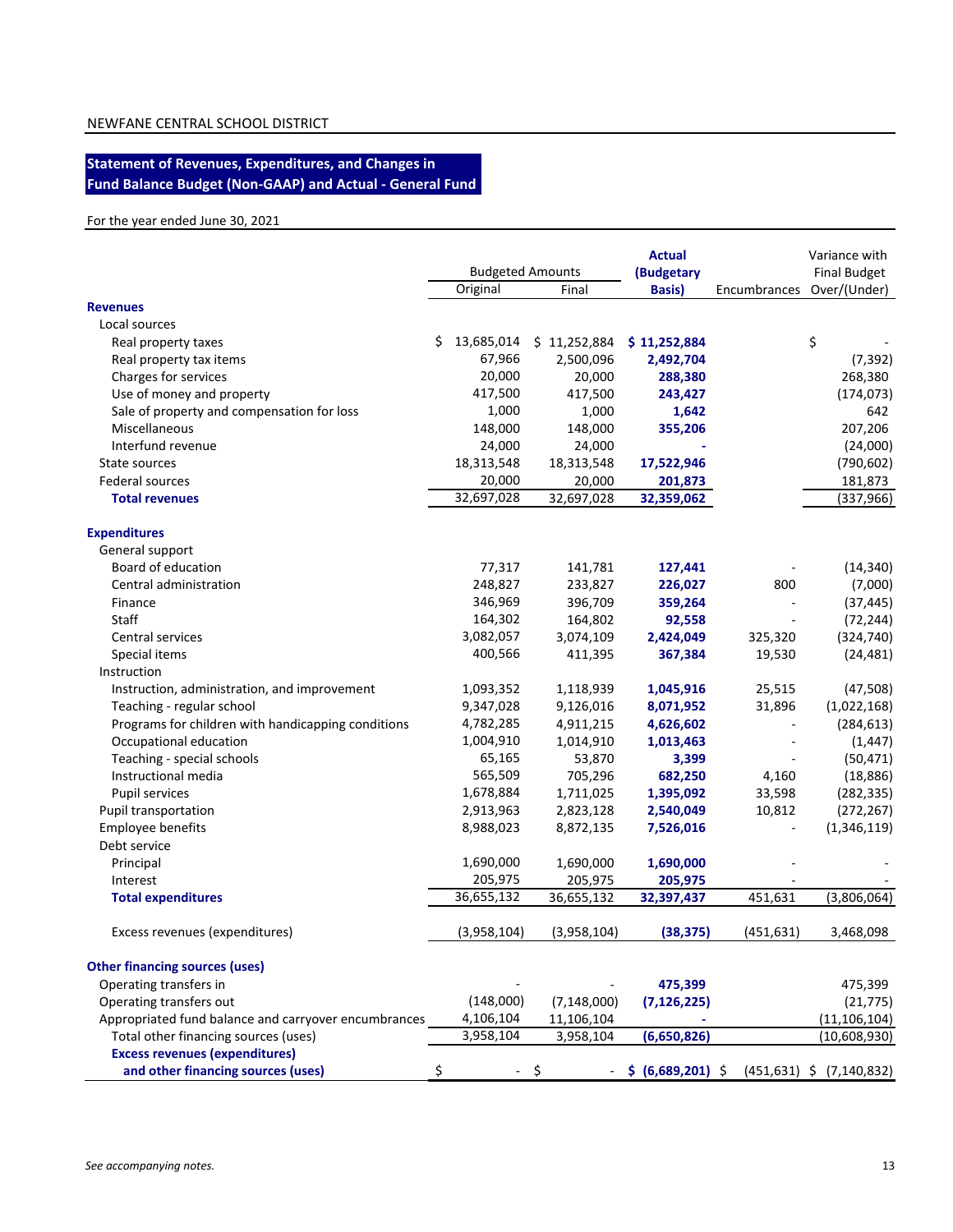## **Statement of Fiduciary Net Position - Custodial Fund**

June 30, 2021

| <b>Assets</b><br>Cash                                   | 82,004 |
|---------------------------------------------------------|--------|
| <b>Net Position</b><br>Extraclassroom activity balances | 82,004 |
| * * *                                                   |        |

## NEWFANE CENTRAL SCHOOL DISTRICT

## **Statement of Changes in Fiduciary Net Position - Custodial Fund**

| For the year ended June 30, 2021                               |               |
|----------------------------------------------------------------|---------------|
| <b>Additions</b>                                               |               |
| Property taxes collected for Newfane Public Library            | \$<br>125,878 |
| Student activity receipts                                      | 36,199        |
| Interest                                                       | 167           |
|                                                                | 162,244       |
| <b>Deductions</b>                                              |               |
| Property taxes distributed to Newfane Public Library           | 125,878       |
| Student activity disbursements                                 | 51,203        |
|                                                                | 177,081       |
| Net position - beginning                                       | 37,452        |
| Cumulative effect of a change in accounting principle (Note 2) | 59,389        |
| Net position - beginnng as restated                            | 96,841        |
| <b>Net position - ending</b>                                   | 82,004<br>Ş   |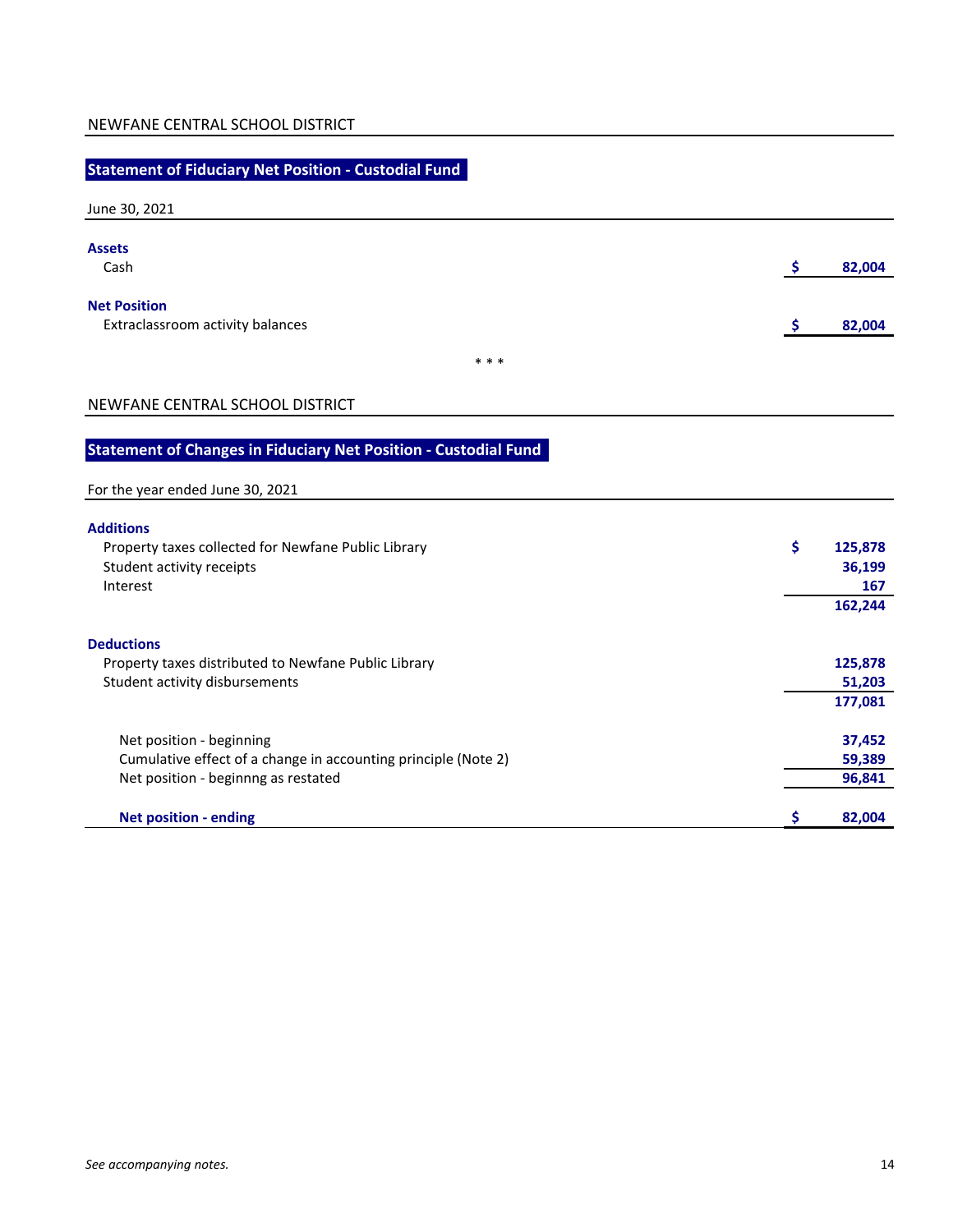#### **Notes to Financial Statements**

#### **1. Summary of Significant Accounting Policies**

#### **Reporting Entity**

Newfane Central School District (the District) is governed by Education and other laws of the State of New York (the State). The District's Board of Education has responsibility and control over all activities related to public school education within the District. The District's Superintendent is the chief executive officer and the President of the Board serves as the chief fiscal officer. The Board members are elected by the public and have decision-making authority, the power to designate management, the ability to influence operations, and the primary accountability for fiscal matters.

The District provides education and support services such as administration, transportation, and plant maintenance. The District receives funding from local, state, and federal sources and must comply with requirements of these funding sources. However, the District is not included in any other governmental reporting entity as defined by accounting principles generally accepted in the United States of America, nor does it contain any component units.

The financial statements of the District have been prepared in conformity with generally accepted accounting principles (GAAP) as applied to government units. The Governmental Accounting Standards Board (GASB) is the accepted standard-setting body for establishing governmental accounting and financial reporting principles. The more significant of the District's accounting policies are described below.

#### **Joint Venture**

The District is one of 13 participating school districts in the Orleans/Niagara Board of Cooperative Educational Services (BOCES). Formed under §1950 of Education Law, a BOCES is a voluntary cooperative association of school districts in a geographic area that shares planning, services, and programs, and also provides educational and support activities. There is no authority or process by which the District can terminate its status as a component of BOCES.

The component school district boards elect the members of the BOCES governing body. There are no equity interests and no single participant controls the financial or operating policies. BOCES may also contract with other municipalities on a cooperative basis under State General Municipal Law.

A BOCES' budget is comprised of separate spending plans for administrative, program, and capital costs. Each component school district shares in administrative and capital costs determined by its enrollment. Participating districts are charged a service fee for programs in which students participate, and for other shared contracted administrative services. Participating districts may issue debt on behalf of BOCES; there is no such debt issued by the District.

During the year ended June 30, 2021, the District was billed \$3,922,000 for BOCES administrative and program costs, recognized \$278,000 as a refund from prior year expenditures paid to BOCES, and received \$144,000 in rental income. Audited financial statements are available from BOCES' administrative offices.

#### **Public Entity Risk Pools**

The District participates in the Orleans/Niagara School Health Plan and the Niagara County Mutual Self-Insurance Plan, which are public entity risk pools. These plans are designed to provide health insurance and workers' compensation coverage for participating entities. These activities are further discussed in Note 10.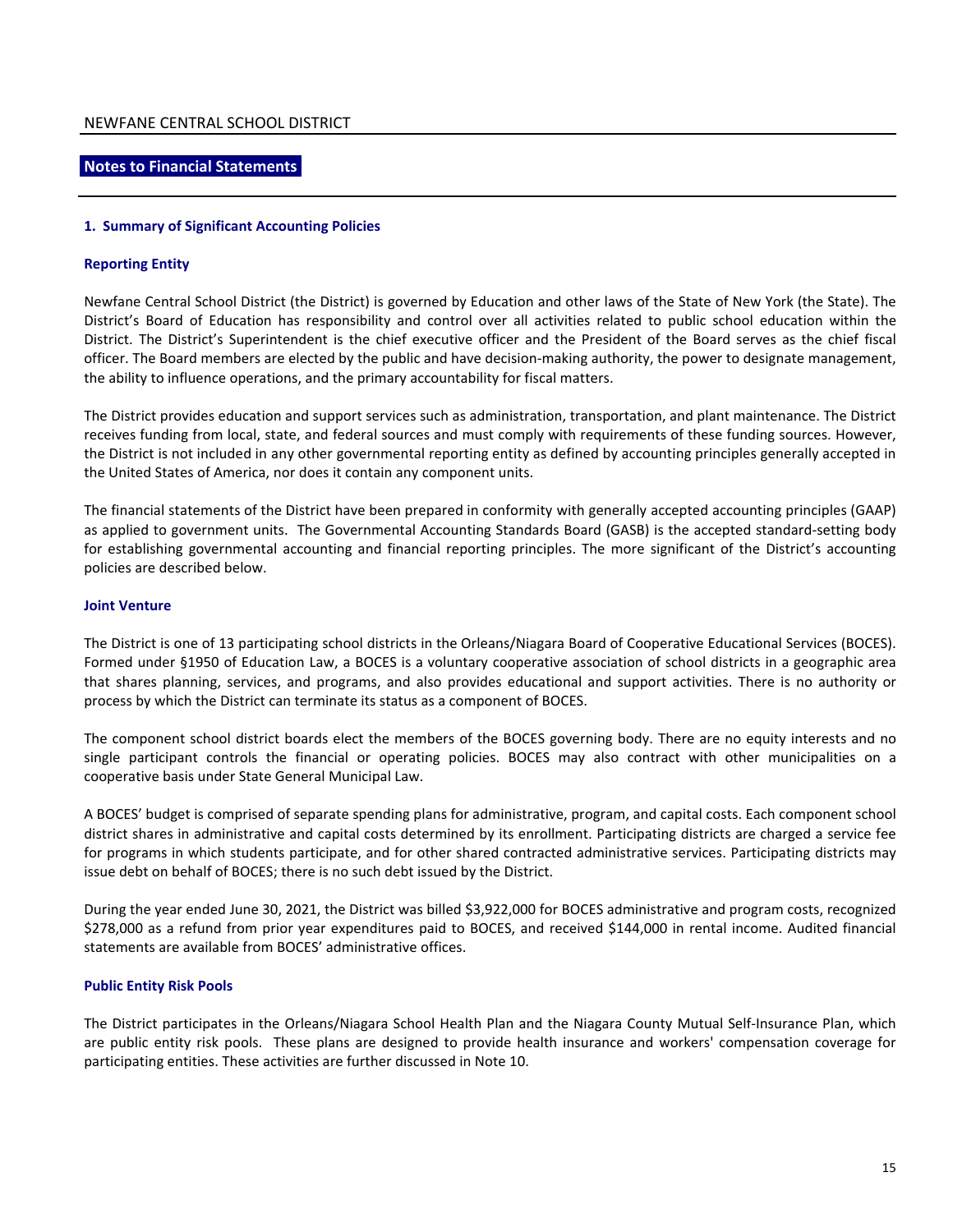#### **Basis of Presentation**

*Government-Wide Statements:* The statement of net position and the statement of activities display financial activities of the overall District, except for fiduciary activities. Eliminations have been made to minimize double counting of internal activities. These statements are required to distinguish between *governmental* and *business-type* activities of the District. Governmental activities generally are financed through taxes, intergovernmental revenues, and other nonexchange transactions. Business-type activities are financed in whole or in part by fees charged to external parties. The District does not maintain any business-type activities.

The statement of activities presents a comparison between direct expenses and program revenues for each function of the District's governmental activities.

- Direct expenses are those that are specifically associated with a program or are clearly identifiable to a particular function. Indirect expenses relate to the administration and support of the District's programs, including personnel, overall administration, and finance. Employee benefits are allocated to functional expenses as a percentage of related payroll expense.
- Program revenues include (a) charges paid by the recipients of goods or services offered by the programs and (b) grants and contributions that are restricted to meeting the operational requirements of a particular program. Revenues that are not classified as program revenues, including all taxes and state aid, are presented as general revenues.

*Fund Financial Statements:* The fund financial statements provide information about the District's funds, including fiduciary funds. Separate statements for each fund category - *governmental and fiduciary -* are presented. The emphasis of the fund financial statements is on major governmental funds, each displayed in a separate column.

The District reports the following major funds:

- *General fund.* This is the District's primary operating fund. It accounts for all financial resources except those required to be accounted for in another fund.
- *Capital projects fund.* This fund is used to account for and report financial resources that are restricted, committed, or assigned to expenditure for capital outlays, including the acquisition or construction of capital facilities and other capital assets.

The District also elected to display the following as major funds:

- *Special aid fund.* This fund is used to account for the proceeds of specific revenue sources other than expendable trusts or major capital projects – such as federal, state, and local grants and awards that are restricted or committed to expenditure for specific purposes. Either governments or other third parties providing the grant funds impose these restrictions.
- *School lunch fund.* This fund is a special revenue fund whose specific revenue sources, including free and reduced meal subsidies received from state and federal programs, are assigned to the operation of the District's breakfast and lunch programs.
- *Debt service fund.* This fund is used to account for resources that are restricted to expenditure for principal and interest. Financial resources that are being accumulated for principal and interest payments maturing in future years are also included in this fund.
- *Miscellaneous special revenue fund.* This fund is used to account for resources that are restricted to student scholarships. Donations are made by third parties and District personnel manage the funds and assist with determination of scholarship recipients.

Fiduciary fund reporting focuses on net position and changes in net position. Fiduciary funds are used to report fiduciary activities, which may include pension and other postemployment benefit trust funds, investment trust funds, private-purpose trust funds, and custodial funds. The District maintains a custodial fund for the collection and distribution of student activity accounts and library taxes.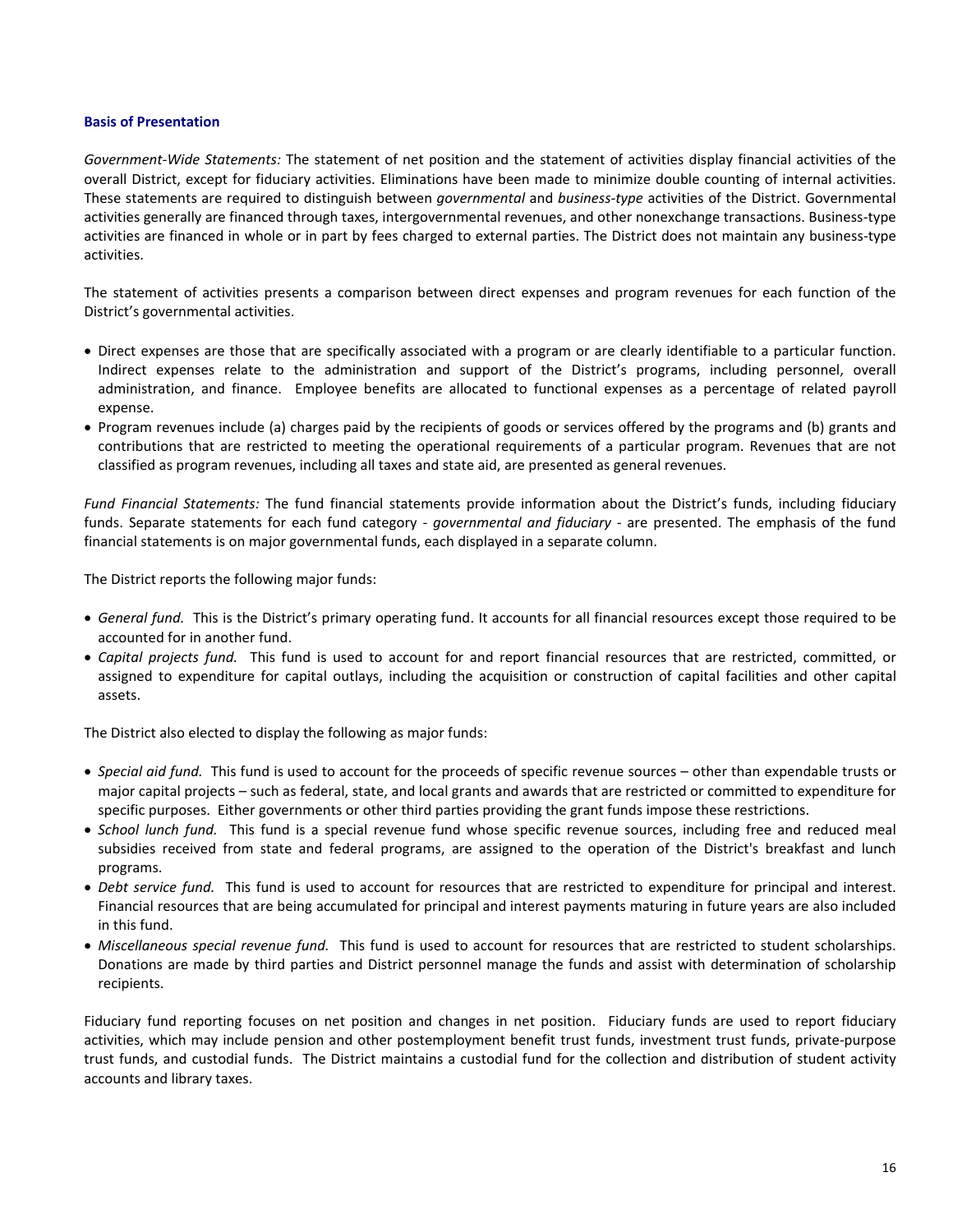The financial statements include certain prior year summarized comparative information in total but not by separate governmental activities and major funds. Such information does not include sufficient detail to constitute a presentation in conformity with accounting principles generally accepted in the United States of America. Accordingly, such information should be read in conjunction with the District's financial statements for the year ended June 30, 2020, from which the summarized information was derived.

#### **Basis of Accounting and Measurement Focus**

The government-wide and fiduciary fund financial statements are reported using the economic resources measurement focus and the accrual basis of accounting. Revenues are recorded when earned and expenses are recorded at the time liabilities are incurred, regardless of when the related cash flows take place. Nonexchange transactions, in which the District receives value directly without giving equal value in exchange, include property taxes, grants, and donations. Revenue from property taxes is recognized in the fiscal year for which taxes are levied. Revenue from grants and donations is recognized in the fiscal year in which all eligibility requirements have been satisfied.

Governmental funds are reported using the current financial resources measurement focus and the modified accrual basis of accounting. Under this method, revenues are recognized when measurable and available. The District considers all revenues reported in the governmental funds to be available if they are collected within ninety days after year end. Expenditures are recorded when the related fund liability is incurred, except for principal and interest on general long-term debt, claims and judgments, and compensated absences, which are recognized as expenditures to the extent they have matured. Capital asset purchases are reported as expenditures in governmental funds. Proceeds of long-term liabilities and equipment and property purchased under capital leases are reported as other financing sources.

Under the terms of grant agreements, revenues are recognized to the extent of program expenditures. Amounts received in advance of the expenditures are considered unearned and reported as revenue when the expense is incurred.

#### **Estimates**

The preparation of financial statements in conformity with accounting principles generally accepted in the United States of America requires management to make estimates and assumptions that affect the amounts reported in the financial statements and accompanying notes. Actual results could differ from those estimates.

#### **Property Taxes**

The District levies real property taxes no later than September 1. For the year ended June 30, 2021, the tax lien was issued on August 4, 2020 for collection from September 1 through October 30, 2020. Thereafter, uncollected amounts became the responsibility of Niagara County and were submitted to the District by April  $1<sup>st</sup>$  of the following year as required by law.

#### **Budget Process, Amendments, and Encumbrances**

District administration prepares a proposed budget for the general fund requiring approval by the Board. A public hearing is held upon completion and filing of the tentative budget. Subsequently, the budget is adopted by the Board. The proposed budget is then presented to voters of the District. The budget for the fiscal year beginning July 1, 2020 was approved by a majority of the voters in a general election held on June 9, 2020.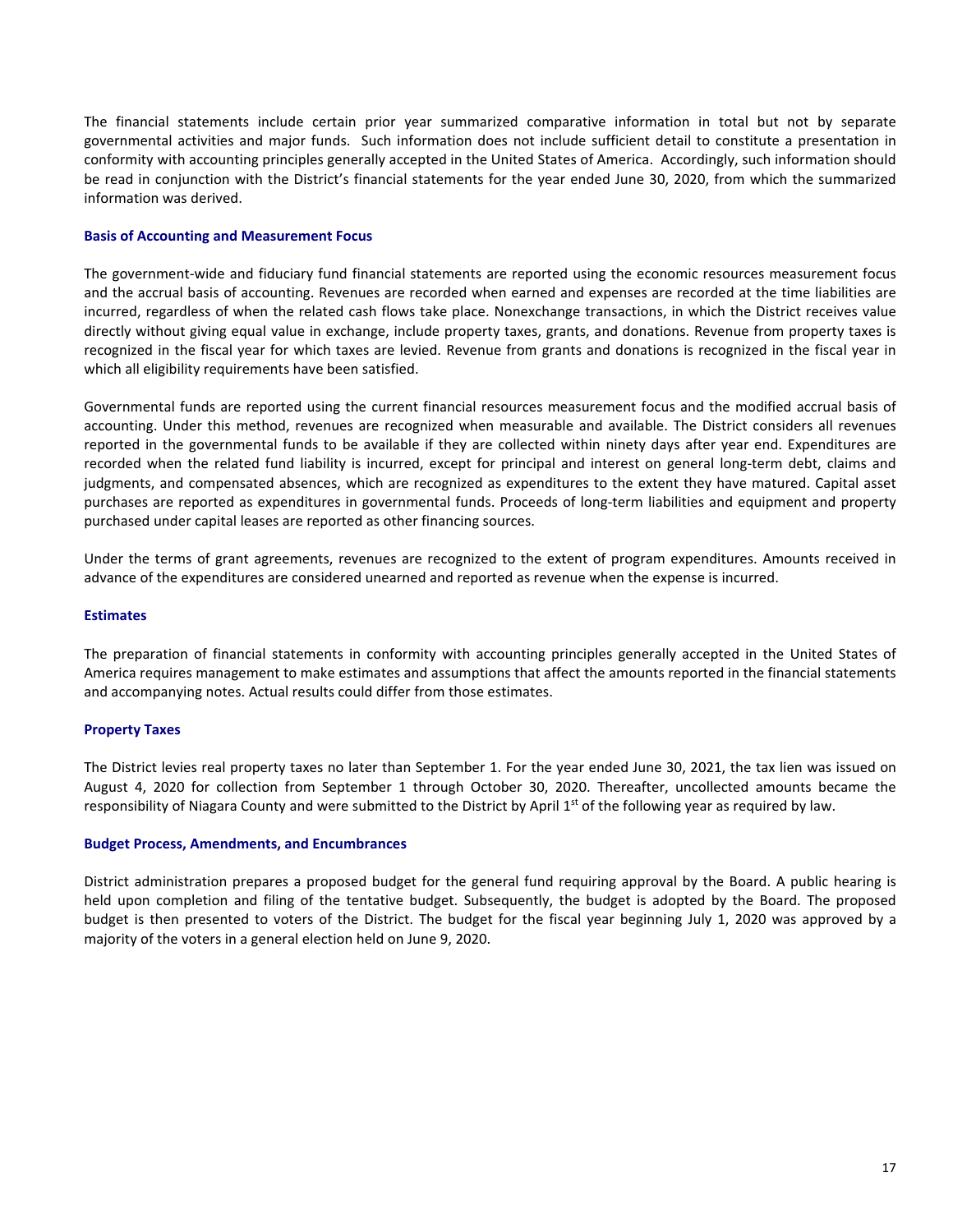Annual appropriations are adopted and employed for control of the general fund. These budgets are adopted on a GAAP basis under the modified accrual basis of accounting. Appropriations established by the adoption of the budget constitute a limitation on expenditures (and encumbrances) which may be incurred. Appropriations authorized for the current year may be increased by the planned use of specific restricted, committed, and assigned fund balances and subsequent budget amendments approved by the Board as a result of new revenue sources not included in the original budget.

Major capital expenditures are subject to individual project budgets based on the cost of the project and external financing rather than annual appropriations. For the capital projects fund, these budgets do not lapse at year end and are carried over to the completion of the project.

Encumbrance accounting is used to assure budgetary control over commitments related to unperformed (executory) contracts for goods or services outstanding at the end of each year. Encumbrances are budgetary expenditures in the year committed and again in the subsequent period when the expenditure is paid. All budget appropriations that are unencumbered lapse at the end of the fiscal year. Encumbrances outstanding at year end are presented for GAAP-related purposes as committed or assigned fund balances and do not constitute expenditures or liabilities. At July 1, encumbrances carried forward from the prior year are reestablished as budgeted appropriations.

#### **Inventory**

Inventory consists of food and similar food service goods related to school lunch operations and is recorded at the lower of firstin, first-out cost or net realizable value. Donated commodities are stated at values which approximate market.

#### **Investments**

Investments include U.S. Treasury Bills with maturities from three to six months and recorded at fair value on a recurring basis as determined by quotes prices in active markets.

#### **Capital Assets**

Capital assets are reported at actual or estimated historical cost based on appraisal. Contributed assets are recorded at fair value at the time received. Depreciation is provided in the government-wide statements over estimated useful lives using the straight-line method. Maintenance and repairs are expensed as incurred; significant improvements are capitalized.

Capitalization thresholds for determining which asset purchases are added to capital accounts and the estimated useful lives of capital assets are:

|    |        | <b>Estimated Useful</b> |  |  |  |
|----|--------|-------------------------|--|--|--|
|    | Policy | Life in Years           |  |  |  |
|    | 5.000  | 20                      |  |  |  |
|    | 5,000  | 50                      |  |  |  |
| S  | 5,000  | $5 - 20$                |  |  |  |
| -S | 5.000  | 8                       |  |  |  |
|    |        | Capitalization          |  |  |  |

#### **Bond Premiums**

Premiums received upon the issuance of debt are included as other financing sources in the governmental funds statements when issued. In the government-wide statements, premiums are recognized with the related debt issue and amortized on a straight-line basis as a component of interest expense over the life of the related obligation.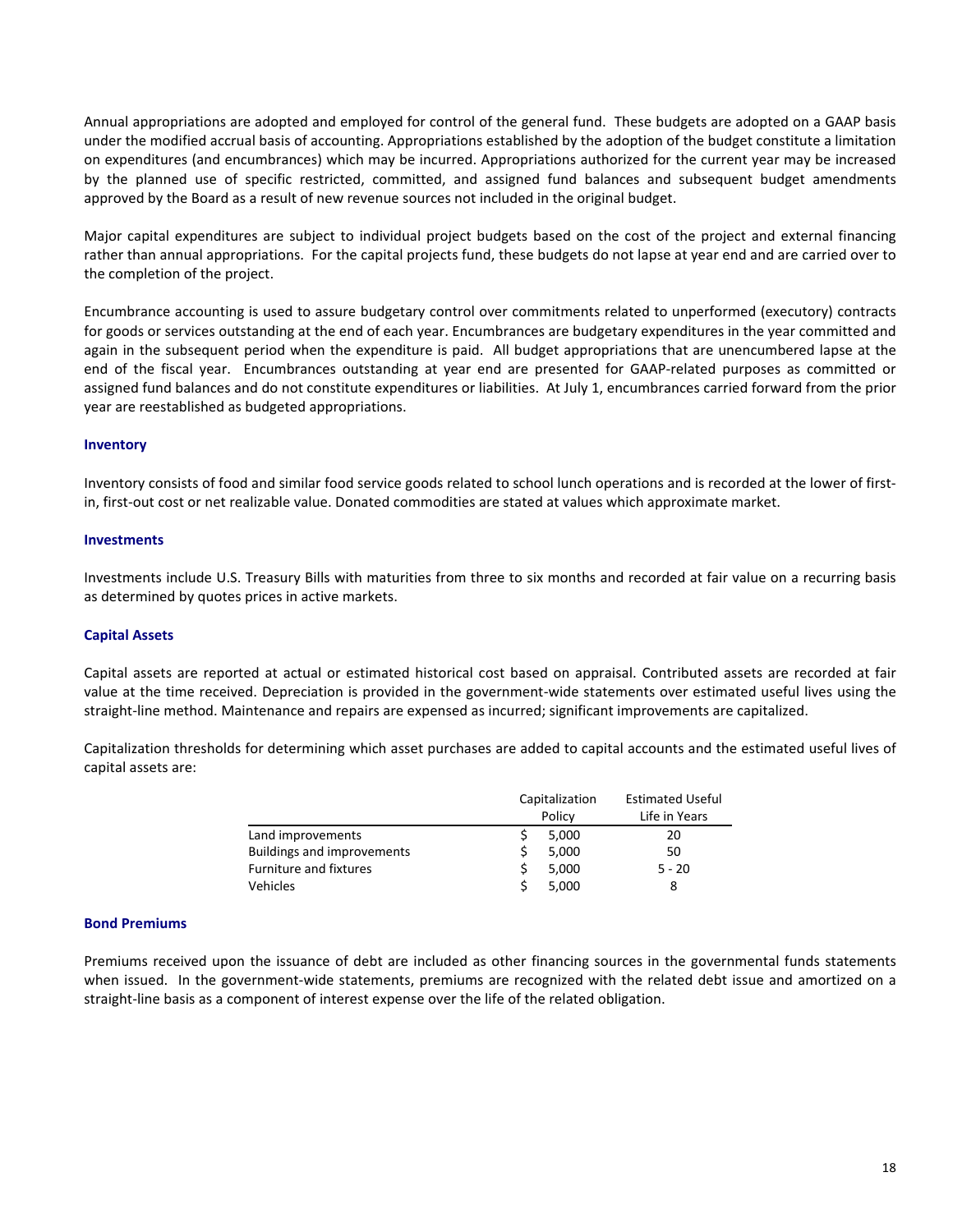#### **Pensions**

The District participates in the New York State Teachers' Retirement System (TRS) and the New York State and Local Employees' Retirement System (ERS) (the Systems) as mandated by State law. The Systems recognize benefit payments when due and payable in accordance with benefit terms; investment assets are reported at fair value. On the government-wide statements, the District recognizes its proportionate share of net pension position, deferred outflows and deferred inflows of resources, pension expense (revenue), and information about and changes in the fiduciary net position on the same basis as reported by the respective defined benefit pension plans.

#### **Other Postemployment Benefits (OPEB)**

On the government-wide statements, the total OPEB liability, deferred outflows and deferred inflows of resources, and OPEB expense of the District's defined benefit healthcare plan (Note 9) have been measured on the same basis as reported by the plan. Benefit payments are due and payable in accordance with benefit terms.

#### **Equity Classifications**

#### **Government-Wide Statements**

- *Net investment in capital assets* consists of capital assets, net of accumulated depreciation, reduced by outstanding balances of any related debt obligations attributable to the acquisition, construction, or improvement of those assets.
- *Restricted* consists of restricted assets reduced by liabilities and deferred inflows of resources related to those assets if their use is constrained to a particular purpose. Restrictions are imposed by external organizations such as federal or state laws or the terms of the District's bonds.
- *Unrestricted* the net amount of assets, deferred outflows of resources, liabilities, and deferred inflows of resources that are not included in the determination of net investment in capital assets or the restricted component of net position and therefore are available for general use by the District.

#### **Governmental Fund Statements**

The District considers unrestricted resources to have been spent first when an expenditure is incurred for purposes for which both restricted and unrestricted fund balance is available, unless the use of the restricted amount was appropriated in the current year's budget. Within unrestricted fund balance, the District considers committed, assigned, then unassigned resources to have been spent when an expenditure is incurred for which amounts in any of those fund balance classifications could be used.

Restricted fund balances generally result from reserves created by the State of New York Legislature and included in General Municipal Law, State Education Law, or Real Property Tax Law as authorized for use by the Board of Education. Certain reserves may require voter approval for their establishment and/or use. Earnings on invested resources are required to be added to the various reserves.

Committed fund balances are authorized by the Board of Education as recommended by the District's management prior to the end of the fiscal year, although funding of the commitment may be established subsequent to year end. Assigned fund balances include the planned use of existing fund balance to offset the subsequent year's tax levy. Additionally, the Board of Education has given the District's management the authority to assign fund balances for specific purposes that are neither restricted nor committed. Nonspendable fund balances represent resources that cannot be spent as they are not expected to be converted to cash and include inventory.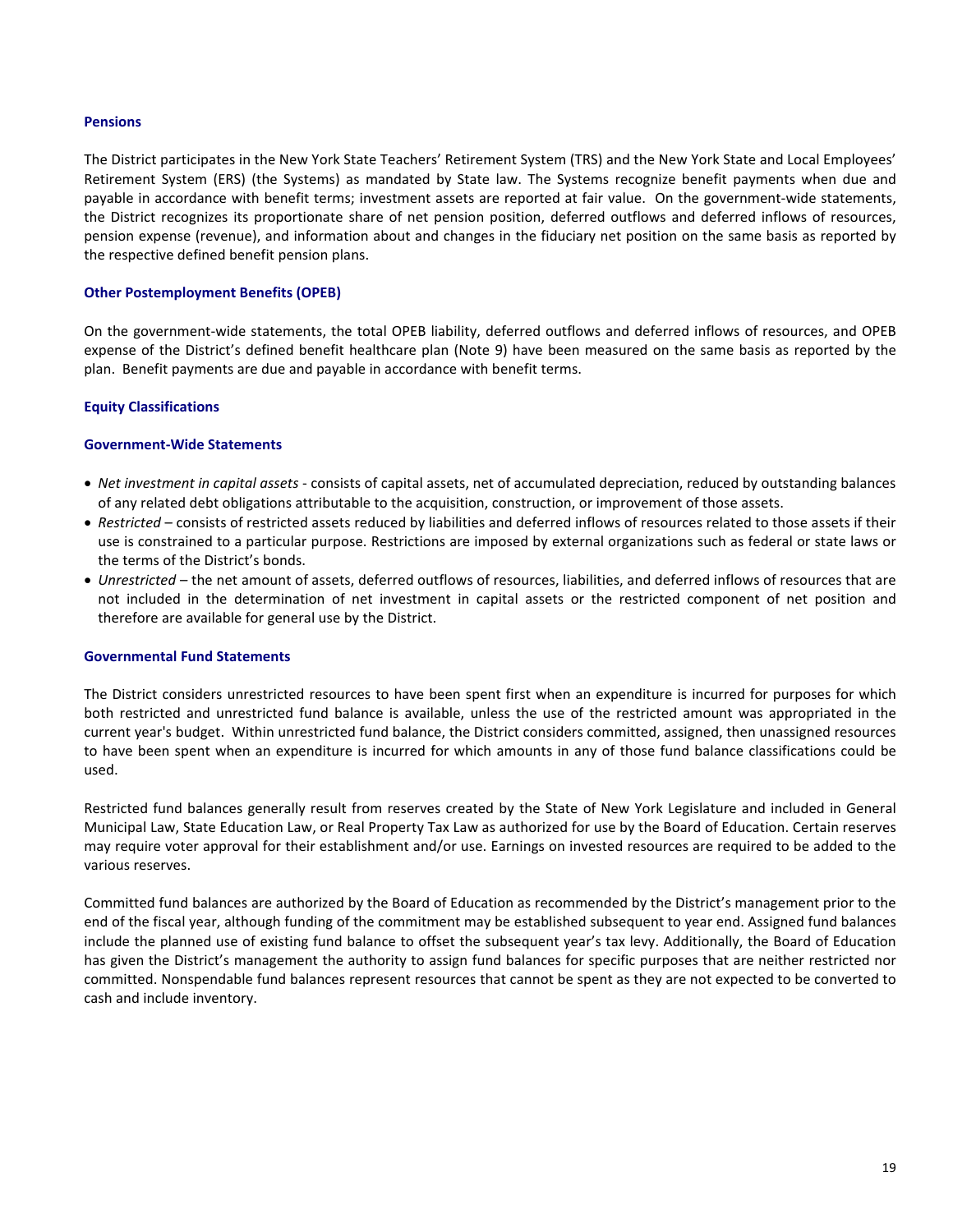Fund balance restrictions include scholarships donated to the District by third parties for the benefit of students and the following reserves:

- *Debt service –* is used to account for proceeds from the sale of property that was financed by obligations still outstanding, interest and earnings on outstanding obligations (including bond and BAN premiums), and remaining bond proceeds not needed for their original purpose as required under §165 of Finance Law. This reserve must be used to pay the debt service obligations for which the original money was generated.
- *Employee benefit accrued liability –* is used to account for the payment of accumulated vacation and sick time due upon termination of an employee's services. It is established by a majority vote of the Board and is funded by budgetary appropriations and such other reserves and funds that may be legally appropriated.
- *Unemployment insurance –* is used to pay the cost of reimbursement to the State Unemployment Insurance Fund for payments made to claimants as the District has elected to use the benefit reimbursement method.
- *Retirement contribution –* is used to finance retirement contributions payable to TRS and ERS. For TRS, funding is limited to 2% annually of eligible salaries with a maximum reserve of 10% of eligible salaries. At June 30, 2021, the retirement contribution reserve includes \$200,000 for TRS and \$468,165 for ERS.
- *Workers' compensation* is used to pay for compensation benefits and other expenses authorized by Article 2 of the Workers' Compensation Law, and for payment of expenses of administering this program.
- *Capital* is used to accumulate funds to finance all or a portion of future capital projects for which bonds may be issued. Voter authorization is required for both the establishment of the reserve and payments from the reserve. During 2020, a capital reserve was approved by District voters and funded to its limit of \$7,000,000.

#### **Interfund Balances**

The operations of the District include transactions between funds including resources for cash flow purposes. These interfund receivables and payables are repaid within one year. Permanent transfers of funds provide financing or other services.

In the government-wide statements, the amounts reported on the statement of net position for interfund receivables and payables represent amounts due between different fund types (governmental activities and fiduciary funds). Eliminations have been made for all interfund receivables and payables between the funds, with the exception of those due from or to fiduciary funds.

Interfund receivables and payables are netted on the accompanying governmental funds balance sheet as the right of legal offset exists. It is the District's practice to settle these amounts at the net balances due between funds.

#### **2. Change in Accounting Principle**

Effective July 1, 2020, the District adopted GASB Statement No. 84, *Fiduciary Activities*. This statement redefines activities considered to be fiduciary, and as a result, payroll and employee third party withholdings are now recorded in the general fund and scholarship activity is reflected in a miscellaneous special revenue fund. In addition, fiduciary liabilities are only recognized when an event has occurred that compels the District to disburse the fiduciary resources or no further action, approval, or condition is required prior to release of the assets. The impact of these required accounting changes on the District's government-wide, governmental fund, and fiduciary fund activity is as follows:

|                                                                             |                 | Miscellaneous | Total       |           |                        |
|-----------------------------------------------------------------------------|-----------------|---------------|-------------|-----------|------------------------|
|                                                                             | Special Revenue |               | Government- |           |                        |
|                                                                             |                 | Fund          |             | Wide      | <b>Fiduciary Funds</b> |
| Fund balance/net position/fiduciary net position, July 1, 2020              |                 | ۰             |             | 2.647.649 | 37,452                 |
| Scholarship activity                                                        |                 | 37,452        |             | 37.452    | (37, 452)              |
| Student activity accounts                                                   |                 | -             |             |           | 96.841                 |
| Fund balance/net position/fiduciary net position, as restated, July 1, 2020 |                 | 37.452        |             | 2.685.101 | 96,841                 |

Fund balance and net position have not been restated in the prior year columns of the applicable financial statements as such information does not constitute a full comparative presentation of the prior year.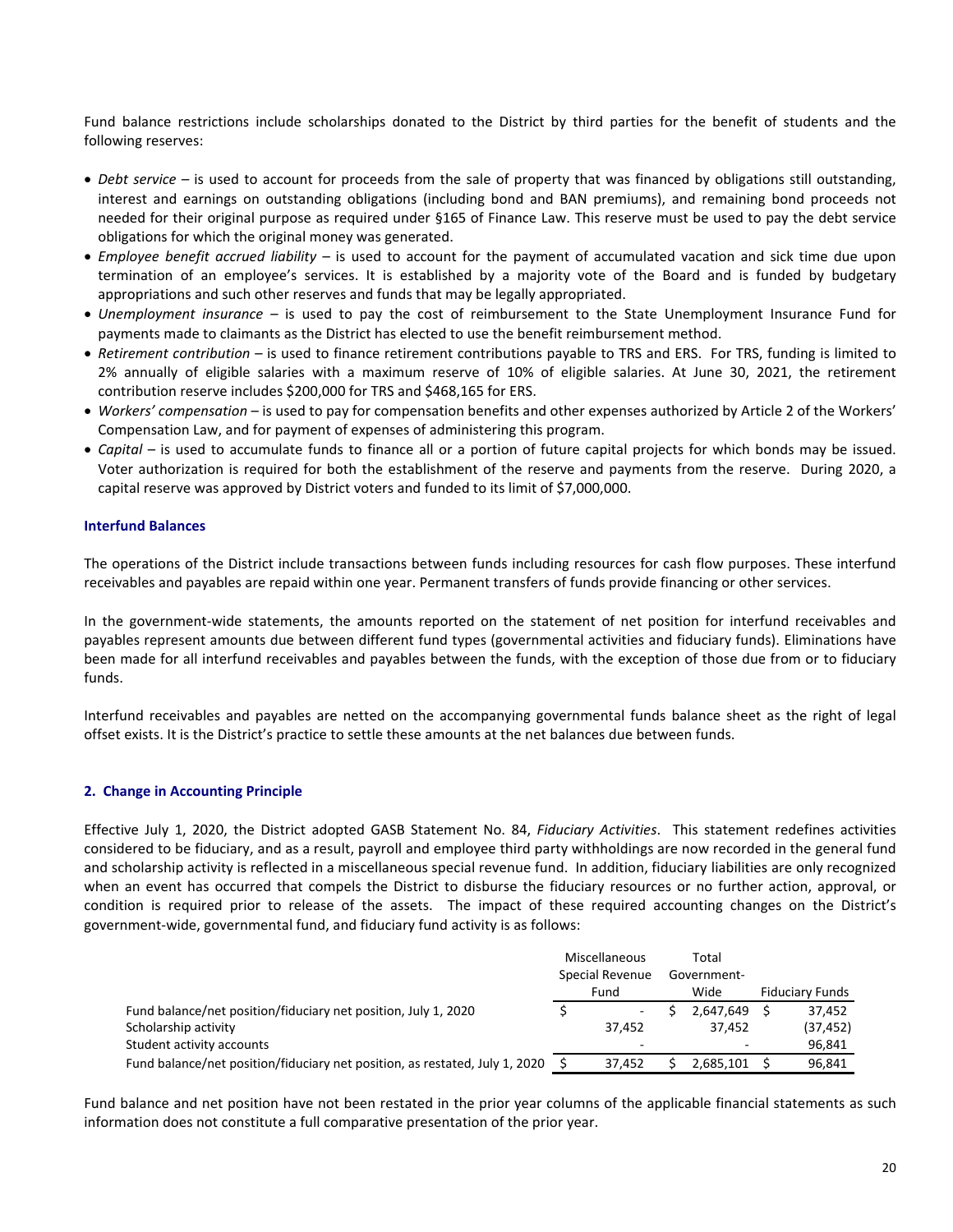#### **3. Stewardship and Compliance**

The District's unassigned fund balance in the general fund exceeds 4% of the 2022 budget, which is a limitation imposed under New York State Real Property Tax Law §1318.

#### **4. Cash and Investments**

Cash management is governed by State laws and as established in the District's written policies. Cash resources must be deposited in FDIC-insured commercial banks or trust companies located within the State. The District's banking policies permit the Treasurer to use demand accounts and certificates of deposit. Invested resources are limited to obligations of the United States Treasury and its Agencies, repurchase agreements, and obligations of the State or its localities.

Collateral is required for demand and time deposits and certificates of deposit not covered by Federal Deposit Insurance. Obligations that may be pledged as collateral are obligations of the United States and its agencies and obligations of the State and its municipalities and school districts.

Custodial credit risk is the risk that in the event of a bank failure the District's deposits may not be returned to it. At June 30, 2021, the District's bank deposits were fully collateralized by FDIC coverage and securities held by the pledging institutions' trust departments or agents in the District's name.

Interest rate risk is the risk that changes in interest rates will adversely affect the fair value of an investment. There is the prospect of a loss should those securities be sold prior to maturity. The District uses the specific identification method to identify the maturity for each investment and evaluate risk accordingly.

#### **5. Interfund Transactions – Fund Financial Statements**

|                               |            |           | <b>Transfers</b>         |           |
|-------------------------------|------------|-----------|--------------------------|-----------|
| Fund                          | Receivable | Payable   | In                       | Out       |
| General                       | 697,712    | 5,738,226 | \$<br>475.399            | 7,126,225 |
| Special aid                   | 17,627     | 593,694   | 17,627                   |           |
| Capital projects              | 5,719,438  |           | 7,108,598                | 1,399     |
| School lunch                  | ۰          | 104.018   |                          | 24,000    |
| Debt service                  |            |           |                          | 450,000   |
| Miscellaneous special revenue | 1,161      | ۰         | $\overline{\phantom{0}}$ |           |
|                               | 6,435,938  | 6,435,938 | 7.601.624                | 7,601,624 |

The District's general fund provides cash flow to the various other funds; these amounts are repaid in the subsequent year when funds are received from the State after final expenditure reports have been submitted and approved or when permanent financing is obtained. The general fund made permanent transfers to the special aid fund to cover its share of costs related to the summer school handicap program and to the capital projects fund for project costs. The school lunch fund made permanent transfers to the general fund for the use of facilities and utilities. The debt service fund made a permanent transfer to the general fund for required principal payments on debt.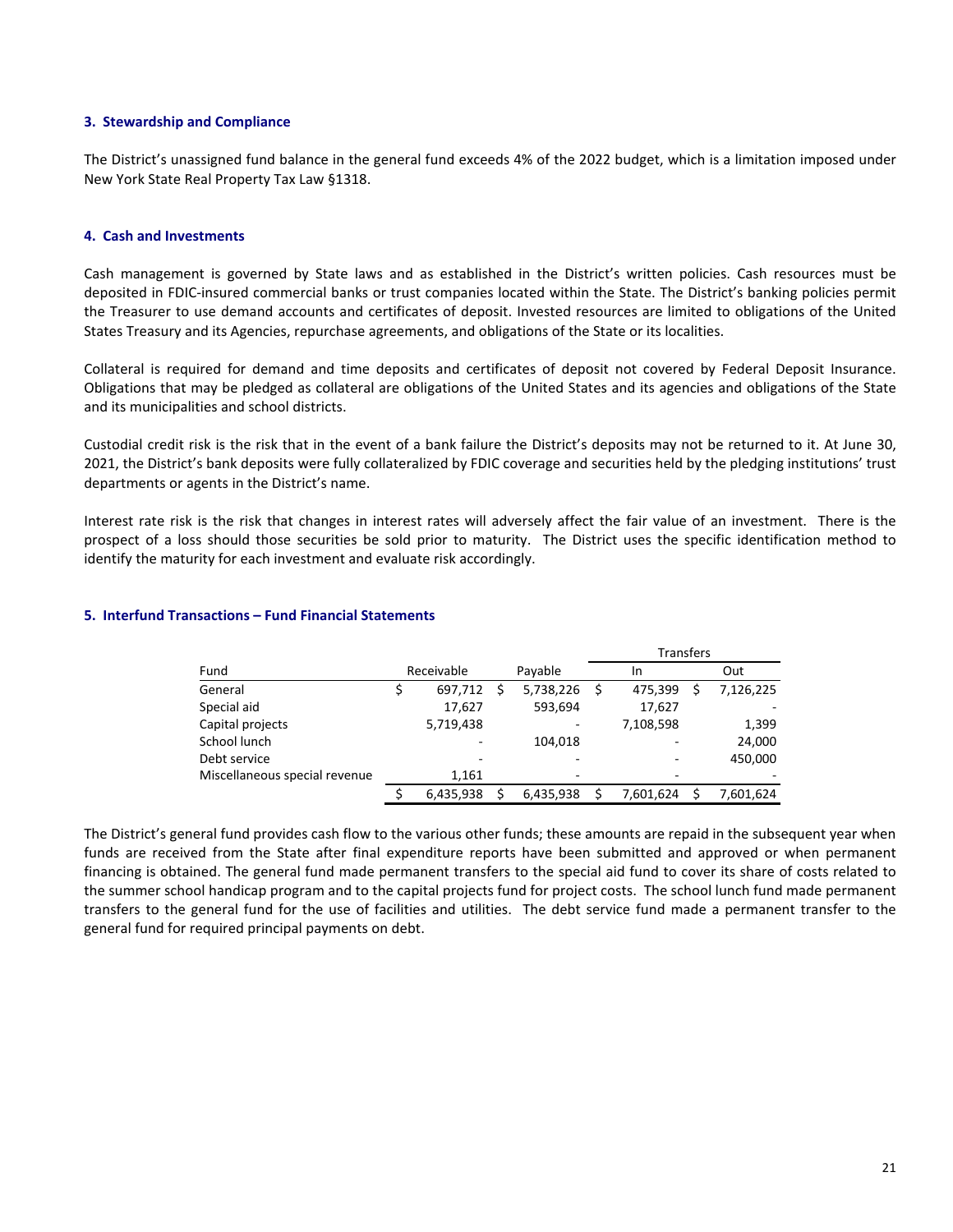## **6. Capital Assets**

|                                   |               |                  |            | Retirements/             |                          |    |               |  |
|-----------------------------------|---------------|------------------|------------|--------------------------|--------------------------|----|---------------|--|
|                                   | July 1, 2020  | <b>Increases</b> |            | <b>Reclassifications</b> |                          |    | June 30, 2021 |  |
| Non-depreciable capital assets:   |               |                  |            |                          |                          |    |               |  |
| Land                              | \$<br>453,300 | \$               |            | \$                       | ۰                        | \$ | 453,300       |  |
| Construction in progress          |               |                  | 1,522,781  |                          |                          |    | 1,522,781     |  |
| Total non-depreciable assets      | 453,300       |                  | 1,522,781  |                          | $\overline{\phantom{a}}$ |    | 1,976,081     |  |
| Depreciable capital assets:       |               |                  |            |                          |                          |    |               |  |
| Land improvements                 | 1,014,749     |                  |            |                          |                          |    | 1,014,749     |  |
| <b>Buildings and improvements</b> | 52,063,275    |                  | 100,000    |                          |                          |    | 52,163,275    |  |
| Furniture and equipment           | 7,683,082     |                  | 113,410    |                          |                          |    | 7,796,492     |  |
| Vehicles                          | 346,722       |                  | 25,300     |                          |                          |    | 372,022       |  |
| Total depreciable assets          | 61,107,828    |                  | 238,710    |                          |                          |    | 61,346,538    |  |
| Less accumulated depreciation:    |               |                  |            |                          |                          |    |               |  |
| Land improvements                 | 1,014,749     |                  |            |                          |                          |    | 1,014,749     |  |
| <b>Buildings and improvements</b> | 22,833,925    |                  | 852,839    |                          |                          |    | 23,686,764    |  |
| Furniture and equipment           | 6,762,761     |                  | 225,839    |                          |                          |    | 6,988,600     |  |
| Vehicles                          | 211,788       |                  | 25,203     |                          |                          |    | 236,991       |  |
| Total accumulated depreciation    | 30,823,223    |                  | 1,103,881  |                          | ۰                        |    | 31,927,104    |  |
| Total depreciable assets, net     | 30,284,605    |                  | (865, 171) |                          |                          |    | 29,419,434    |  |
|                                   | 30,737,905    | s                | 657,610    | \$                       |                          | Ş  | 31,395,515    |  |

Depreciation expense has been allocated to the following functions: general support \$154,771, instruction \$944,841, pupil transportation \$413, and school food service \$3,856.

As of June 30, 2021, net investment in capital assets consists of the following:

| Capital assets, net of accumulated depreciation | \$31,395,515  |
|-------------------------------------------------|---------------|
| Bonds and related premiums                      | (4,562,080)   |
|                                                 | \$ 26.833.435 |

## **7. Long-Term Liabilities**

|                      | July 1,<br>2020 |    | <b>Increases</b>         | Decreases |    | June 30,<br>2021 | Amount<br>Due in<br>One Year |
|----------------------|-----------------|----|--------------------------|-----------|----|------------------|------------------------------|
| <b>Bonds</b>         | 5,800,000       | -S | $\overline{\phantom{a}}$ | 1,690,000 | S. | 4,110,000        | 1.750.000<br>S               |
| Unamortized premiums |                 |    |                          |           |    |                  |                              |
| 2012 refunding bonds | 125,286         |    | $\overline{\phantom{a}}$ | 79,127    |    | 46,159           |                              |
| 2012 bonds           | 19,588          |    | ۰                        | 10,222    |    | 9,366            |                              |
| 2019 bonds           | 427,059         |    | ٠                        | 30,504    |    | 396,555          | ۰                            |
|                      | 6,371,933       |    | $\overline{\phantom{a}}$ | 1,809,853 |    | 4,562,080        | 1,750,000                    |

## **Existing Obligations**

| Description                     | Maturity      | Rate        | Balance   |
|---------------------------------|---------------|-------------|-----------|
| 2012 Refunding bonds - Series B | December 2021 | 1.75%-4.00% | 970,000   |
| 2012 Bonds                      | June 2022     | 2.00%-3.00% | 635,000   |
| 2019 Bonds                      | June 2034     | 5.00%       | 2,505,000 |
|                                 |               |             | 4,110,000 |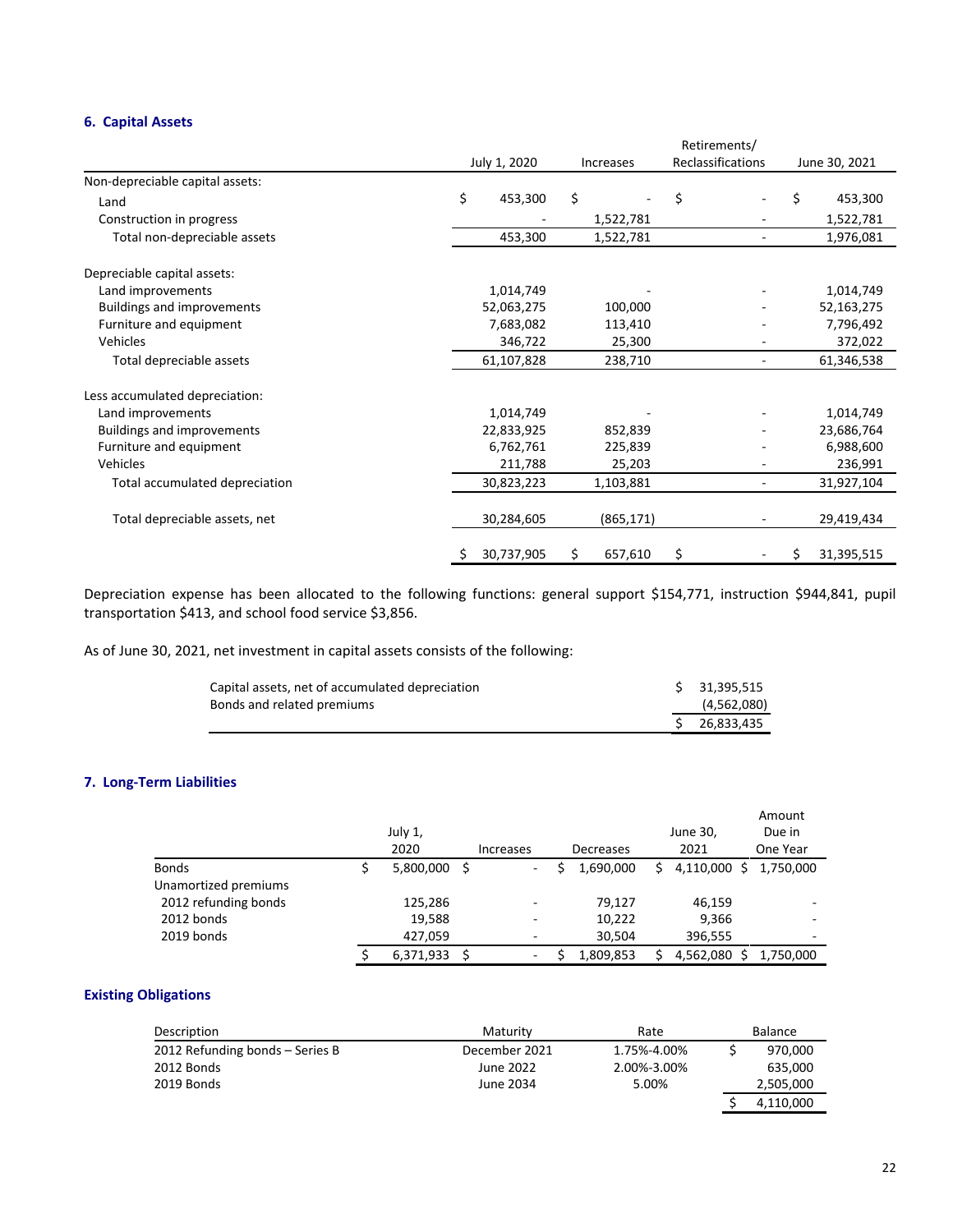#### **Debt Service Requirements**

| Years ending June 30, |    | Principal | Interest      |
|-----------------------|----|-----------|---------------|
| 2022                  | \$ | 1,750,000 | \$<br>148,638 |
| 2023                  |    | 150,000   | 109,000       |
| 2024                  |    | 160,000   | 101,500       |
| 2025                  |    | 165,000   | 93,500        |
| 2026                  |    | 175,000   | 85,250        |
| 2027-2031             |    | 1,000,000 | 287,500       |
| 2032-2034             |    | 710,000   | 67,150        |
|                       | ς  | 4,110,000 | 892,538       |

#### **8. Pension Plans**

#### **Plan Descriptions**

The District participates in the following cost-sharing, multiple employer, public employee retirement systems:

- TRS is administered by the New York State Teachers' Retirement Board and provides benefits to plan members and beneficiaries as authorized by the Education Law and the Retirement and Social Security Law of the State of New York. TRS issues a publicly available financial report that contains financial statements and required supplementary information. The report may be obtained from the New York State Teachers' Retirement System at www.nystrs.org.
- ERS provides retirement benefits as well as death and disability benefits. New York State Retirement and Social Security Law governs obligations of employers and employees to contribute and provide benefits to employees. ERS issues a publicly available financial report that includes financial statements and required supplementary information. This report may be obtained from the New York State and Local Retirement System at www.osc.state.ny.us/retire.

*Benefits:* The Systems provide retirement, disability, and death benefits for eligible members, including automatic cost of living adjustments. In general, retirement benefits are determined based on an employee's individual circumstances using a pension factor, an age factor, and final average salary. The benefits vary depending on the individual's employment tier. Pension factors are determined based on tier and an employee's years of service, among other factors.

*Contribution Requirements:* No employee contribution is required for those hired prior to July 1976. The Systems require employee contributions of 3% of salary for the first 10 years of service for those employees who joined the Systems from July 1976 through December 2009. Participants hired on or after January 1, 2010 through March 31, 2012 are required to contribute 3.5% (TRS) or 3% (ERS) of compensation throughout their active membership in the Systems. Participants hired on or after April 1, 2012 are required to contribute a percentage ranging from 3% to 6% each year, based on their level of compensation. Pursuant to Article 11 of Education Law, an actuarially determined contribution rate is established annually for TRS by the New York State Teachers' Retirement Board. This rate was 9.53% for 2021. For ERS, the Comptroller annually certifies the rates used, expressed as a percentage of the wages of participants, to compute the contributions required to be made by the District to the pension accumulation fund. For 2021, these rates ranged from 9.7% - 16.2%.

The amount outstanding and payable to TRS for the year ended June 30, 2021 was \$1,076,753. A liability to ERS of \$127,461 is accrued based on the District's legally required contribution for employee services rendered from April 1 through June 30, 2021.

#### **Net Pension Position, Pension Expense, and Deferred Outflows and Deferred Inflows of Resources**

At June 30, 2021, the District reported a net pension liability of \$1,869,364 for its proportionate share of the TRS net pension position and a net pension liability of \$8,479 for its proportionate share of the ERS net pension position.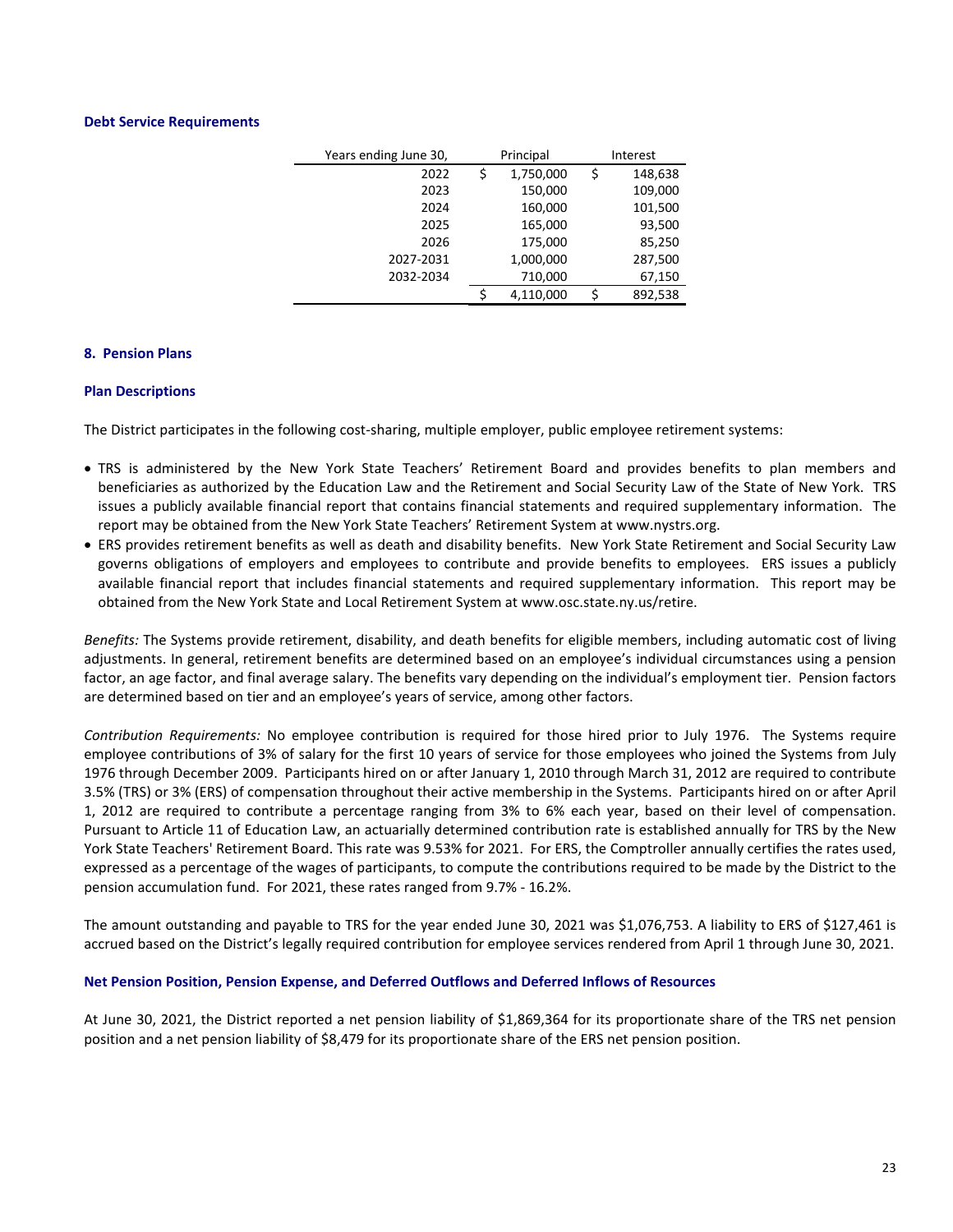The TRS net pension position was measured as of June 30, 2020, and the total pension liability was determined by an actuarial valuation as of June 30, 2019, with update procedures applied to roll forward the net pension position to June 30, 2020. The District's proportion of the net pension position was based on the ratio of its actuarially determined employer contribution to TRS's total actuarially determined employer contributions for the fiscal year ended on the measurement date. At June 30, 2020, the District's proportion was 0.06765%, a decrease of 0.003617 from its proportion measured as of June 30, 2019.

The ERS net pension position was measured as of March 31, 2021, and the total pension liability was determined by an actuarial valuation as of April 1, 2020. The District's proportion of the net pension position was based on the ratio of its actuarially determined employer contribution to ERS's total actuarially determined employer contributions for the fiscal year ended on the measurement date. At the March 31, 2021 measurement date, the District's proportion was 0.0085154%, a decrease of 0.000156 from its proportion measured as of March 31, 2020.

For the year ended June 30, 2021, the District recognized pension expense of \$2,780,530 on the government-wide statements (TRS expense of \$2,523,008 and ERS expense of \$257,522). At June 30, 2021, the District reported deferred outflows and deferred inflows of resources as follows:

|                                                                                     | <b>TRS</b> |                                      |  |                                     | <b>ERS</b> |                                      |  |                                     |
|-------------------------------------------------------------------------------------|------------|--------------------------------------|--|-------------------------------------|------------|--------------------------------------|--|-------------------------------------|
|                                                                                     |            | Deferred<br>Outflows of<br>Resources |  | Deferred<br>Inflows of<br>Resources |            | Deferred<br>Outflows of<br>Resources |  | Deferred<br>Inflows of<br>Resources |
| Differences between expected and actual experience                                  |            | 1,637,937                            |  | 95,801                              | s          | 103,553                              |  |                                     |
| Changes of assumptions                                                              |            | 2,364,310                            |  | 842,753                             |            | 1,559,037                            |  | 29,404                              |
| Net difference between projected and actual earnings on pension plan<br>investments |            | 1,220,859                            |  |                                     |            |                                      |  | 2,435,703                           |
| Changes in proportion and differences between contributions and                     |            |                                      |  |                                     |            |                                      |  |                                     |
| proportionate share of contributions                                                |            | 305,411                              |  | 191,402                             |            | 211.420                              |  | 62,233                              |
| District contributions subsequent to the measurement date                           |            | 1,076,753                            |  |                                     |            | 127,461                              |  |                                     |
|                                                                                     |            | 6,605,270                            |  | 1,129,956                           |            | 2,001,471                            |  | 2,527,340                           |

District contributions subsequent to the measurement date will be recognized as an addition to (a reduction of) the net pension asset (liability) in the year ending June 30, 2022. Other amounts reported as deferred outflows and deferred inflows of resources related to pensions will be recognized in pension expense as follows:

| Years ending June 30, | TRS |           |    | <b>ERS</b> |  |  |  |
|-----------------------|-----|-----------|----|------------|--|--|--|
| 2022                  | \$  | 734,991   | \$ | (92, 330)  |  |  |  |
| 2023                  |     | 1,476,801 |    | 2,398      |  |  |  |
| 2024                  |     | 1,206,696 |    | (110, 318) |  |  |  |
| 2025                  |     | 789,742   |    | (453,080)  |  |  |  |
| 2026                  |     | 70.491    |    |            |  |  |  |
| Thereafter            |     | 119,840   |    | -          |  |  |  |
|                       |     | 4,398,561 |    | (653, 330) |  |  |  |

#### **Actuarial Assumptions**

For TRS, the actuarial assumptions used in the June 30, 2019 valuation, with update procedures used to roll forward the total pension liability to June 30, 2020, were based on the results of an actuarial experience study for the period July 1, 2009 to June 30, 2014. These assumptions are:

*Inflation* – 2.2%

*Salary increases* – Based on TRS member experience, dependent on service ranging from 1.90%-4.72% *Projected Cost of Living Adjustments (COLA)* – 1.3% compounded annually *Investment rate of return* – 7.1% compounded annually, net of investment expense, including inflation *Mortality* – Based on TRS member experience, with adjustments for mortality improvements based on Society of Actuaries' Scale MP-2019, applied on a generational basis *Discount rate* – 7.1%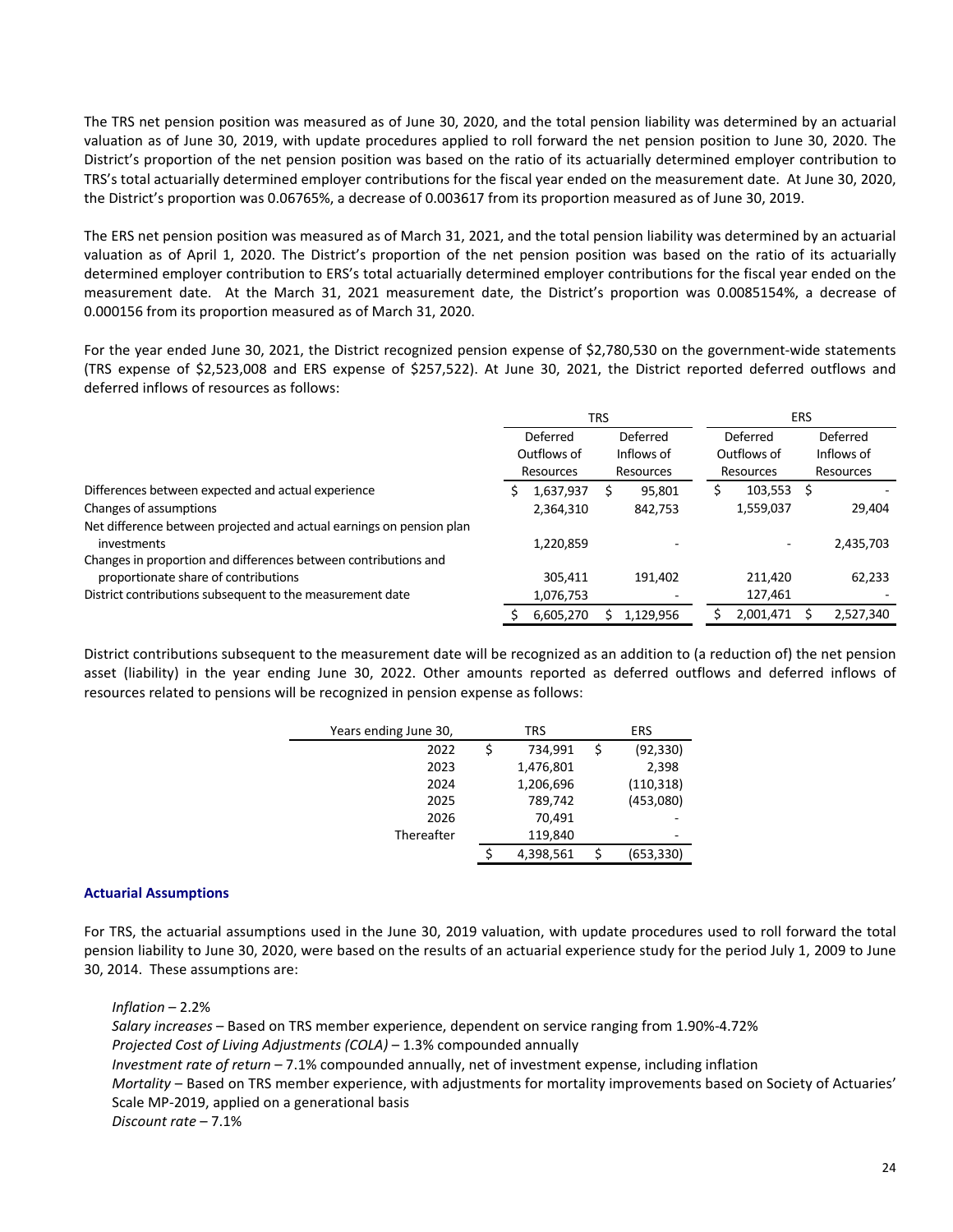The long-term expected rate of return on TRS pension plan investments was determined in accordance with Actuarial Standard of Practice No. 27, *Selection of Economic Assumptions for Measuring Pension Obligations.* Consideration was given to expected future real rates of return (expected returns, net of pension plan investment expense and inflation) for each major asset class as well as historical investment data and plan performance.

For ERS, the actuarial assumptions used in the April 1, 2020 valuation, with update procedures used to roll forward the total pension liability to March 31, 2021, were based on the results of an actuarial experience study for the period April 1, 2015 to March 31, 2020. These assumptions are:

*Inflation* – 2.7% *Salary increases* – 4.4% *COLA* – 1.4% annually *Investment rate of return* – 5.9% compounded annually, net of investment expense, including inflation *Mortality* – Society of Actuaries' Scale MP-2020 *Discount rate* – 5.9%

The long-term expected rate of return on ERS pension plan investments was determined using a building-block method in which best-estimate ranges of expected future real rates of return (expected return, net of investment expenses and inflation) are developed for each major asset class. These ranges are combined to produce the long-term expected rate of return by weighting the expected future real rates of return by the target asset allocation percentage and by adding expected inflation.

#### **Investment Asset Allocation**

Best estimates of arithmetic real rates of return (net of the long-term inflation assumption) for each major asset class and the Systems' target asset allocations as of the applicable valuation dates are summarized as follows:

|                                   |            | <b>TRS</b>            |            | <b>ERS</b>            |
|-----------------------------------|------------|-----------------------|------------|-----------------------|
|                                   |            | Long-Term<br>Expected |            | Long-Term<br>Expected |
|                                   | Target     | <b>Real Rate</b>      | Target     | <b>Real Rate</b>      |
| <b>Asset Class</b>                | Allocation | of Return             | Allocation | of Return             |
| Domestic equities                 | 33%        | 7.1%                  | 32%        | 4.1%                  |
| Global and international equities | 20%        | 7.4%-7.7%             | 15%        | 6.3%                  |
| Private equities                  | 8%         | 10.4%                 | 10%        | 6.8%                  |
| Real estate                       | 11%        | 6.8%                  | 9%         | 5.0%                  |
| Domestic fixed income securities  | 16%        | 1.8%                  | 23%        |                       |
| Global fixed income securities    | 2%         | 1.0%                  | ٠          |                       |
| Bonds and mortgages               | 7%         | 3.6%                  | ٠          |                       |
| Short-term                        | 1%         | 0.7%                  | 1%         | 0.5%                  |
| Other                             | 2%         | 3.9%-5.2%             | 10%        | 3.6%-6.0%             |
|                                   | 100%       |                       | 100%       |                       |

#### **Discount Rate**

The discount rate projection of cash flows assumed that contributions from plan members will be made at the current member contribution rates and that contributions from employers will be made at statutorily required rates, actuarially determined. Based on those assumptions, the Systems' fiduciary net position was projected to be available to make all projected future benefit payments of current plan members. Therefore, the long-term expected rate of return on pension plan investments was applied to all periods of projected benefit payments to determine the total pension liability.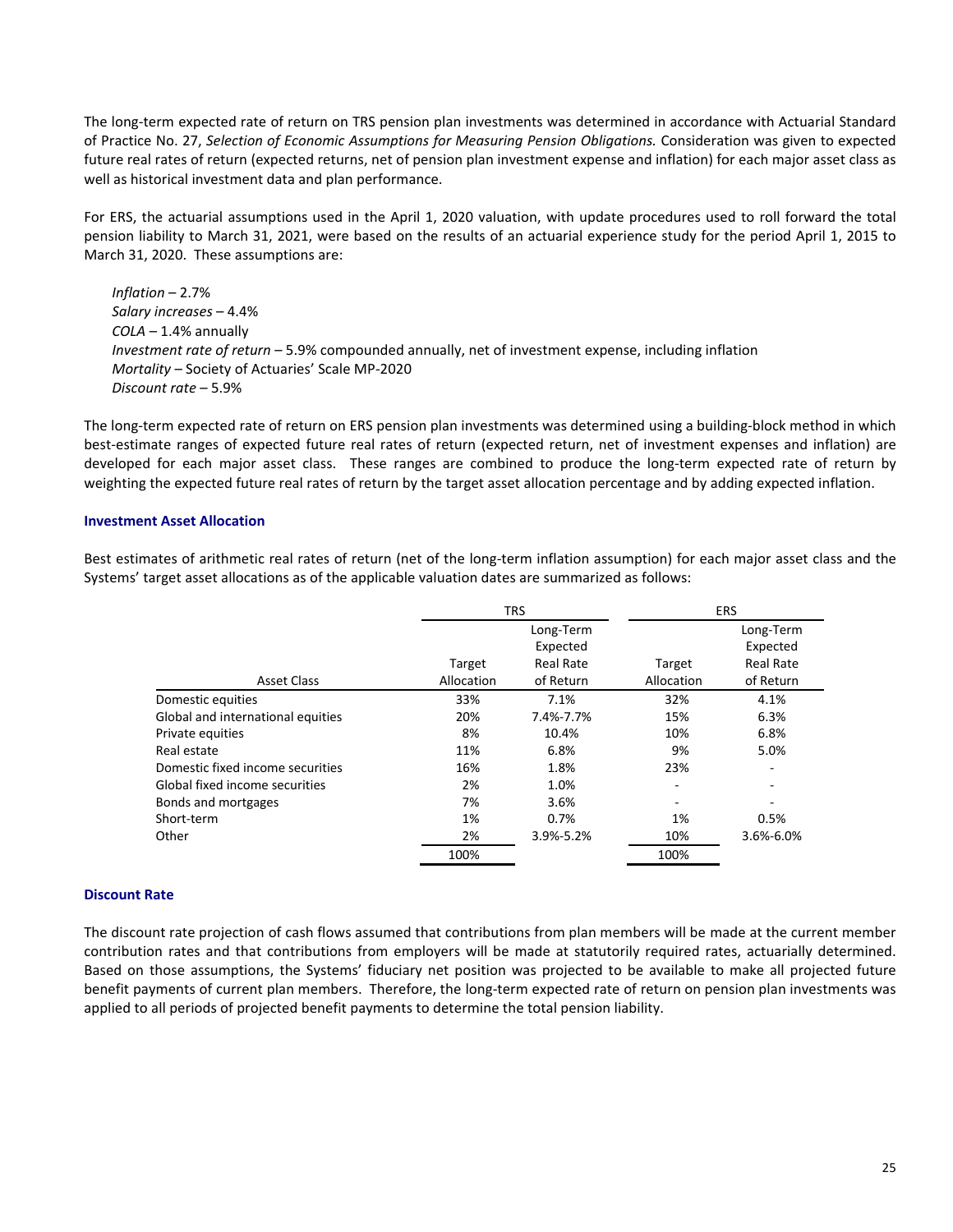The following presents the District's proportionate share of its net pension position calculated using the discount rate of 7.1% (TRS) and 5.9% (ERS) and the impact of using a discount rate that is 1% higher or lower than the current rate.

|                                                                            | At Current                     |  |             |  |               |  |  |  |
|----------------------------------------------------------------------------|--------------------------------|--|-------------|--|---------------|--|--|--|
|                                                                            | 1.0% Decrease<br>Discount Rate |  |             |  | 1.0% Increase |  |  |  |
| District's proportionate share of the TRS net<br>pension asset (liability) | (11,808,129)                   |  | (1,869,364) |  | 6,471,778     |  |  |  |
| District's proportionate share of the ERS net                              |                                |  |             |  |               |  |  |  |
| pension asset (liability)                                                  | (2,353,476)                    |  | (8.479)     |  | 2,154,157     |  |  |  |

#### **9. OPEB**

The District maintains a single-employer defined benefit healthcare plan (the Plan) providing for varying years of medical benefits to eligible District retirees and spouses dependent upon accumulated sick time earned during employment and remaining at retirement. At present, the plan covers virtually all retired and current employees. Benefit provisions are based on individual contracts with the District, as negotiated from time to time. Eligibility is based on covered employees who retire from the District over age 55 with five or more years of service and are eligible to retire under TRS or ERS. The Plan has no assets, does not issue financial statements, and is not a trust.

At June 30, 2019, employees covered by the Plan include:

| Active employees                                                 | 201 |
|------------------------------------------------------------------|-----|
| Inactive employees or beneficiaries currently receiving benefits | 97  |
| Inactive employees entitled to but not yet receiving benefits    |     |
|                                                                  | 298 |

#### **Total OPEB Liability**

The District's total OPEB liability of \$56,798,536 was measured as of June 30, 2020 and was determined by an actuarial valuation as of June 30, 2019.

The total OPEB liability was determined using the following actuarial assumptions and other inputs, applied to all periods included in the measurement, unless otherwise specified:

*Healthcare cost trend rates* – based on national trend survey data and updated long-term rates based on the Society of Actuaries Getzen Long-Term Healthcare Cost Trend Model v2020 b, initially 6.5% for pre-65, 4.4% for post-65, 6.75% for prescription drug, and 6.2% for Medicare Part B, reduced to an ultimate rate of 3.78% after 2075 *Salary increases* – 3.5%

*Mortality* – Pub-2010 Public Retirement Plans Mortality Tables for employees and healthy annuitants, adjusted for mortality improvements with Scale MP-2019 mortality improvement scale on a fully generational basis

*Discount rate* – 2.45% based on the Fidelity General Obligation 20-Year AA Municipal Bond Index as of June 30, 2020 *Inflation rate* – 2.25%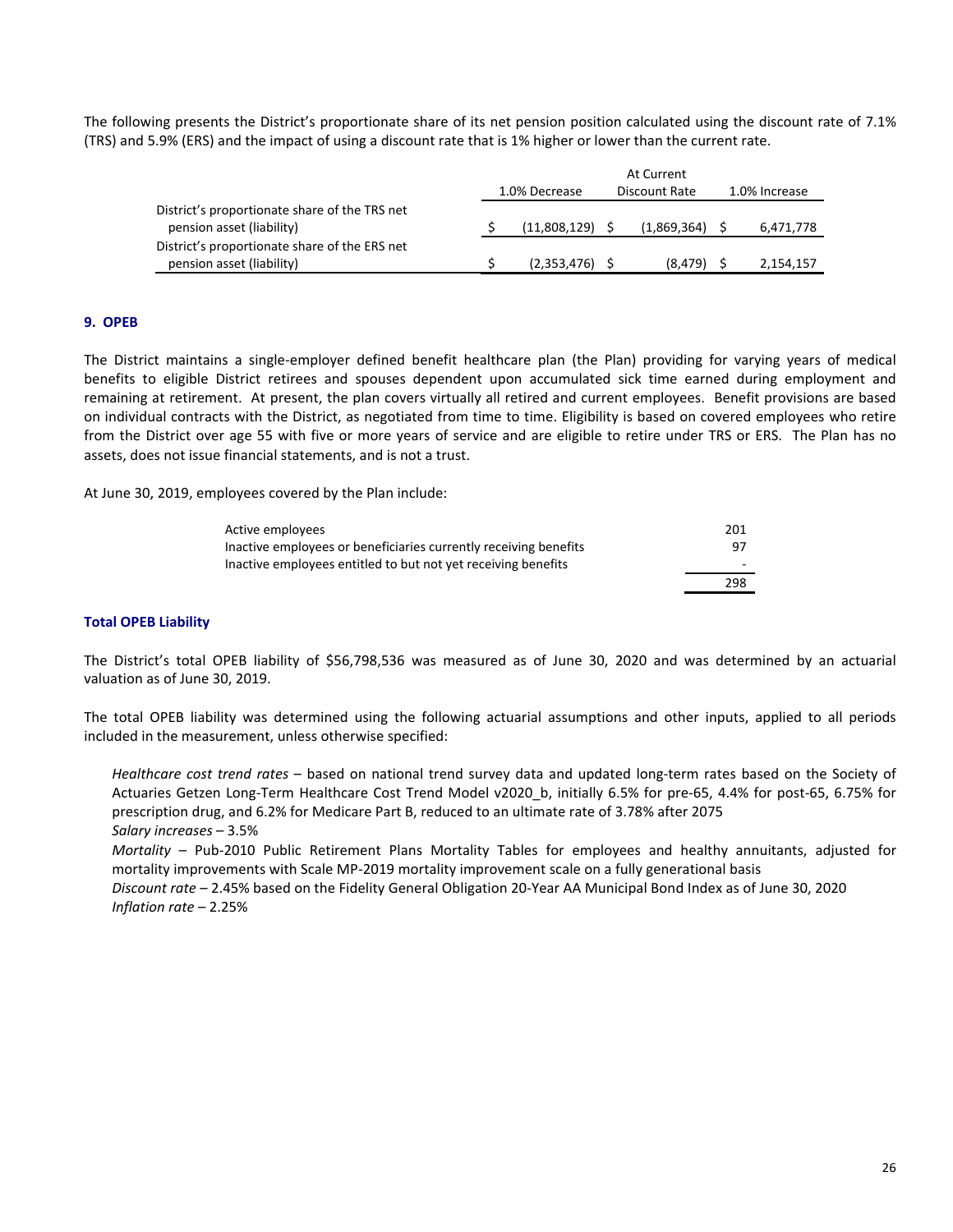#### **Changes in the Total OPEB Liability**

|                                                    |   | <b>Total OPEB</b> |
|----------------------------------------------------|---|-------------------|
|                                                    |   | Liability         |
| Balance at June 30, 2020                           |   | 52,955,998        |
| Changes for the year:                              |   |                   |
| Service cost                                       |   | 1,892,962         |
| Interest                                           |   | 1,688,208         |
| Changes of benefit terms                           |   | (96, 950)         |
| Differences between expected and actual experience |   | (1,688,490)       |
| Changes of assumptions or other inputs             |   | 3,871,984         |
| Benefit payments                                   |   | (1,825,176)       |
| Net changes                                        |   | 3,842,538         |
| Balance at June 30, 2021                           | Ś | 56,798,536        |

The following presents the sensitivity of the District's total OPEB liability to changes in the discount rate, including what the District's total OPEB liability would be if it were calculated using a discount rate that is 1% higher or lower than the current discount rate:

|                      | 1.0% Decrease | Discount Rate | 1.0% Increase |
|----------------------|---------------|---------------|---------------|
|                      | (1.45%)       | (2.45%)       | (3.45%)       |
| Total OPEB liability | (63.990.113)  | (56.798.536)  | (50,678,942)  |

The following presents the sensitivity of the District's total OPEB liability to changes in the healthcare cost trend rates, including what the District's total OPEB liability would be if it were calculated using trend rates that are 1% higher or lower than the current healthcare cost trend rates:

|                      |                 | <b>Healthcare Cost</b>                                    |                                 |
|----------------------|-----------------|-----------------------------------------------------------|---------------------------------|
|                      | 1.0% Decrease   | Trend Rate                                                | 1.0% Increase                   |
|                      | (5.5% to 2.78%) | $(6.5\% \text{ to } 3.78\%)$ $(7.5\% \text{ to } 4.78\%)$ |                                 |
| Total OPEB liability | \$ (49,350,202) |                                                           | \$ (56,798,536) \$ (66,038,979) |

#### **OPEB Expense and Deferred Outflows and Deferred Inflows of Resources**

For the year ended June 30, 2021, the District recognized OPEB expense of \$3,380,376. At June 30, 2021, the District reported deferred outflows and deferred inflows of resources related to OPEB from the following sources:

|                                                     | Deferred<br>Outflows of | Deferred<br>Inflows of |
|-----------------------------------------------------|-------------------------|------------------------|
|                                                     | Resources               | Resources              |
| Differences between expected and actual experience  | 750,195 \$              | 5,517,706              |
| Changes of assumptions or other inputs              | 8,541,236               | 3,416,514              |
| Benefit payments subsequent to the measurement date | 1,986,724               |                        |
|                                                     | 11,278,155 \$           | 8,934,220              |

Benefit payments subsequent to the measurement date will be recognized as a reduction of the total OPEB liability in the year ending June 30, 2022. Other amounts reported as deferred outflows and deferred inflows of resources will be recognized in OPEB expense as follows:

| Years ending June 30, |            |
|-----------------------|------------|
| 2022                  | (103, 844) |
| 2023                  | (103, 844) |
| 2024                  | (103, 844) |
| 2025                  | (103, 844) |
| 2026                  | 326,194    |
| Thereafter            | 446,393    |
|                       | 357,211    |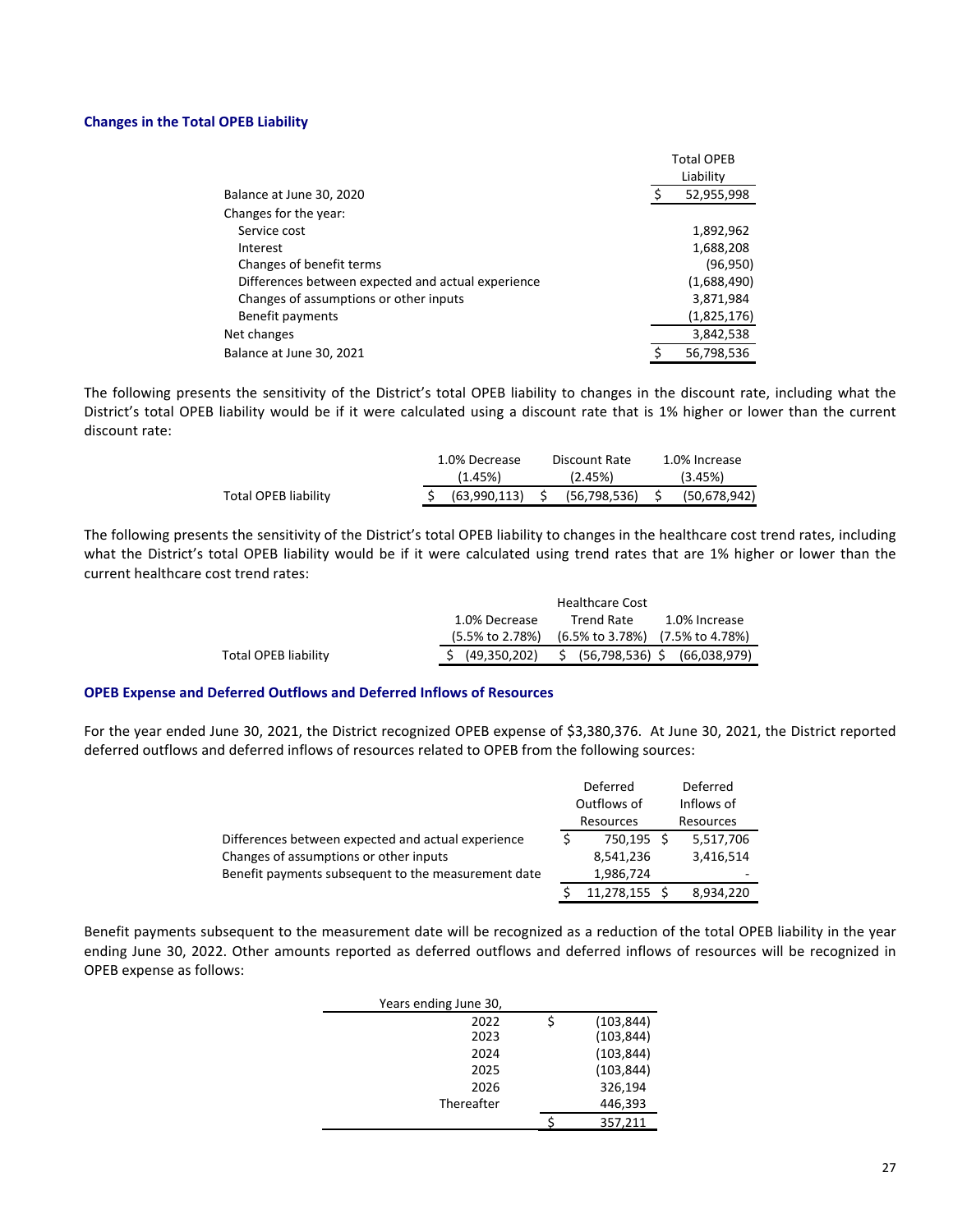#### **10. Risk Management**

#### **General Liability**

The District purchases commercial insurance for various risks of loss due to torts, theft, damage, errors and omissions, and natural disasters. Settled claims resulting from these risks have not exceeded commercial coverage in any of the past three years.

#### **Health Insurance**

The District participates in the Orleans/Niagara School Health Plan (the Plan). The Plan has been established to administer a health insurance program to lower the costs of such coverage to the nine participating members as of June 30, 2020 (the most recent information available).

The District has transferred partial risk to the Plan. Plan members pay monthly premium equivalents based upon a pro-rata share of expenditures. All funds received are pooled and administered as a common fund. Plan members could be subjected, however, to pro-rata supplemental assessments in the event that the Plan's assets are not adequate to meet claims. No such assessments were required in the past three years.

The Plan has published its own financial report for the year ended June 30, 2020, which can be obtained from Orleans/Niagara BOCES, 4232 Shelby Basin Road, Medina, New York 14103.

#### **Workers' Compensation**

The District also participates in the Niagara County Mutual Self-Insurance Plan (the Plan) pursuant to Article 5 of the Workers' Compensation law to finance the liability and risk related to workers' compensation claims and to lower the costs of coverage to the participating members. The Plan includes 20 governmental entities as of December 31, 2020 (the most recent information available). The pool is funded through annual assessments for each participating entity based on payroll.

The District has transferred partial risk to the Plan. Plan members pay monthly premium equivalents based upon a pro-rata share of expenditures. All funds received are pooled and administered as a common fund. Plan members could be subjected, however, to pro-rata supplemental assessments in the event that the Plan's assets are not adequate to meet claims. No such assessments were required in the past three years.

The Plan has established its own financial report for the year ended December 31, 2020, which can be obtained from Niagara County Risk Management and Insurance Services, 111 Main Street, Suite 102, Lockport, New York 14094.

#### **11. Commitments and Contingencies**

#### **Grants**

The District receives financial assistance from federal and state agencies in the form of grants and calculated aid as determined by the State. The expenditure of grant funds generally requires compliance with the terms and conditions specified in the agreements and is subject to audit by the grantor agencies. State aid payments are based upon estimated expenditures and pupil statistics, are complex, and subject to adjustment. Any disallowed claims resulting from such audits could become a liability of the District. Based on prior experience, management expects such amounts to be immaterial.

#### **Encumbrances**

Significant outstanding encumbrances in the general fund as of June 30, 2021 include open purchase orders for supplies, equipment, and contractual services.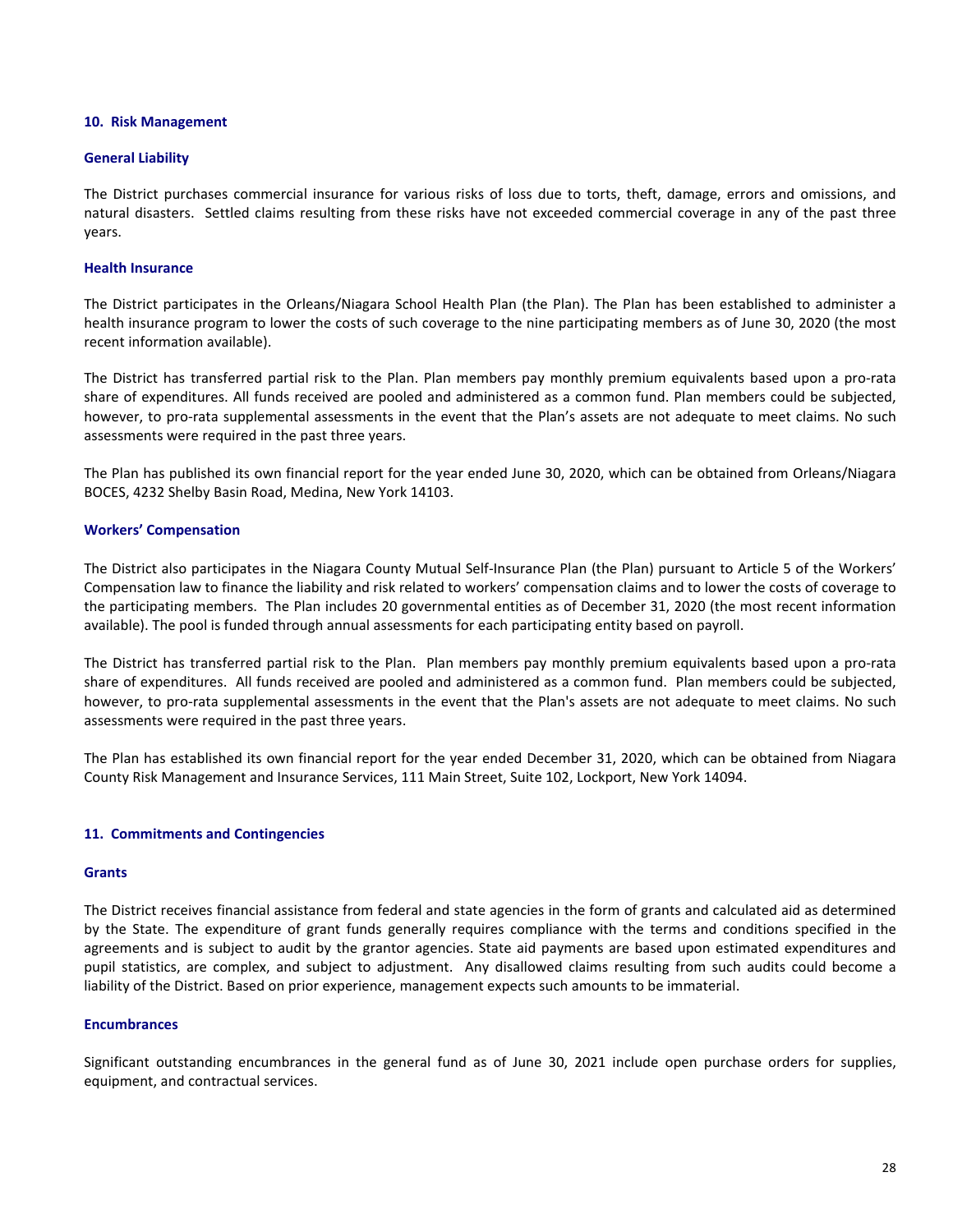#### **Litigation**

The District is subject to claims and lawsuits that arise in the ordinary course of business. In the opinion of management, these claims will not have a material adverse effect upon the financial position of the District.

#### **Construction Commitments**

The District has received voter approval and plans to spend up to \$30,569,000 for the construction of various building improvements and modifications. As of June 30, 2021, numerous contracts have been awarded and \$1,523,000 has been expended on this project.

#### **12. Risks and Uncertainties**

On January 31, 2020, the United States Secretary of Health and Human Services (HHS) declared a public health emergency related to the global spread of coronavirus COVID-19, and a pandemic was declared by the World Health Organization in February 2020. Efforts to fight the widespread disease continued into 2021, and the District was required to implement numerous safety measures and remote learning initiatives. The full extent of the impact of COVID-19 on the District's operational and financial performance will depend on further developments, including the duration and spread of the outbreak and its impact on school districts and their residents, employees, and vendors, none of which can be predicted.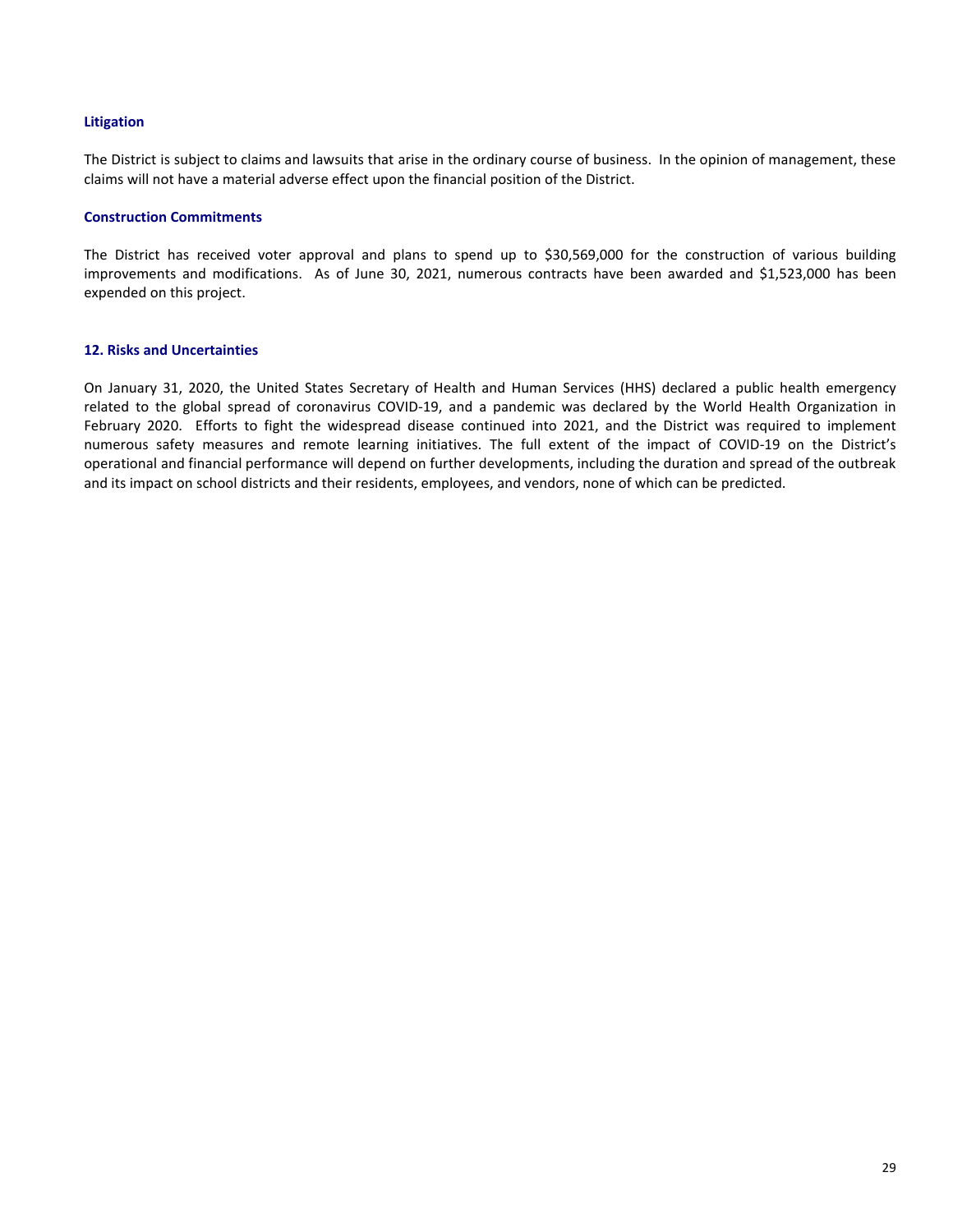## **Required Supplementary Information Schedule of the District's Proportionate Share of the Net Pension Position New York State Teachers' Retirement System**

| As of the measurement date of June 30,                                                               | 2020                      | 2019                | 2018                 | 2017                      | 2016                | 2015               | 2014               | 2013               |
|------------------------------------------------------------------------------------------------------|---------------------------|---------------------|----------------------|---------------------------|---------------------|--------------------|--------------------|--------------------|
| District's proportion of the net pension position                                                    | 0.067650%                 | 0.071267%           | 0.072028%            | 0.072702%                 | 0.066520%           | 0.067047%          | 0.070327%          | 0.073722%          |
| District's proportionate share of the net pension asset (liability)                                  | \$(1,869,364) \$1,851,514 |                     | 1,302,459 \$<br>S    | $552,610$ \$              | $(712, 456)$ \$     | 6,964,079          | \$7,834,018 \$     | 485,280            |
| District's covered payroll                                                                           | \$11,482,415              | \$11,895,574        | \$11,732,582         | \$11,520,922 \$10,264,691 |                     | \$10,071,415       | \$10,388,431       | \$10,798,733       |
| District's proportionate share of the net pension position<br>as a percentage of its covered payroll | 16.28%                    | 15.56%              | 11.10%               | 4.80%                     | 6.94%               | 69.15%             | 75.41%             | 4.49%              |
| Plan fiduciary net position as a percentage of the total pension liability                           | 97.76%                    | 102.17%             | 101.53%              | 100.66%                   | 99.01%              | 110.46%            | 111.48%            | 100.70%            |
| The following is a summary of changes of assumptions:                                                |                           |                     |                      |                           |                     |                    |                    |                    |
| Inflation                                                                                            | 2.2%<br>1.90%-4.72%       | 2.2%<br>1.90%-4.72% | 2.25%<br>1.90%-4.72% | 2.5%<br>1.90%-4.72%       | 2.5%<br>1.90%-4.72% | 3.0%<br>4.0%-10.9% | 3.0%<br>4.0%-10.9% | 3.0%<br>4.0%-10.9% |
| Salary increases<br>Cost of living adjustments                                                       | 1.3%                      | 1.3%                | 1.5%                 | 1.5%                      | 1.5%                | 1.625%             | 1.625%             | 1.625%             |
| Investment rate of return                                                                            | 7.1%                      | 7.1%                | 7.25%                | 7.25%                     | 7.5%                | 8.0%               | 8.0%               | 8.0%               |
| Discount rate                                                                                        | 7.1%                      | 7.1%                | 7.25%                | 7.25%                     | 7.5%                | 8.0%               | 8.0%               | 8.0%               |
| Society of Actuaries' mortality scale                                                                | MP-2019                   | MP-2018             | MP-2014              | MP-2014                   | MP-2014             | AA                 | AA                 | AA                 |

*Data prior to 2013 is unavailable.*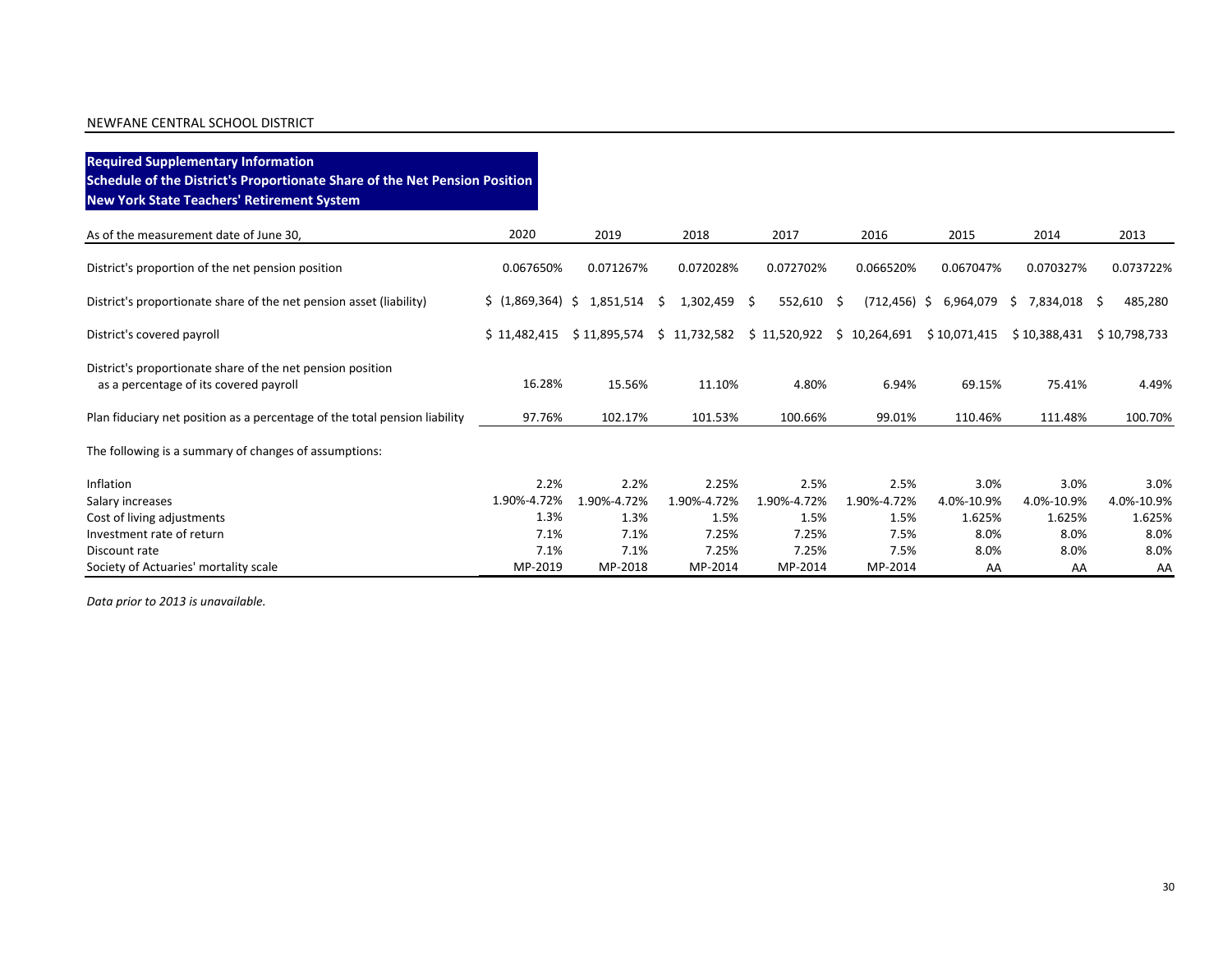| <b>Required Supplementary Information</b><br><b>Schedule of District Contributions</b><br>New York State Teachers' Retirement System |    |                                         |    |                                         |                        |                                                                                              |    |                                         |    |                       |    |                       |                                         |   |               |
|--------------------------------------------------------------------------------------------------------------------------------------|----|-----------------------------------------|----|-----------------------------------------|------------------------|----------------------------------------------------------------------------------------------|----|-----------------------------------------|----|-----------------------|----|-----------------------|-----------------------------------------|---|---------------|
| For the years ended June 30,                                                                                                         |    | 2021                                    |    | 2020                                    | 2019                   | 2018                                                                                         |    | 2017                                    |    | 2016                  |    | 2015                  | 2014                                    |   | 2013          |
| Contractually required contribution                                                                                                  | Ś. | 1,076,753                               | -S | 1,017,342 \$                            | 1,263,310 \$           | 1,149,793                                                                                    | S. | 1,350,252                               | -S | 1,361,098             | -S | 1,765,519 \$          | 1,688,120                               | S | 1,278,570     |
| Contribution in relation to the<br>contractually required contribution<br>Contribution deficiency (excess)                           |    | (1,076,753)<br>$\overline{\phantom{a}}$ |    | (1,017,342)<br>$\overline{\phantom{0}}$ | (1,263,310)            | (1, 149, 793)                                                                                |    | (1,350,252)<br>$\overline{\phantom{a}}$ |    | (1,361,098)<br>$\sim$ |    | (1,765,519)<br>$\sim$ | (1,688,120)<br>$\overline{\phantom{0}}$ |   | (1, 278, 570) |
|                                                                                                                                      |    |                                         |    |                                         |                        |                                                                                              |    |                                         |    |                       |    |                       |                                         |   |               |
| District's covered payroll<br>Contributions as a percentage of covered payroll                                                       |    | \$11,298,562<br>9.53%                   |    | \$11,482,415<br>8.86%                   | \$11.895.574<br>10.62% | $$11,732,582$ $$11,520,922$ $$10,264,691$ $$10,071,415$ $$10,388,431$ $$10,798,733$<br>9.80% |    | 11.72%                                  |    | 13.26%                |    | 17.53%                | 16.25%                                  |   | 11.84%        |

*Data prior to 2013 is unavailable.*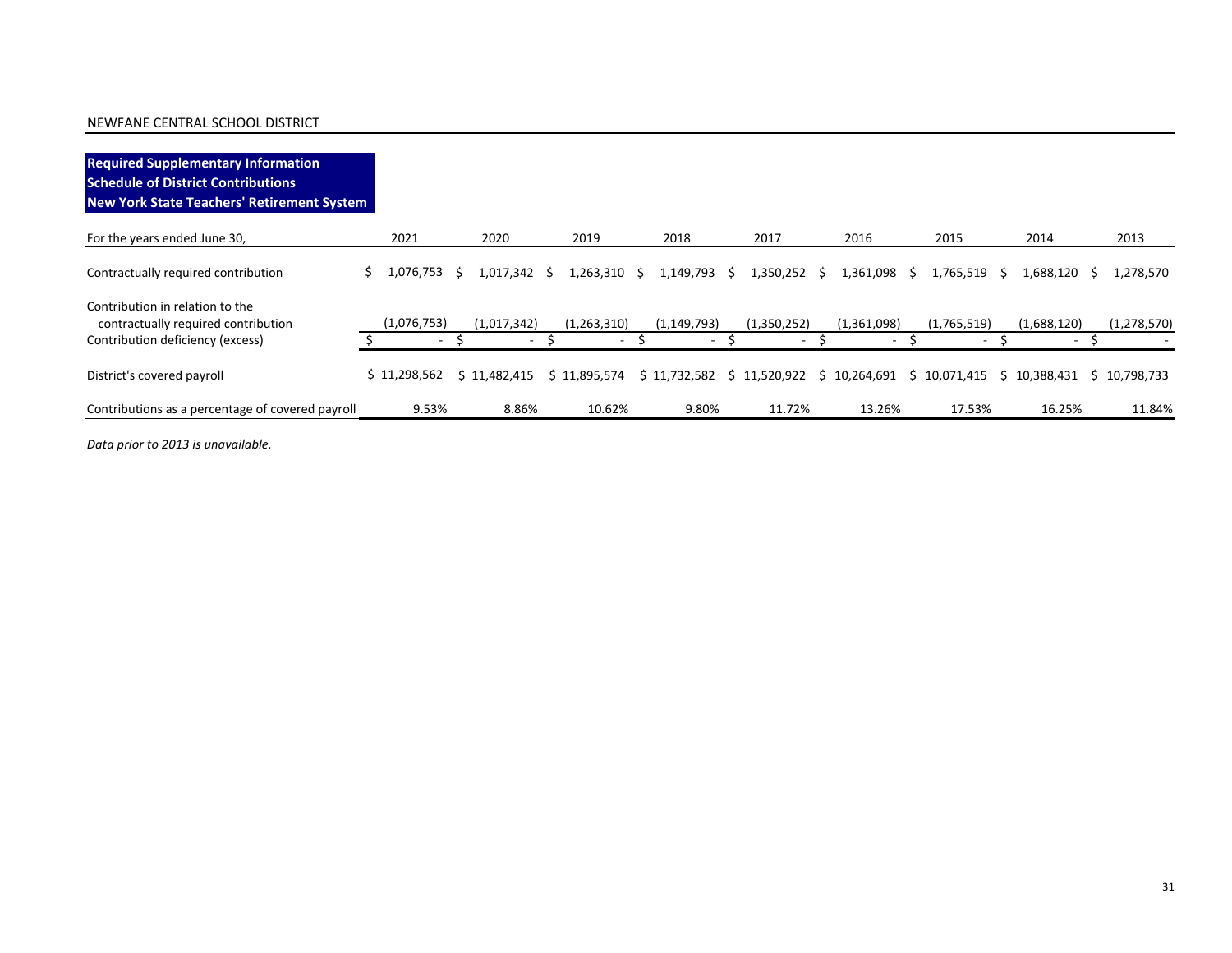**Required Supplementary Information Schedule of the District's Proportionate Share of the Net Pension Position New York State and Local Employees' Retirement System**

| For the years ended June 30,                                                                         |    | 2021       |    | 2020             | 2019            | 2018            | 2017        | 2016                         |    | 2015        |
|------------------------------------------------------------------------------------------------------|----|------------|----|------------------|-----------------|-----------------|-------------|------------------------------|----|-------------|
| District's proportion of the net pension position                                                    |    | 0.0085154% |    | 0.0086714%       | 0.0095798%      | 0.0083006%      | 0.0096049%  | 0.0095880%                   |    | 0.0097381%  |
| District's proportionate share of the net pension liability                                          | \$ | (8, 479)   | Ŝ. | $(2,296,225)$ \$ | $(678, 761)$ \$ | $(267, 896)$ \$ |             | $(902,501)$ \$ $(1,538,899)$ | -S | (328, 976)  |
| District's covered payroll                                                                           | Ś. | 2,982,818  | S. | 2,868,107        | \$3,038,743     | \$2,500,783     | \$2,655,012 | \$2,589,937                  |    | \$2,559,042 |
| District's proportionate share of the net pension position<br>as a percentage of its covered payroll |    | 0.28%      |    | 80.06%           | 22.34%          | 10.71%          | 33.99%      | 59.42%                       |    | 12.86%      |
| Plan fiduciary net position as a percentage of the total pension liability                           |    | 99.95%     |    | 86.39%           | 96.27%          | 98.24%          | 94.70%      | 90.70%                       |    | 97.90%      |
| The following is a summary of changes of assumptions:                                                |    |            |    |                  |                 |                 |             |                              |    |             |
| Inflation                                                                                            |    | 2.7%       |    | 2.5%             | 2.5%            | 2.5%            | 2.5%        | 2.5%                         |    | 2.7%        |
| Salary increases                                                                                     |    | 4.4%       |    | 4.2%             | 4.2%            | 3.8%            | 3.8%        | 3.8%                         |    | 4.9%        |
| Cost of living adjustments                                                                           |    | 1.4%       |    | 1.3%             | 1.3%            | 1.3%            | 1.3%        | 1.3%                         |    | 1.4%        |
| Investment rate of return                                                                            |    | 5.9%       |    | 6.8%             | 7.0%            | 7.0%            | 7.0%        | 7.0%                         |    | 7.5%        |
| Discount rate                                                                                        |    | 5.9%       |    | 6.8%             | 7.0%            | 7.0%            | 7.0%        | 7.0%                         |    | 7.5%        |
| Society of Actuaries' mortality scale                                                                |    | MP-2020    |    | MP-2018          | MP-2014         | MP-2014         | MP-2014     | MP-2014                      |    | MP-2014     |

*Data prior to 2015 is unavailable.*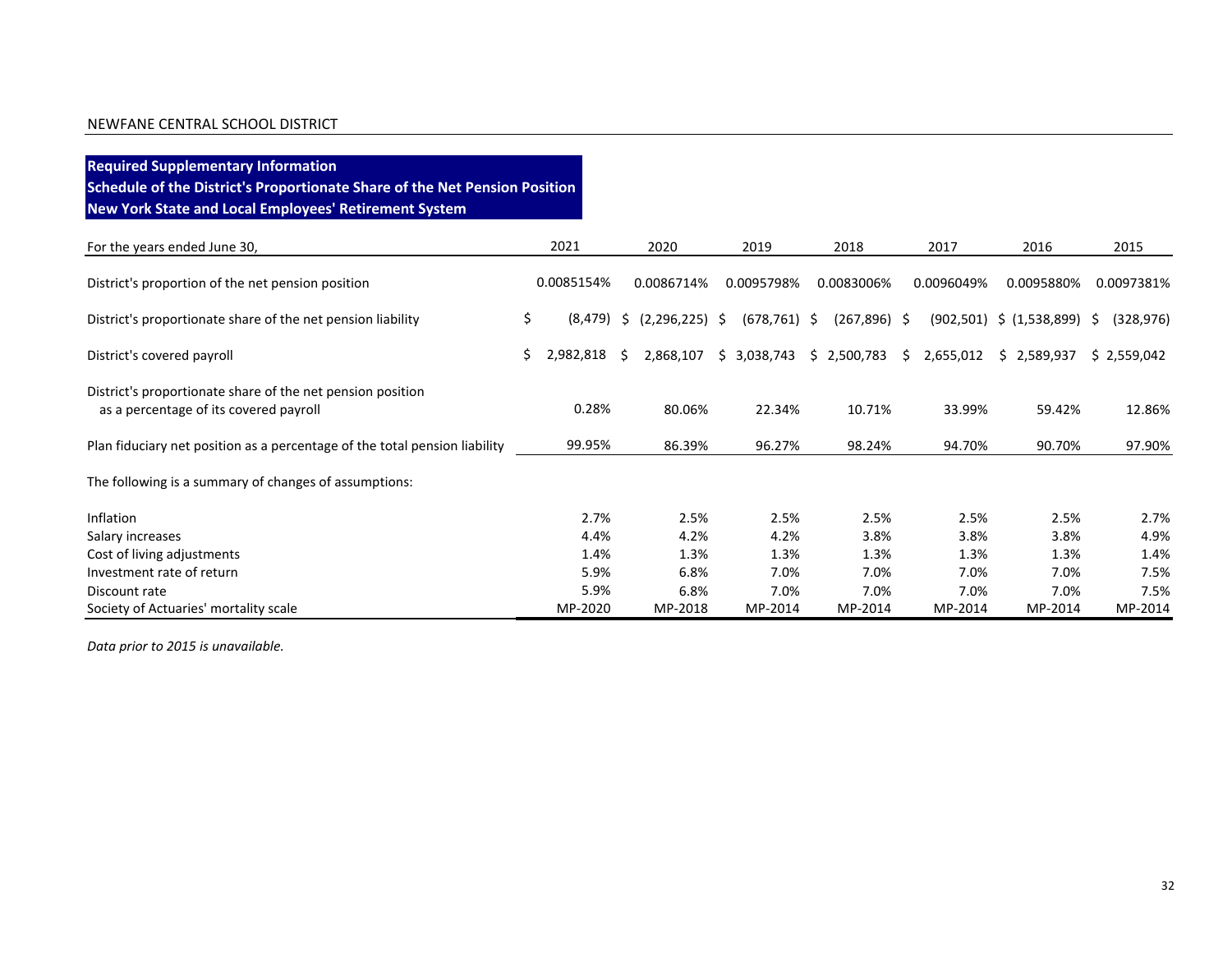| <b>Required Supplementary Information</b><br><b>Schedule of District Contributions</b><br>New York State and Local Employees' Retirement System |                          |   |                          |   |             |    |             |   |             |    |             |    |             |   |                          |    |             |
|-------------------------------------------------------------------------------------------------------------------------------------------------|--------------------------|---|--------------------------|---|-------------|----|-------------|---|-------------|----|-------------|----|-------------|---|--------------------------|----|-------------|
| For the years ended June 30,                                                                                                                    | 2021                     |   | 2020                     |   | 2019        |    | 2018        |   | 2017        |    | 2016        |    | 2015        |   | 2014                     |    | 2013        |
| Contractually required contribution                                                                                                             | 448,475                  | S | 429,112                  | S | 462,189     | S. | 388,340     | S | 415,895     | Ŝ. | 483,250     | S. | 489,415     | S | 549,577                  | S. | 449,276     |
| Contribution in relation to the<br>contractually required contribution                                                                          | (448, 475)               |   | (429, 112)               |   | (462, 189)  |    | (388, 340)  |   | (415,895)   |    | (483.250)   |    | (489, 415)  |   | (549, 577)               |    | (449, 276)  |
| Contribution deficiency (excess)                                                                                                                | $\overline{\phantom{a}}$ |   | $\overline{\phantom{0}}$ |   |             |    |             |   |             |    |             |    |             |   | $\overline{\phantom{0}}$ |    |             |
| District's covered payroll                                                                                                                      | \$2.982.818              |   | \$2.868.107              |   | \$3.038.743 |    | \$2,500,783 |   | \$2,655,012 |    | \$2,589,937 |    | \$2,559,042 |   | \$2.610.111              |    | \$2.480.342 |
| Contributions as a percentage of covered payroll                                                                                                | 15.04%                   |   | 14.96%                   |   | 15.21%      |    | 15.53%      |   | 15.66%      |    | 18.66%      |    | 19.12%      |   | 21.06%                   |    | 18.11%      |

*Data prior to 2013 is unavailable.*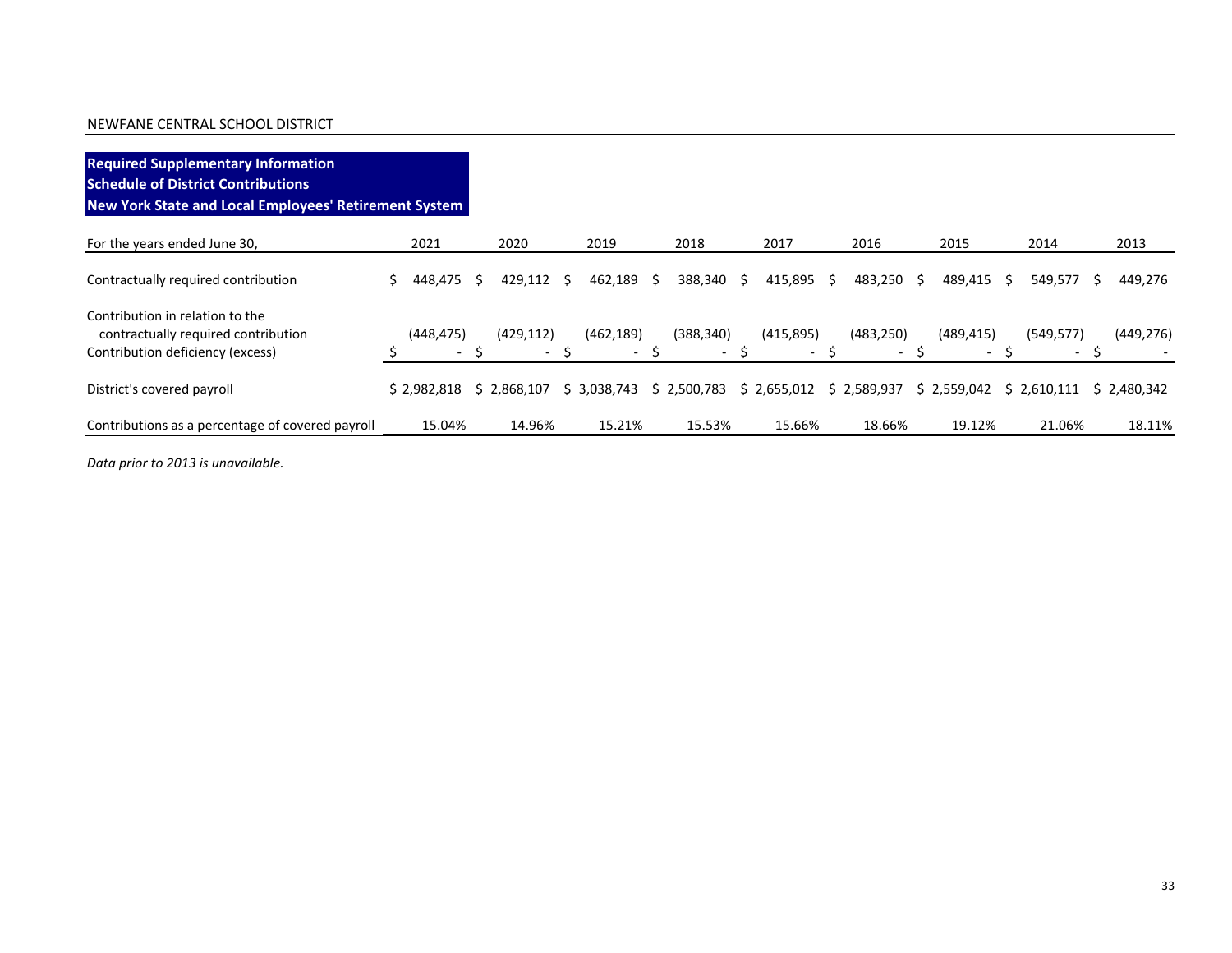## **Required Supplementary Information Schedule of Changes in the District's Total OPEB Liability and Related Ratios**

| For the years ended June 30,                                     | 2021        | 2020             |    | 2019         |    | 2018        |
|------------------------------------------------------------------|-------------|------------------|----|--------------|----|-------------|
| Total OPEB liability - beginning                                 | 52,955,998  | 49,216,757<br>S. | S. | 48,108,178   | S. | 49,764,252  |
| Changes for the year:                                            |             |                  |    |              |    |             |
| Service cost                                                     | 1,892,962   | 1,982,854        |    | 1,988,605    |    | 2,098,638   |
| Interest                                                         | 1,688,208   | 1,823,907        |    | 1,800,351    |    | 1,494,035   |
| Changes of benefit terms                                         | (96, 950)   |                  |    |              |    |             |
| Differences between expected and actual experience               | (1,688,490) | (5,540,593)      |    | 1,245,918    |    |             |
| Changes of assumptions or other inputs                           | 3,871,984   | 7,103,950        |    | (2,384,203)  |    | (3,854,156) |
| Benefit payments                                                 | (1,825,176) | (1,630,877)      |    | (1,542,092)  |    | (1,394,591) |
| Net change in total OPEB liability                               | 3,842,538   | 3,739,241        |    | 1,108,579    |    | (1,656,074) |
| Total OPEB liability - ending                                    | 56,798,536  | 52,955,998       |    | 49,216,757   |    | 48,108,178  |
|                                                                  |             |                  |    |              |    |             |
| Covered-employee payroll                                         | 15,015,266  | 14,401,270       |    | \$15,532,088 | S. | 15,042,991  |
|                                                                  |             |                  |    |              |    |             |
| Total OPEB liability as a percentage of covered-employee payroll | 378.3%      | 367.7%           |    | 316.9%       |    | 319.8%      |

No assets are accumulated in a trust that meets the criteria in paragraph 4 of GASB Statement No. 75.

Changes of benefit terms for 2021 reflect a plan change to move retirees from certain unions into a new health plan. Differences between expected and actual experience in 2021 were due to healthcare trend rates and repeal of the Affordable Care Act's "Cadillac Tax" on high cost plans. Such differences were due to less than expected increases in claims costs and healthcare trend rates in 2020 and due to demographic changes different than those assumed for 2019.

The following is a summary of changes of assumptions:

| Healthcare cost trend rates           | 6.5% - 3.78% | 6.75% - 3.78% | 7.0% - 3.89% | 7.0% - 3.89% |
|---------------------------------------|--------------|---------------|--------------|--------------|
| Inflation                             | 2.25%        | 2.25%         | 2.25%        | 2.25%        |
| Salary increases                      | 3.5%         | 3.5%          | 5.0%         | 5.0%         |
| Discount rate                         | 2.45%        | 3.13%         | 3.62%        | 3.56%        |
| Society of Actuaries' mortality scale | MP-2019      | MP-2018       | MP-2017      | MP-2017      |

*Data prior to 2018 is unavailable.*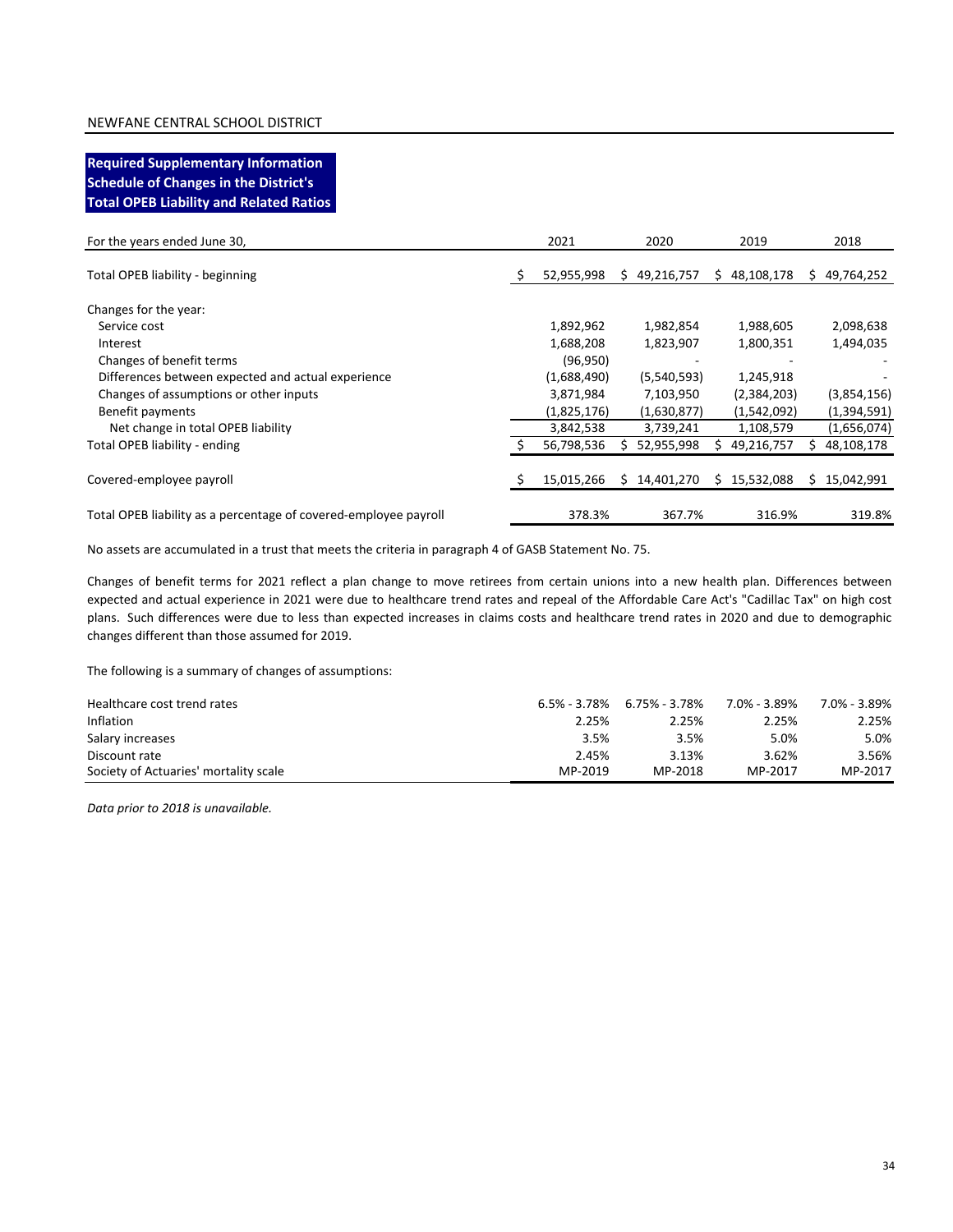| <b>Supplementary Information</b><br><b>Schedule of Change from Original to Final Budget and</b> |    |            |
|-------------------------------------------------------------------------------------------------|----|------------|
| <b>Calculation of Unrestricted Fund Balance Limit - General Fund</b>                            |    |            |
| For the year ended June 30, 2021                                                                |    |            |
| Original expenditure budget                                                                     | \$ | 36,007,989 |
| Encumbrances carried over from prior year                                                       |    | 795,143    |
| Revised expenditure budget                                                                      | \$ | 36,803,132 |
| * * *                                                                                           |    |            |
| <b>Unrestricted Fund Balance</b>                                                                |    |            |
| Assigned                                                                                        | \$ | 1,442,622  |
| Unassigned                                                                                      |    | 4,714,771  |
|                                                                                                 |    | 6,157,393  |
| Encumbrances included in assigned fund balance                                                  |    | (451, 631) |
| Appropriated fund balance used for tax levy                                                     |    | (990, 991) |
| Amount subject to 4% limit pursuant to Real Property Tax Law §1318                              | -S | 4,714,771  |
| §1318 of Real Property Tax Law - unrestricted fund balance limit calculation                    |    |            |
| 2022 expenditure budget (unaudited)                                                             | Ś  | 36,017,331 |
| 4% of budget                                                                                    |    | 1,440,693  |
| Actual percentage of 2022 expenditure budget                                                    |    | 13.1%      |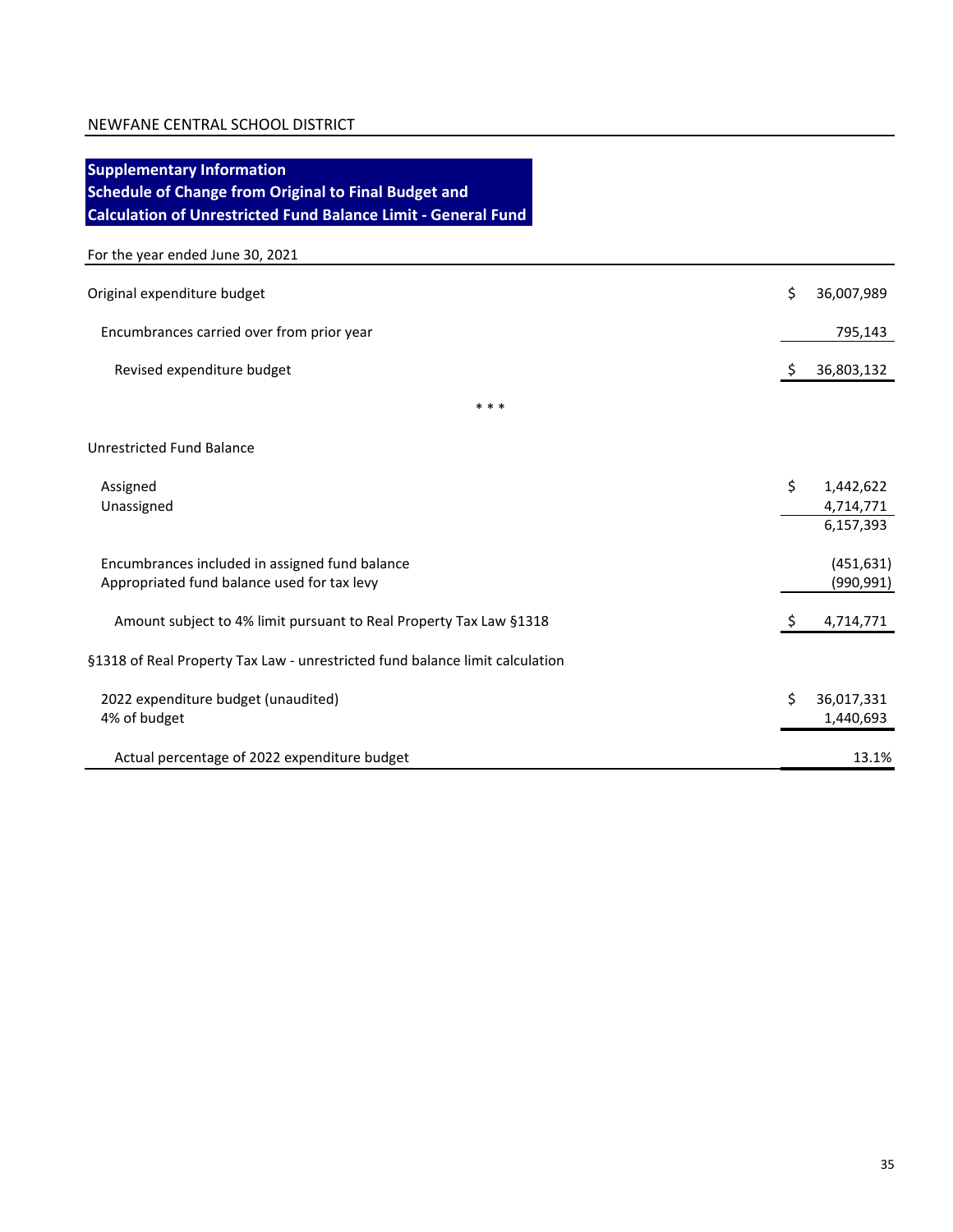## **Supplementary Information Schedule of Capital Project Expenditures**

For the year ended June 30, 2021

|                                                                                         | Original                         |                                                | Prior<br>Current     |                                 | Unexpended                  |       |                |
|-----------------------------------------------------------------------------------------|----------------------------------|------------------------------------------------|----------------------|---------------------------------|-----------------------------|-------|----------------|
| Project Title                                                                           | <b>Budget</b>                    | Years<br>Year                                  |                      |                                 |                             | Total | <b>Balance</b> |
| 2020-21 capital outlay<br><b>Smart Schools Bond Act</b><br>2020-21 capital improvements | 100,000<br>905,500<br>30,569,000 | S.<br>$\sim$ $-$<br>813,484<br>$\qquad \qquad$ | 100,000<br>1,522,781 | 100,000<br>813,484<br>1,522,781 | - S<br>92,016<br>29,046,219 |       |                |
|                                                                                         | \$31,574,500                     | 813,484                                        | 1,622,781            | 2,436,265                       | 29,138,235                  |       |                |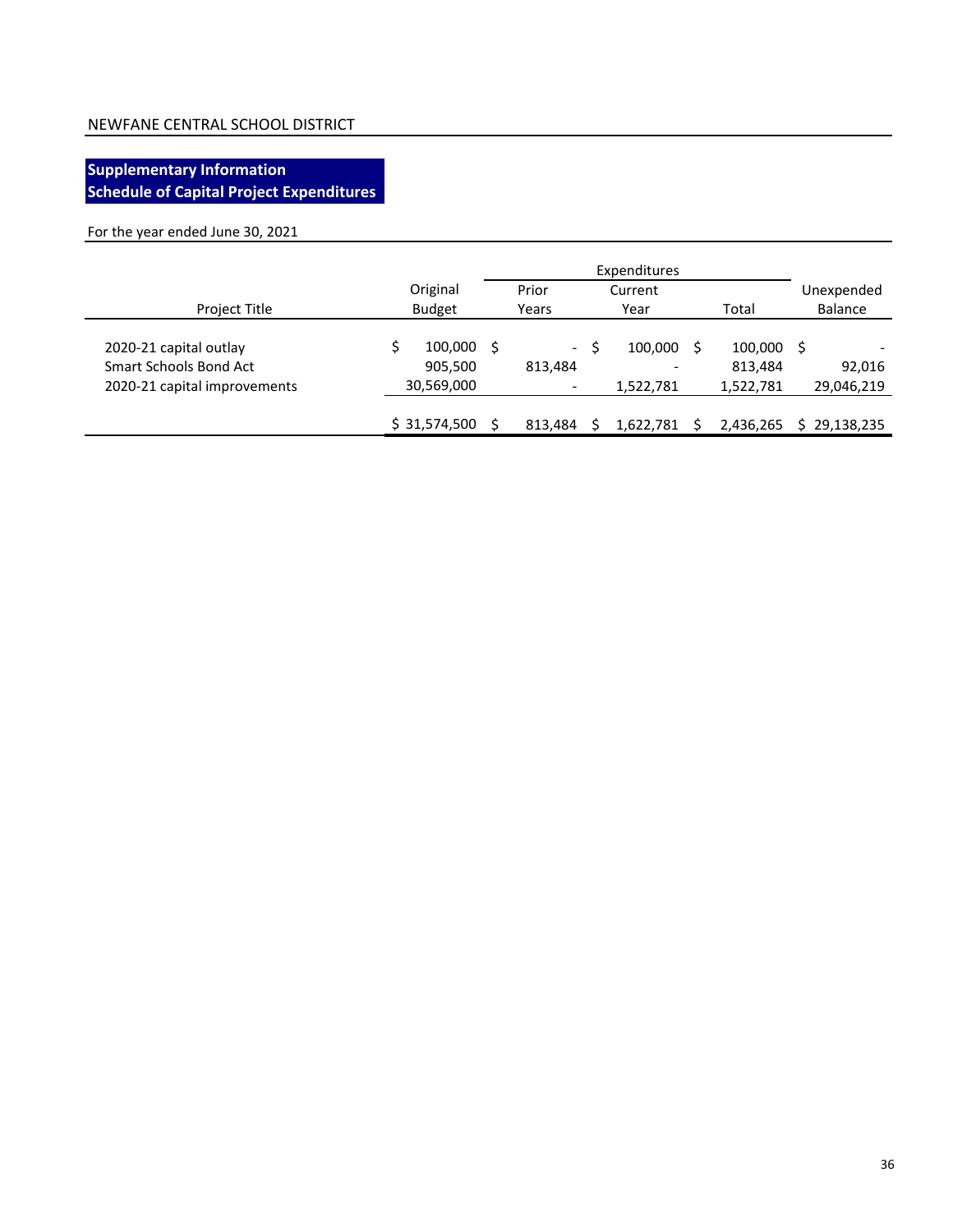## **Supplementary Information**

**Schedule of Expenditures of Federal Awards**

## For the year ended June 30, 2021

| Federal Grantor/Pass-Through Grantor/Program Title               | <b>CFDA</b><br>Number | Grantor<br>Number | Expenditures          |
|------------------------------------------------------------------|-----------------------|-------------------|-----------------------|
| U.S. Department of Education:                                    |                       |                   |                       |
| Passed Through New York State Education Department               |                       |                   |                       |
| <b>Special Education Cluster:</b>                                |                       |                   |                       |
| Special Education Grants to States                               | 84.027                | 0032-21-0606      | \$<br>368,833         |
| <b>Special Education Preschool Grants</b>                        | 84.173                | 0033-21-0606      | 15,351                |
| <b>Total Special Education Cluster</b>                           |                       |                   | 384,184               |
| Title I Grants to Local Educational Agencies                     | 84.010                | 0021-21-1955      | 290,606               |
| Title I Grants to Local Educational Agencies                     | 84.010                | 0021-20-1955      | 23,164                |
| <b>Supporting Effective Instruction State Grants</b>             | 84.367                | 0147-21-1955      | 48,452                |
| Supporting Effective Instruction State Grants                    | 84.367                | 0147-20-1955      | 4,666                 |
| Student Support and Academic Enrichment Program                  | 84.424                | 0196-21-1589      | 2,454                 |
| Student Support and Academic Enrichment Program                  | 84.424                | 0204-20-0275      | 4,763                 |
| Education Stabilization Fund - Governor's Emergency              |                       |                   |                       |
| <b>Education Relief Fund</b>                                     | 84.425C               | 5895-21-0830      | $46,913$ <sup>1</sup> |
| Education Stabilization Fund - Elementary and Secondary          |                       |                   |                       |
| School Emergency Relief Fund                                     | 84.425D               | 5890-21-0830      | 112,960               |
| Total U.S. Department of Education                               |                       |                   | 918,162               |
| U.S. Department of Agriculture:                                  |                       |                   |                       |
| Passed Through New York State Education Department               |                       |                   |                       |
| <b>Child Nutrition Cluster:</b>                                  |                       |                   |                       |
| COVID-19 - Summer Food Service Program for Children              | 10.559                | N/A               | 516,625               |
| Passed Through New York State Office of General Services         |                       |                   |                       |
| <b>Child Nutrition Cluster:</b>                                  |                       |                   |                       |
| National School Lunch Program                                    | 10.555                | N/A               | 36,718                |
| Total Child Nutrition Cluster and U.S. Department of Agriculture |                       |                   | 553,343               |
| <b>Total Expenditures of Federal Awards</b>                      |                       |                   | \$<br>1,471,505       |

1 *Total Education Stabilization Fund - \$159,873*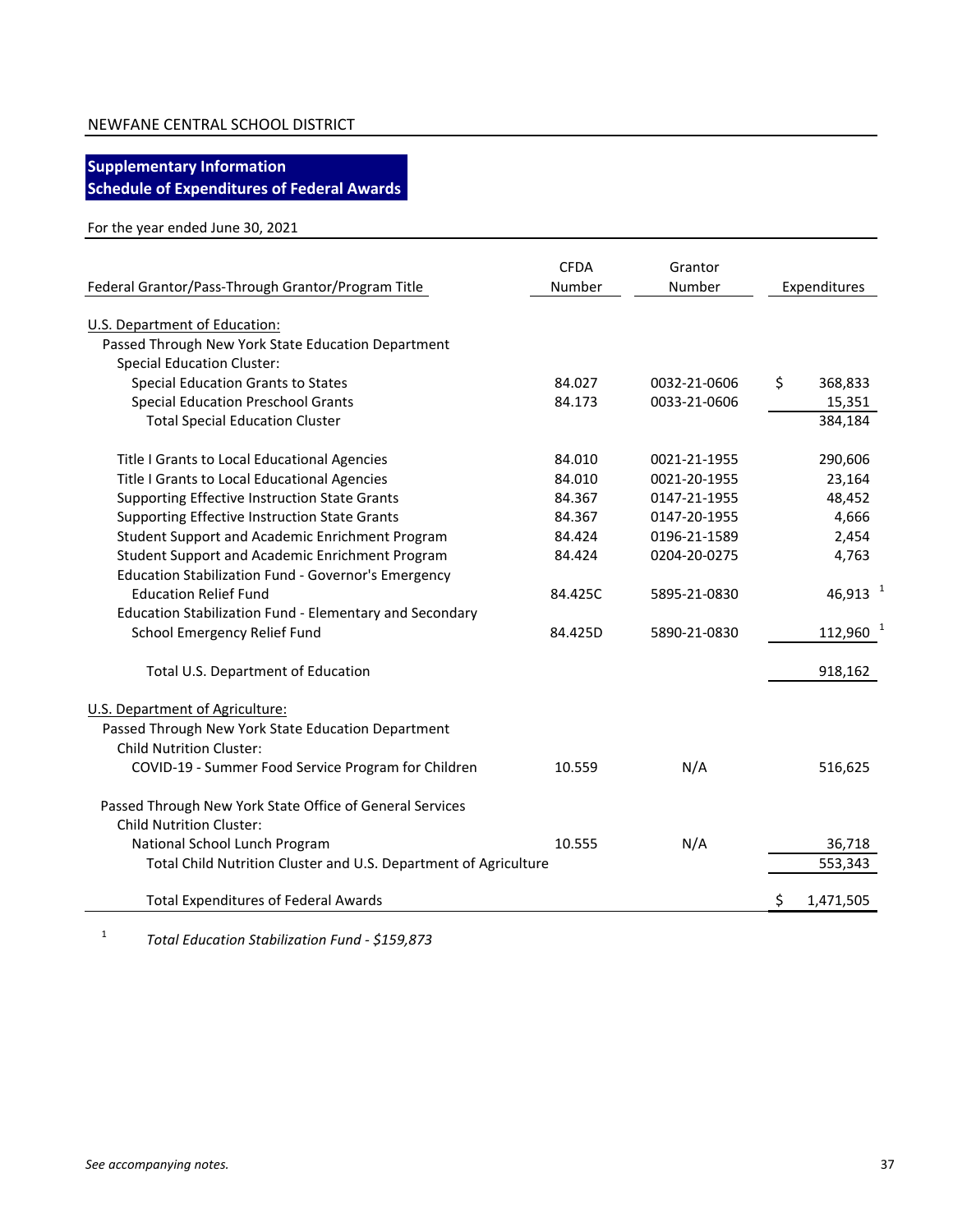#### **Notes to Schedule of Expenditures of Federal Awards**

#### **1. Summary of Significant Accounting Policies**

#### **Basis of Presentation**

The accompanying Schedule of Expenditures of Federal Awards presents the activity of all federal award programs administered by Newfane Central School District (the District), an entity as defined in Note 1 to the District's basic financial statements. Federal awards received directly from federal agencies, as well as federal awards passed through from other governmental agencies, are included on the Schedule of Expenditures of Federal Awards.

#### **Basis of Accounting**

The District uses the modified accrual basis of accounting for each federal program, consistent with the fund basis financial statements.

The amounts reported as federal expenditures generally were obtained from the appropriate federal financial reports for the applicable programs and periods. The amounts reported in these federal financial reports are prepared from records maintained for each program, which are periodically reconciled with the District's financial reporting system.

#### **Indirect Costs**

The District does not use the 10% de minimis indirect cost rate permitted by the Uniform Guidance.

#### **Non-Monetary Federal Program**

The District is the recipient of a federal award program that does not result in cash receipts or disbursements, termed a "nonmonetary program." During the year ended June 30, 2021, the District used \$36,718 worth of commodities under the National School Lunch Program (CFDA Number 10.555).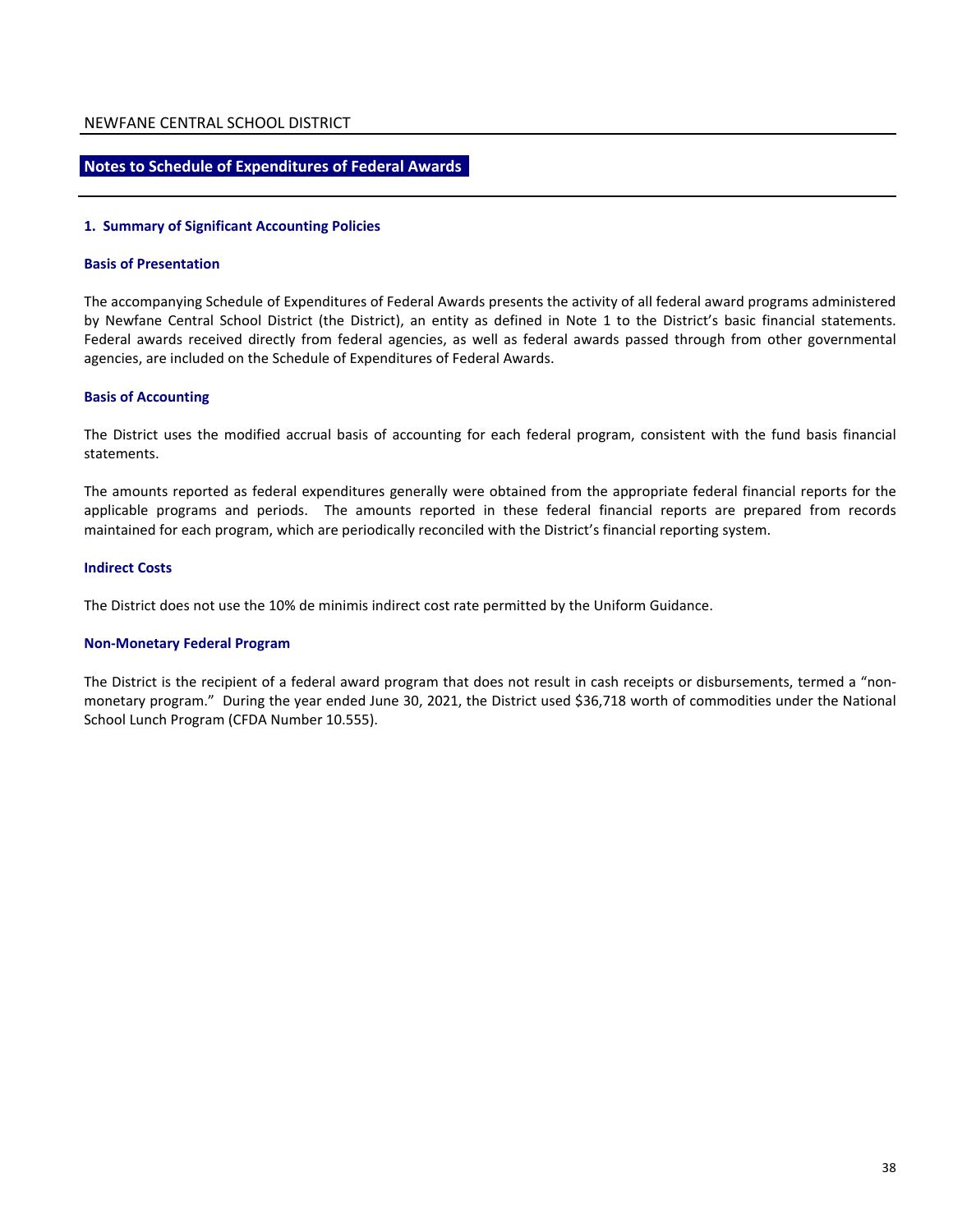# Lumsden **III**<br>McCormick

Cyclorama Building | 369 Franklin Street | Buffalo, NY 14202

CERTIFIED PUBLIC ACCOUNTANTS

p:716.856.3300 | f:716.856.2524 | www.LumsdenCPA.com

## **INDEPENDENT AUDITORS' REPORT ON INTERNAL CONTROL OVER FINANCIAL REPORTING AND ON COMPLIANCE AND OTHER MATTERS BASED ON AN AUDIT OF FINANCIAL STATEMENTS PERFORMED IN ACCORDANCE WITH** *GOVERNMENT AUDITING STANDARDS*

The Board of Education Newfane Central School District

We have audited, in accordance with the auditing standards generally accepted in the United States of America and the standards applicable to financial audits contained in *Government Auditing Standards* issued by the Comptroller General of the United States, the financial statements of the governmental activities, each major fund, and the remaining fund information of Newfane Central School District (the District) as of and for the year ended June 30, 2021, and the related notes to the financial statements, which collectively comprise the District's basic financial statements, and have issued our report thereon dated September 21, 2021.

#### **Internal Control over Financial Reporting**

In planning and performing our audit of the financial statements, we considered the District's internal control over financial reporting (internal control) as a basis for designing audit procedures that are appropriate in the circumstances for the purpose of expressing our opinions on the financial statements, but not for the purpose of expressing an opinion on the effectiveness of the District's internal control. Accordingly, we do not express an opinion on the effectiveness of the District's internal control.

A deficiency in internal control exists when the design or operation of a control does not allow management or employees, in the normal course of performing their assigned functions, to prevent, or detect and correct, misstatements on a timely basis. A material weakness is a deficiency, or a combination of deficiencies, in internal control such that there is a reasonable possibility that a material misstatement of the entity's financial statements will not be prevented, or detected and corrected on a timely basis. A significant deficiency is a deficiency, or a combination of deficiencies, in internal control that is less severe than a material weakness, yet important enough to merit attention by those charged with governance.

Our consideration of internal control was for the limited purpose described in the first paragraph of this section and was not designed to identify all deficiencies in internal control that might be material weaknesses or significant deficiencies. Given these limitations, during our audit we did not identify any deficiencies in internal control that we consider to be material weaknesses. However, material weaknesses may exist that have not been identified.

#### **Compliance and Other Matters**

As part of obtaining reasonable assurance about whether the District's financial statements are free from material misstatement, we performed tests of its compliance with certain provisions of laws, regulations, contracts, and grant agreements, noncompliance with which could have a direct and material effect on the financial statements. However, providing an opinion on compliance with those provisions was not an objective of our audit, and accordingly, we do not express such an opinion. The results of our tests disclosed no instances of noncompliance or other matters that are required to be reported under *Government Auditing Standards*.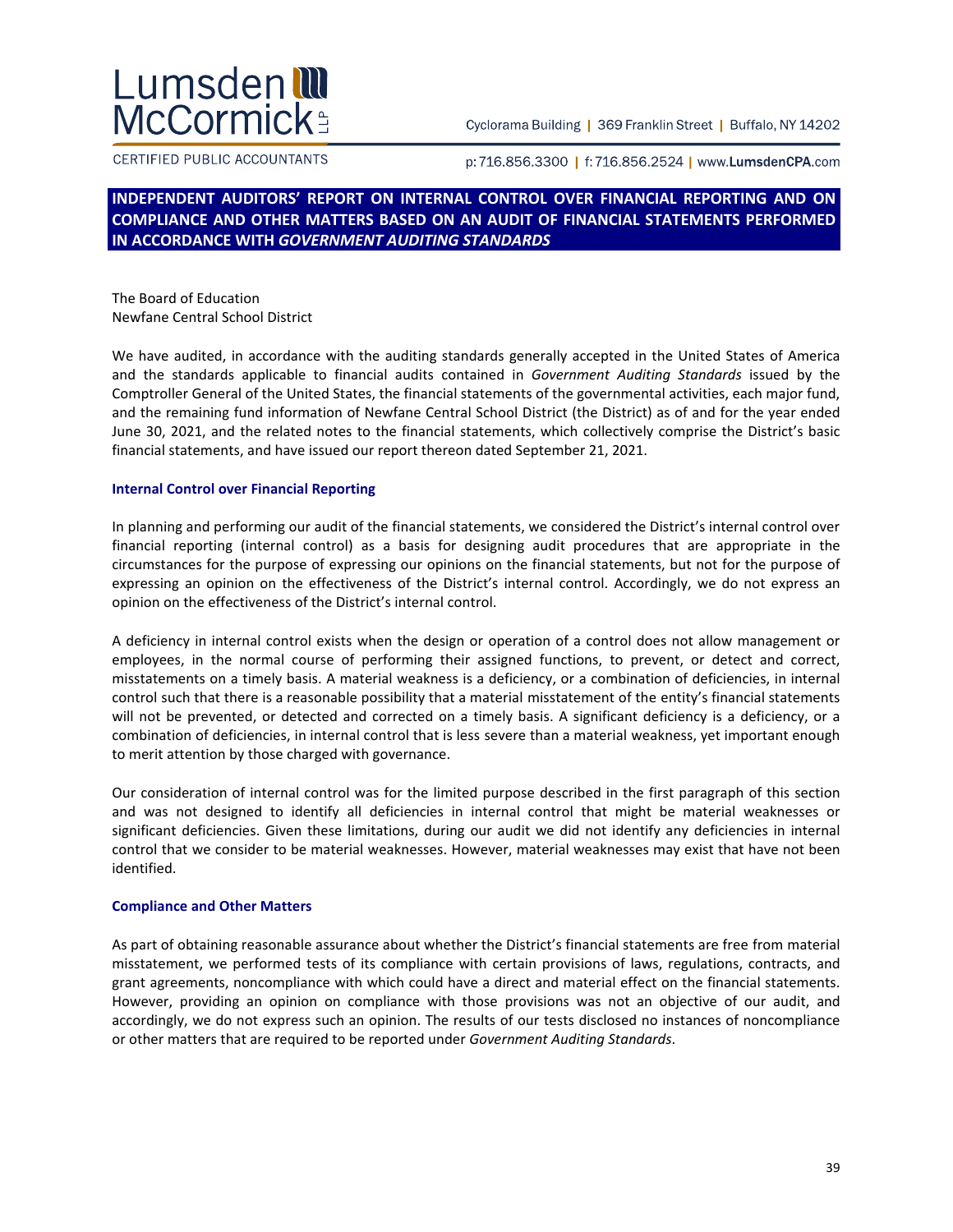#### **Purpose of this Report**

The purpose of this report is solely to describe the scope of our testing of internal control and compliance and the results of that testing, and not to provide an opinion on the effectiveness of the District's internal control or on compliance. This report is an integral part of an audit performed in accordance with *Government Auditing Standards* in considering the District's internal control and compliance. Accordingly, this communication is not suitable for any other purpose.

Limilar & McCornick, 220

September 21, 2021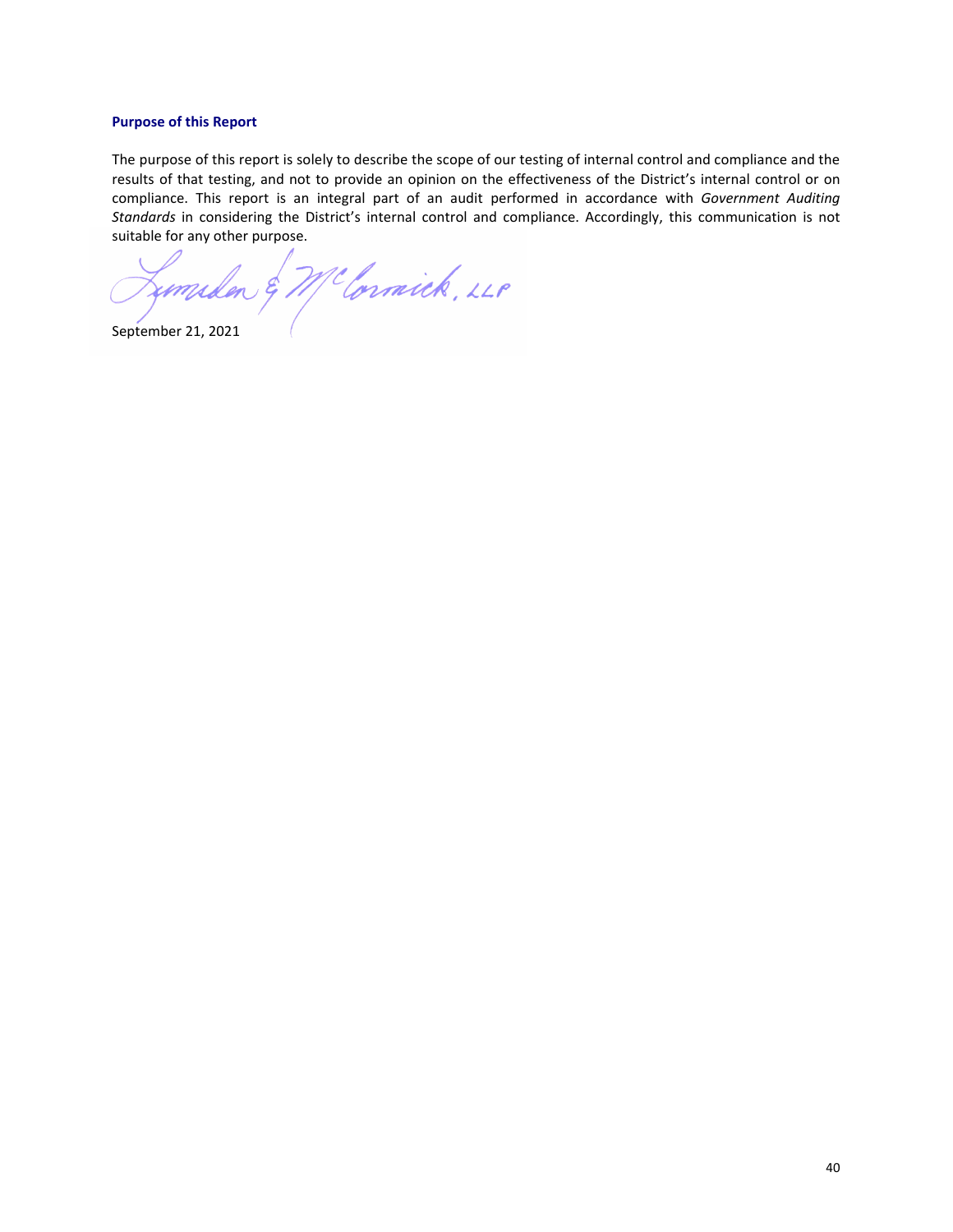## Lumsden **III**<br>McCormick

Cyclorama Building | 369 Franklin Street | Buffalo, NY 14202

CERTIFIED PUBLIC ACCOUNTANTS

p:716.856.3300 | f:716.856.2524 | www.LumsdenCPA.com

## **INDEPENDENT AUDITORS' REPORT ON COMPLIANCE FOR EACH MAJOR FEDERAL PROGRAM AND ON INTERNAL CONTROL OVER COMPLIANCE REQUIRED BY THE UNIFORM GUIDANCE**

The Board of Education Newfane Central School District

#### **Report on Compliance for Each Major Federal Program**

We have audited Newfane Central School District's (the District) compliance with the types of compliance requirements described in the *OMB Compliance Supplement* that could have a direct and material effect on each of the District's major federal programs for the year ended June 30, 2021. The District's major federal programs are identified in the summary of auditors' results section of the accompanying schedule of findings and questioned costs.

#### **Management's Responsibility**

Management is responsible for compliance with federal statutes, regulations, and the terms and conditions of its federal awards applicable to its federal programs.

#### **Auditors' Responsibility**

Our responsibility is to express an opinion on compliance for each of the District's major federal programs based on our audit of the types of compliance requirements referred to above. We conducted our audit of compliance in accordance with auditing standards generally accepted in the United States of America; the standards applicable to financial audits contained in *Government Auditing Standards*, issued by the Comptroller General of the United States; and the audit requirements of Title 2 U.S. *Code of Federal Regulations* Part 200, *Uniform Administrative Requirements, Cost Principles, and Audit Requirements for Federal Awards* (Uniform Guidance). Those standards and the Uniform Guidance require that we plan and perform the audit to obtain reasonable assurance about whether noncompliance with the types of compliance requirements referred to above that could have a direct and material effect on a major federal program occurred. An audit includes examining, on a test basis, evidence about the District's compliance with those requirements and performing such other procedures as we considered necessary in the circumstances.

We believe that our audit provides a reasonable basis for our opinion on compliance for each major federal program. However, our audit does not provide a legal determination of the District's compliance.

#### **Opinion on Each Major Federal Program**

In our opinion, the District complied, in all material respects, with the types of compliance requirements referred to above that could have a direct and material effect on each of its major federal programs for the year ended June 30, 2021.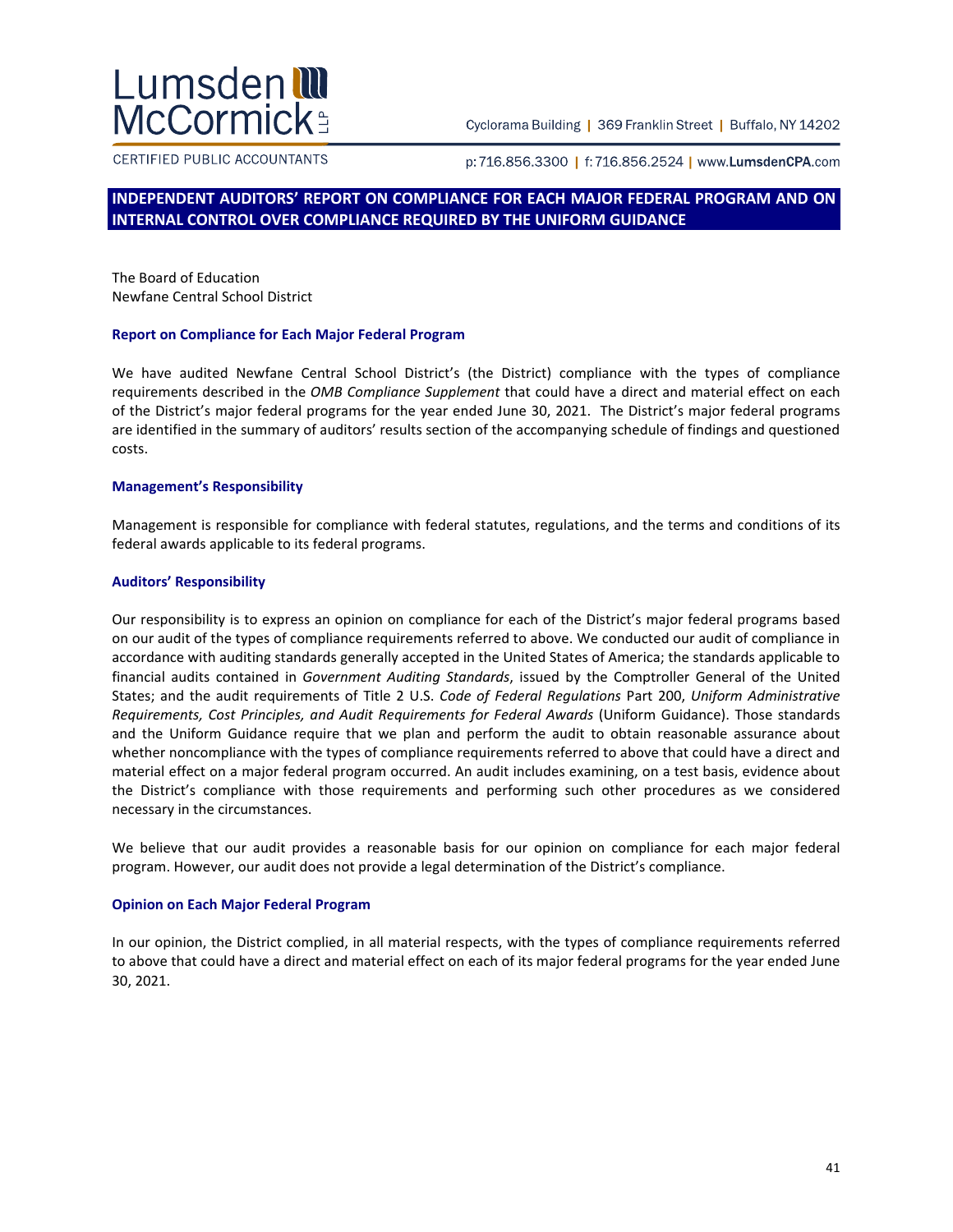#### **Report on Internal Control over Compliance**

Management of the District is responsible for establishing and maintaining effective internal control over compliance with the types of compliance requirements referred to above. In planning and performing our audit of compliance, we considered the District's internal control over compliance with the types of requirements that could have a direct and material effect on each major federal program to determine the auditing procedures that are appropriate in the circumstances for the purpose of expressing an opinion on compliance for each major federal program and to test and report on internal control over compliance in accordance with the Uniform Guidance, but not for the purpose of expressing an opinion on the effectiveness of internal control over compliance. Accordingly, we do not express an opinion on the effectiveness of the District's internal control over compliance.

A deficiency in internal control over compliance exists when the design or operation of a control over compliance does not allow management or employees, in the normal course of performing their assigned functions, to prevent, or detect and correct, noncompliance with a type of compliance requirement of a federal program on a timely basis. A material weakness in internal control over compliance is a deficiency, or combination of deficiencies, in internal control over compliance, such that there is a reasonable possibility that material noncompliance with a type of compliance requirement of a federal program will not be prevented, or detected and corrected, on a timely basis. A significant deficiency in internal control over compliance is a deficiency, or a combination of deficiencies, in internal control over compliance with a type of compliance requirement of a federal program that is less severe than a material weakness in internal control over compliance, yet important enough to merit attention by those charged with governance.

Our consideration of internal control over compliance was for the limited purpose described in the first paragraph of this section and was not designed to identify all deficiencies in internal control over compliance that might be material weaknesses or significant deficiencies. We did not identify any deficiencies in internal control over compliance that we consider to be material weaknesses. However, material weaknesses may exist that have not been identified.

The purpose of this report on internal control over compliance is solely to describe the scope of our testing of internal control over compliance and the results of that testing based on the requirements of the Uniform Guidance. Accordingly, this report is not suitable for any other purpose.

McCornick, LLP

September 21, 2021